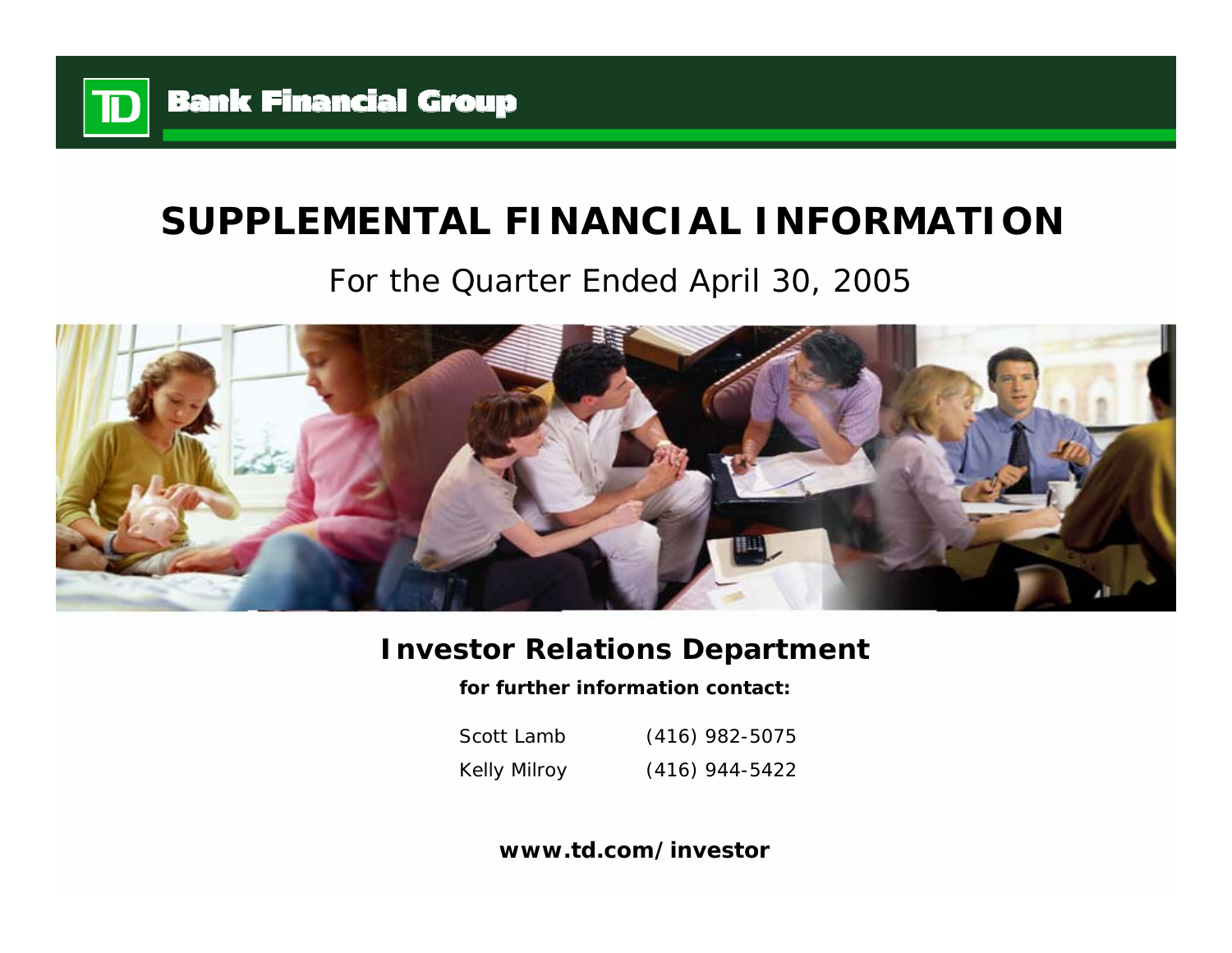## **For the Quarter Ended April 30, 2005**

### **How the Bank Reports**

The supplemental information contained in this package is designed to improve the readers' understanding of TD Bank Financial Group's financial performance. This information should be used in conjunction with the quarterly financial statement to shareholders, which is prepared in accordance with Canadian generally accepted accounting principles (GAAP). The Bank refers to results prepared in accordance with GAAP as the "**reported basis**".

The Bank also utilizes earnings before the amortization of intangibles to assess each of its businesses and to measure overall Bank performance. To arrive at this measure, the Bank removes the amortization of intangibles from reported basis earnings. The majority of the Bank's intangible amortization relates to the TD Banknorth acquistion in March 2005 and the Canada Trust acquisition in fiscal 2000. The Bank excludes the amortization of intangibles as this approach is how the Bank manages the businesses internally. Consequently, the Bank believes that earnings before amortization of intangibles provides the reader with an understanding of the Bank's results that can be consistently tracked from period to period. As explained, earnings before amortization of intangibles is different from reported results determined in accordance with GAAP. Earnings before amortization of intangibles and related terms are not defined terms under GAAP and therefore may not be comparable to similar terms used by other issuers. A reconciliation between the Bank's earnings before amortization of intangibles and its reported results is provided on page 1.

On March 1, 2005, TDBFG acquired 51% of TD Banknorth (formerly Banknorth Group, Inc.), which was subsequently increased to 55.5% as a result of the repurchase of TD Banknorth shares. TD Banknorth will be reporting on a 1 month lag therefore TDBFG's Q2 results will include include Banknorth's results up to March 31, 2005. The non-controlling interest in TD Banknorth's net income is disclosed net of income taxes as a separate line item in the consolidated statement of income.

### **Segmented Information**

For management reporting purposes, the Bank's operations are organized into the following four operating business segments: Canadian Personal and Commercial Banking, U.S. Personal and Commercial Banking, Wholesale Banking and Wealth Management. The Bank's other activities are grouped into the Corporate segment.

The Bank's management reporting process measures the performance of the segments based on our management structure and is not necessarily comparable with other financial services companies. Due to the complexity of the Bank, its management reporting model uses various estimates, assumptions, allocations and risk-based methodologies for funds transfer pricing, inter-segment revenues, income tax rates, capital, indirect expenses and cost transfers to measure business segment results. Transfer pricing of funds are generally applied at market rates. Inter-segment revenues are negotiated between each business segment and approximate the value provided by the distributing segment. Income tax expense or benefit is generally applied to each segment based on a statutory tax rate and may be adjusted for items and activities unique to each segment.

The Bank measures and evaluates the performance of each segment based on net income before amortization of intangibles, economic profit and return on invested capital. Each segment's invested capital represents the capital required for economic risks, including credit, market and operational risks, plus the purchased amounts of goodwill and intangible assets net of impairment write downs. Economic profit is net income before amortization of intangibles, less a charge for the cost of invested capital.

Net interest income, primarily within Wholesale Banking, is calculated on a taxable equivalent basis (TEB), which means that the value of the non-taxable or tax-exempt income (such as certain corporate dividends) is adjusted to its equivalent before tax value. Using TEB allows the Bank to measure income from all securities and loans consistently and makes for more meaningful comparison of net interest income with other financial services companies. The TEB adjustments are eliminated in the Corporate segment on page 8.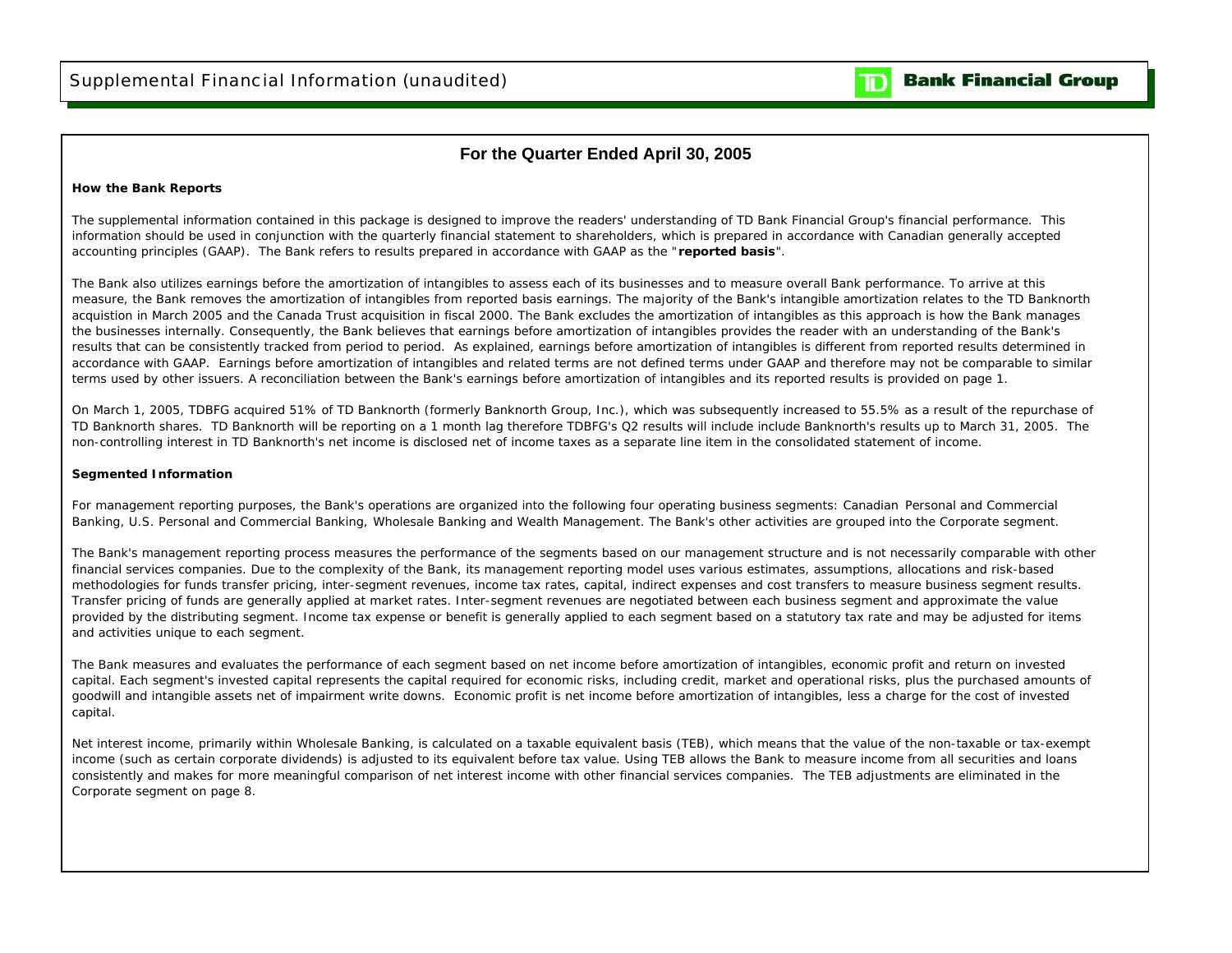### **Bank Financial Group**  $\mathbf{D}$

| For the Quarter Ended April 30, 2005<br><b>Table of Contents</b>           |                |  |
|----------------------------------------------------------------------------|----------------|--|
|                                                                            |                |  |
|                                                                            | Page           |  |
| <b>Highlights</b>                                                          | 1              |  |
| <b>Shareholder Value</b>                                                   | $\mathbf{2}$   |  |
| <b>Segmented Results Summary</b>                                           | 3              |  |
| <b>Canadian Personal and Commercial Banking Segment</b>                    | 4              |  |
| <b>U.S. Personal and Commercial Banking Segment</b>                        | 5              |  |
| <b>Wealth Management Segment</b>                                           | 6              |  |
| <b>Wholesale Banking Segment</b>                                           | $\overline{7}$ |  |
| <b>Corporate Segment</b>                                                   | 8              |  |
| Net Interest Income and Margin                                             | 9              |  |
| <b>Other Income</b>                                                        | 10             |  |
| <b>Non-Interest Expenses</b>                                               | 11             |  |
| <b>Balance Sheet</b>                                                       | 12             |  |
| <b>Investment Securities Surplus (Deficit) Over Book</b>                   | 13             |  |
| <b>Intangibles and Goodwill</b>                                            | 13             |  |
| <b>Restructuring Costs</b>                                                 | 13             |  |
| <b>Loan Securitization</b>                                                 | 14             |  |
| Impaired Loans by Business Line and General Allowance                      | 15             |  |
| Analysis of Change in Gross Impaired Loans and Allowance for Credit Losses | 16             |  |
| Analysis of Change in Shareholders' Equity and Non-Controlling Interest    | 17             |  |
| <b>Risk-Weighted Assets and Capital</b>                                    | 18             |  |

Certain comparative amounts have been reclassified to conform with current period presentation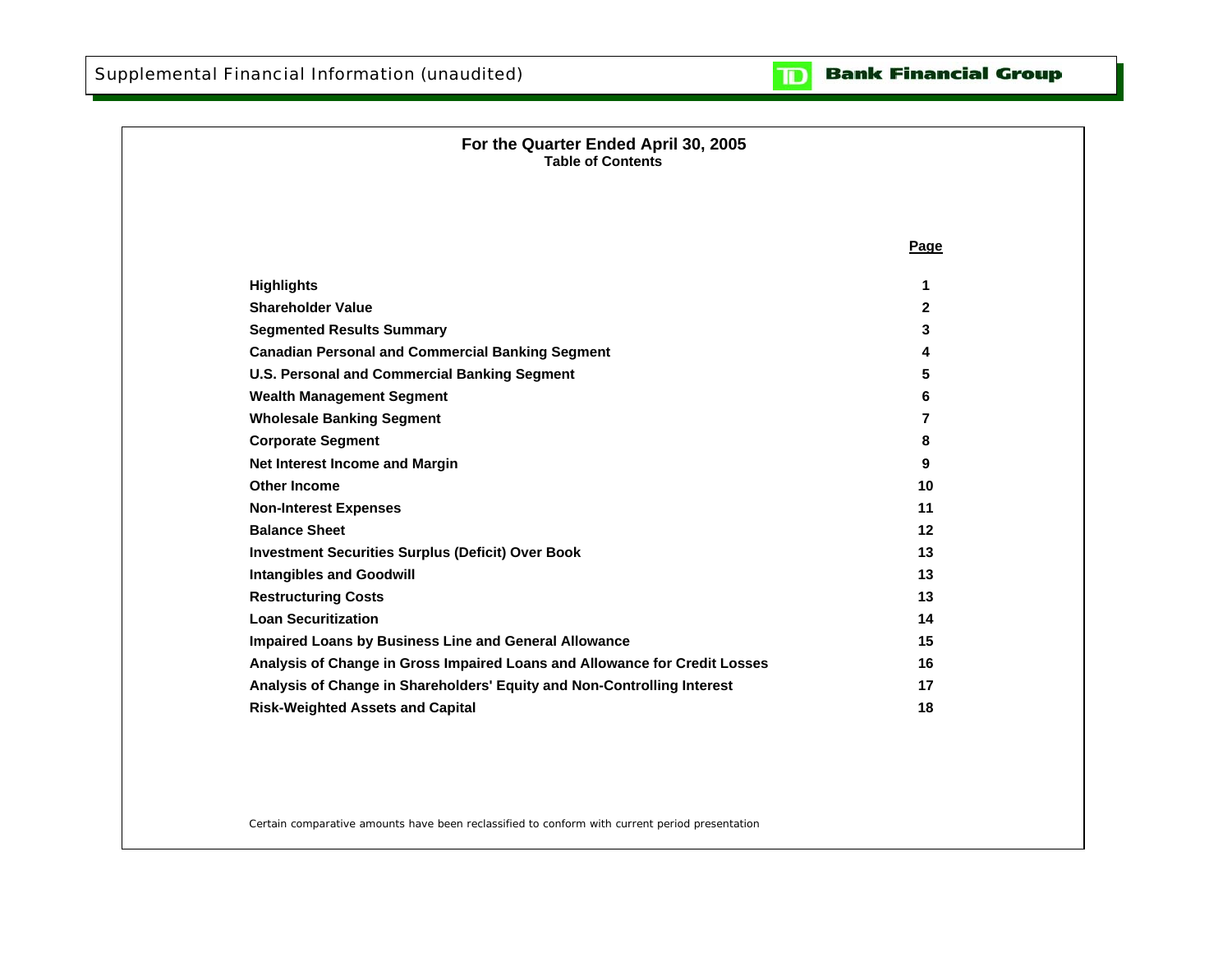<span id="page-3-0"></span>

| <b>Highlights</b>                                                                                       |                     |                |       |                |               |                |      |                |      |                |     |                |                |                |                | $\mathbf \mathbf D$ |              |                | <b>Bank Financial Group</b> |                 |                  |                |
|---------------------------------------------------------------------------------------------------------|---------------------|----------------|-------|----------------|---------------|----------------|------|----------------|------|----------------|-----|----------------|----------------|----------------|----------------|---------------------|--------------|----------------|-----------------------------|-----------------|------------------|----------------|
|                                                                                                         | LINE                |                |       | 2005           |               |                |      |                | 2004 |                |     |                |                |                | 2003           |                     |              |                | Year to Date                |                 | <b>Full Year</b> |                |
| <b>FOR THE PERIOD ENDED</b>                                                                             | #                   | Q <sub>2</sub> |       | Q1             |               | Q4             |      | Q3             |      | Q2             |     | Q1             | Q4             |                | Q3             | Q2                  |              | 2005           | 2004                        | 2004            |                  | 2003           |
|                                                                                                         |                     |                |       |                |               |                |      |                |      |                |     |                |                |                |                |                     |              |                |                             |                 |                  |                |
| <b>Income Statement (\$millions)</b>                                                                    |                     |                |       |                |               |                |      |                |      |                |     |                |                |                |                |                     |              |                |                             |                 |                  |                |
| Net interest income<br>(paqe <sub>9</sub> )                                                             |                     | 1,393<br>\$    |       | 1,411<br>\$    | \$            | 1,435          | \$   | 1,452          | \$   | 1,441          | \$  | 1,445          | \$<br>1,335    | \$             | 1,358          | \$<br>1,400         | \$           | 2,804          | \$<br>2,886                 | \$5,773         | \$               | 5,437          |
| (page 16)<br>Provision for credit losses<br>(page 10)<br>Other income                                   | $\overline{2}$<br>3 | 1,517          | 20    | 10<br>1,395    |               | (73)<br>1,118  |      | (17)<br>1,181  |      | (192)<br>1,284 |     | (104)<br>1,300 | (83)<br>1,094  |                | 59<br>1,193    | 98<br>968           |              | 30<br>2,912    | (296)<br>2,584              | (386)<br>4,883  |                  | 186<br>4,424   |
|                                                                                                         |                     |                |       |                |               |                |      |                |      |                |     |                |                |                |                |                     |              |                |                             |                 |                  |                |
| Net interest and other income<br>(page 11)                                                              | 4<br>5              | 2,890<br>1,923 |       | 2.796<br>1,811 |               | 2,626<br>1,762 |      | 2,650<br>1,755 |      | 2,917<br>2,109 |     | 2,849<br>1,755 | 2,512<br>1,785 |                | 2,492<br>1,697 | 2,270<br>2,365      |              | 5,686<br>3,734 | 5,766<br>3,864              | 11,042<br>7,381 |                  | 9,675<br>7,592 |
| Non-interest expenses                                                                                   |                     |                |       |                |               |                |      |                |      |                |     |                |                |                |                |                     |              |                |                             |                 |                  |                |
| Income before provision for income taxes<br>Provision for income taxes                                  | 6<br>$\overline{7}$ | 967<br>257     |       | 985            |               | 864<br>177     |      | 895<br>231     |      | 808<br>211     |     | 1,094<br>333   | 727<br>135     |                | 795<br>196     | (95)<br>73          |              | 1,952<br>525   | 1,902<br>544                | 3,661<br>952    |                  | 2,083<br>603   |
| Non-controlling interest in subsidiaries                                                                | 8                   |                | 21    | 268            |               |                |      |                |      |                |     |                |                |                |                |                     |              | 21             |                             |                 |                  |                |
|                                                                                                         | 9                   |                | 689   | 717            |               |                |      | 664            |      |                |     | 761            |                |                | 599            |                     |              |                |                             |                 |                  | 1,480          |
| Net income - before amortization of intangibles<br>Amortization of intangibles, net of tax<br>(page 11) | 10                  |                | 90    | 87             |               | 687<br>92      |      | 99             |      | 597<br>107     |     | 179            | 592<br>112     |                | 119            | (168)<br>127        |              | 1,406<br>177   | 1,358<br>286                | 2,709<br>477    |                  | 491            |
|                                                                                                         |                     |                |       |                |               |                |      |                |      |                |     |                |                |                |                |                     |              |                |                             |                 |                  |                |
| Net income - reported basis                                                                             | 11                  | S              | 599   | 630<br>\$      | \$            | 595            | \$   | 565            | \$   | 490            | \$  | 582            | \$<br>480      | \$             | 480            | \$<br>(295)         | \$           | 1,229          | \$<br>1,072                 | \$<br>2,232     | - \$             | 989            |
| Per common share and average number of shares                                                           |                     |                |       |                |               |                |      |                |      |                |     |                |                |                |                |                     |              |                |                             |                 |                  |                |
| Basic net income - reported basis                                                                       | 12                  | \$             | .87   | \$<br>.96      | $\mathfrak s$ | .91            | \$   | .87            | \$   | .74            | \$  | .89            | \$<br>.74      | $\mathfrak{S}$ | .74            | \$<br>(.46)         | \$           | 1.83           | \$<br>1.63                  | \$<br>3.41      | $\mathbb{S}$     | 1.52           |
| - before amortization of intangibles                                                                    | 13                  | 1.00           |       | 1.09           |               | 1.05           |      | 1.02           |      | .91            |     | 1.16           | .91            |                | .92            | (.26)               |              | 2.09           | 2.07                        | 4.14            |                  | 2.28           |
| Diluted net income - reported basis                                                                     | 14                  |                | .86   | .95            |               | .90            |      | .86            |      | .74            |     | .88            | .73            |                | .73            | (.46)               |              | 1.81           | 1.62                        | 3.39            |                  | 1.51           |
| - before amortization of intangibles                                                                    | 15                  |                | .99   | 1.08           |               | 1.04           |      | 1.01           |      | .90            |     | 1.15           | .90            |                | .91            | (.26)               |              | 2.07           | 2.05                        | 4.11            |                  | 2.26           |
| Average number of common shares outstanding - basic (millions)                                          | 16                  | 690.8          |       | 656.6          |               | 653.5          |      | 653.1          |      | 656.8          |     | 654.8          | 653.8          |                | 651.3          | 648.5               |              | 673.4          | 655.8                       | 654.5           |                  | 649.8          |
| - diluted                                                                                               | 17                  | 696.1          |       | 661.9          |               | 658.2          |      | 657.4          |      | 662.0          |     | 660.0          | 658.3          |                | 655.3          | 652.2               |              | 678.7          | 660.9                       | 659.4           |                  | 653.9          |
| <b>Balance sheet (\$billions)</b>                                                                       |                     |                |       |                |               |                |      |                |      |                |     |                |                |                |                |                     |              |                |                             |                 |                  |                |
| Total assets                                                                                            | 18                  | 359.5<br>\$    |       | 333.3<br>\$.   | \$            | 311.0          | \$.  | 309.2          | \$   | 312.3          | £.  | 316.2          | \$<br>273.5    | \$             | 302.2          | \$<br>321.7         | \$           | 359.5          | \$<br>312.3                 | \$<br>311.0     | \$               | 273.5          |
| Total common equity                                                                                     | 19                  | 15.6           |       | 13.2           |               | 12.7           |      | 12.4           |      | 12.2           |     | 12.0           | 11.6           |                | 11.4           | 11.1                |              | 15.6           | 12.2                        | 12.7            |                  | 11.6           |
| Investment securities - surplus over book <sup>1</sup> (\$millions)                                     | 20                  |                | 550   | 537            |               | 418            |      | 321            |      | 405            |     | 412            | 369            |                | 298            | 196                 |              | 550            | 405                         | 418             |                  | 369            |
|                                                                                                         |                     |                |       |                |               |                |      |                |      |                |     |                |                |                |                |                     |              |                |                             |                 |                  |                |
| <b>Capital and Risk Metrics (\$billions)</b>                                                            |                     |                |       |                |               |                |      |                |      |                |     |                |                |                |                |                     |              |                |                             |                 |                  |                |
| Risk-weighted assets                                                                                    | 21                  | 127.6<br>\$    |       | 103.0<br>\$    | \$            | 100.3          | \$   | 99.7           | \$   | 102.3          | \$  | 110.1          | \$<br>108.2    | \$             | 114.0          | \$<br>118.3         | $\mathbb{S}$ | 127.6          | \$<br>102.3                 | \$<br>100.3     | \$               | 108.2          |
| Tier 1 capital                                                                                          | 22                  | 12.8           |       | 13.4           |               | 12.6           |      | 12.3           |      | 12.2           |     | 11.9           | 11.3           |                | 11.1           | 10.4                |              | 12.8           | 12.2                        | 12.6            |                  | 11.3           |
| Tangible common equity <sup>2</sup>                                                                     | 23                  |                | 8.8   | 9.6            |               | 9.0            |      | 8.5            |      | 8.2            |     | 8.0            | 7.4            |                | 7.2            | 6.7                 |              | 8.8            | 8.2                         | 9.0             |                  | 7.4            |
| Tier 1 capital ratio                                                                                    | 24                  |                | 10.0% | 13.0%          |               | 12.6%          |      | 12.3%          |      | 11.9%          |     | 10.9%          | 10.5%          |                | 9.7%           | 8.8%                |              | 10.0%          | 11.9%                       | 12.6%           |                  | 10.5%          |
| Total capital ratio                                                                                     | 25                  | 13.4           |       | 17.2           |               | 16.9           |      | 16.8           |      | 16.4           |     | 15.5           | 15.6           |                | 13.9           | 12.4                |              | 13.4           | 16.4                        | 16.9            |                  | 15.6           |
| Tangible common equity as a percentage of RWA                                                           | 26                  |                | 6.9   | 9.3            |               | 9.0            |      | 8.5            |      | 8.0            |     | 7.3            | 6.9            |                | 6.3            | 5.7                 |              | 6.9            | 8.0                         | 9.0             |                  | 6.9            |
| After tax impact of 1% increase in interest rates on                                                    |                     |                |       |                |               |                |      |                |      |                |     |                |                |                |                |                     |              |                |                             |                 |                  |                |
| Common shareholders' equity (\$millions)                                                                | 27                  | (156)<br>S     |       | (113)<br>\$.   | \$            | (124)          | - \$ | (120)          | £.   | (40)           | -SS | (32)           | \$<br>(13)     | -\$            | (45)           | \$<br>(40)          | \$           | (156)          | \$<br>(40)                  | \$<br>(124)     | \$.              | (13)           |
| Annual net income (\$millions)                                                                          | 28                  |                | (6)   | (12)           |               | (17)           |      | (14)           |      | (4)            |     | (9)            | $\overline{4}$ |                | (10)           | (10)                |              | (6)            | (4)                         | (17)            |                  | $\overline{4}$ |
| Net impaired loans (\$millions)                                                                         | 29                  |                | (928) | (625)          |               | (646)          |      | (617)          |      | (567)          |     | (584)          | (641)          |                | (643)          | (742)               |              | (928)          | (567)                       | (646)           |                  | (641)          |

Net impaired loans as a % of net loans 30 **(.6)%** (.5)% (.5)% (.5)% (.4)% (.5)% (.5)% (.5)% (.6)% (.6)% (.4)% (.5)% (.5)% Provision for credit losses as a % of net average loans 31 **.06** (.22) .03 (.05) (.62) (.33) (.27) .19 .31 .04 (.48) (.30) .15 Rating of senior debt: Moody's 32 **Aa3** Aa3 Aa3 Aa3 Aa3 Aa3 Aa3 Aa3 Aa3 Aa3 Aa3 Aa3 Aa3

**A+** A+ A+ A+ A+ A+ A+ A+ A+ A+ A+ A+ A+

1 Excludes debt security positions which are used as part of the Bank's Asset and Liability Management hedging activities and preferred shares that are hedged

<sup>2</sup> Tangible common equity is common shareholders' equity plus contributed surplus and non-controlling interest less net intangibles and goodwill

Standard and Poor's 33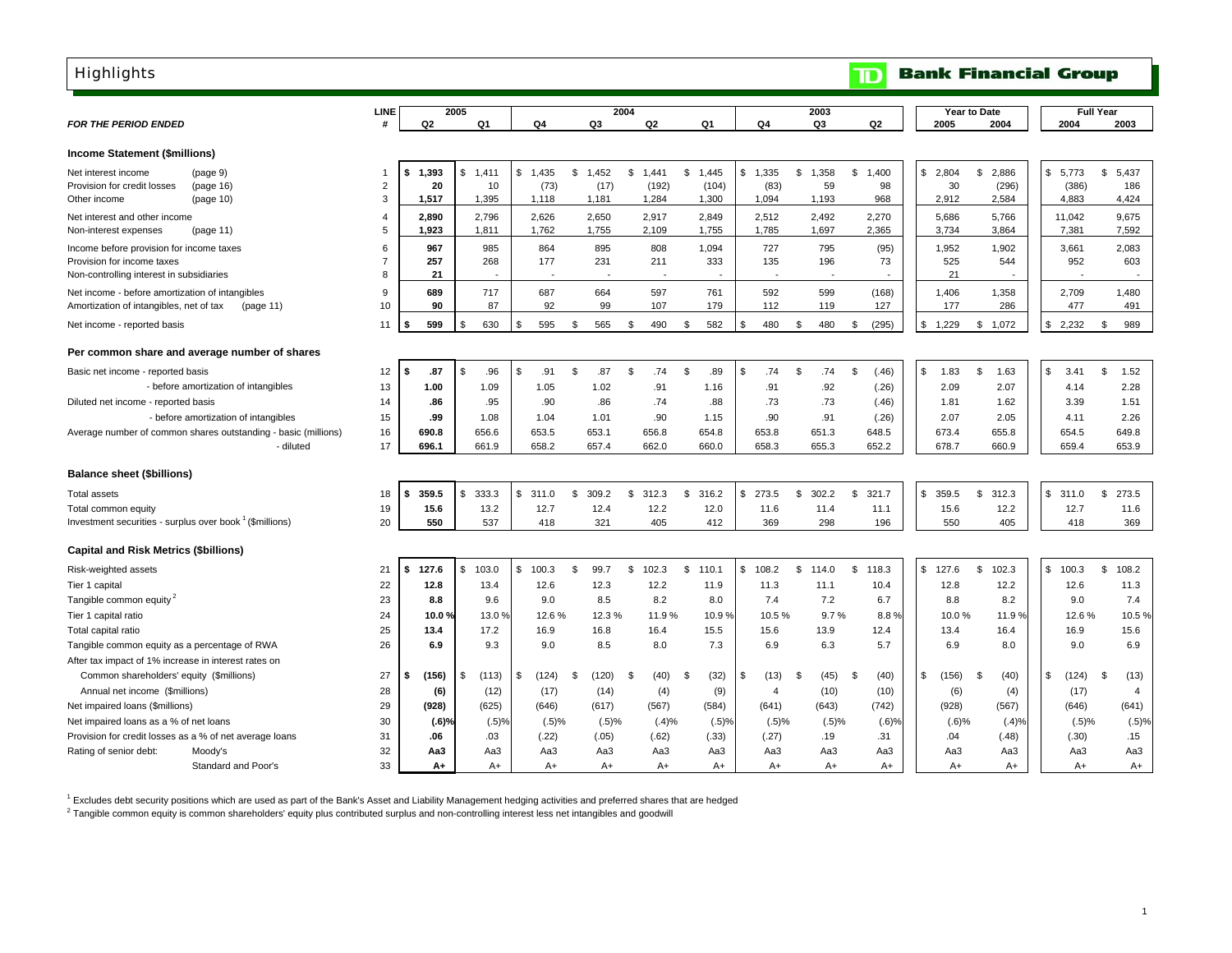<span id="page-4-0"></span>

| <b>Shareholder Value</b>                                                        |                |             |                      |        |              |      |                |                |                          |                |                          |    |        | ID                       |            |              | <b>Bank Financial Group</b> |    |                          |                  |        |
|---------------------------------------------------------------------------------|----------------|-------------|----------------------|--------|--------------|------|----------------|----------------|--------------------------|----------------|--------------------------|----|--------|--------------------------|------------|--------------|-----------------------------|----|--------------------------|------------------|--------|
|                                                                                 | <b>LINE</b>    |             | 2005                 |        |              |      | 2004           |                |                          |                |                          |    | 2003   |                          |            | Year to Date |                             |    |                          | <b>Full Year</b> |        |
| <b>FOR THE PERIOD ENDED</b>                                                     | #              | Q2          | Q <sub>1</sub>       |        | Q4           |      | Q <sub>3</sub> | Q <sub>2</sub> |                          | Q <sub>1</sub> | Q4                       |    | Q3     | Q <sub>2</sub>           |            | 2005         | 2004                        |    | 2004                     |                  | 2003   |
| <b>Business performance (\$millions)</b>                                        |                |             |                      |        |              |      |                |                |                          |                |                          |    |        |                          |            |              |                             |    |                          |                  |        |
| Net income - reported basis                                                     | -1             | \$<br>599   | 630<br>- \$          |        | 595<br>\$    | \$   | 565            | \$<br>490      | \$                       | 582            | \$<br>480                | S. | 480    | (295)<br>\$              | \$         | 1,229        | \$<br>1,072                 | \$ | 2,232                    | \$               | 989    |
| Economic profit $1, 2$                                                          | $\overline{2}$ | 259         | 312                  |        | 274          |      | 259            | 207            |                          | 376            | 210                      |    | 227    | (563)                    |            | 567          | 583                         |    | 1,116                    |                  | (50)   |
| Total revenue                                                                   | 3              | 2,910       | 2,806                |        | 2,553        |      | 2,633          | 2,725          |                          | 2,745          | 2,429                    |    | 2,551  | 2,368                    |            | 5,716        | 5,470                       |    | 10,656                   |                  | 9,861  |
| Net interest income                                                             | $\overline{4}$ | 1,393       | 1.411                |        | 1,435        |      | 1,452          | 1,441          |                          | 1,445          | 1,335                    |    | 1,358  | 1,400                    |            | 2,804        | 2,886                       |    | 5,773                    |                  | 5,437  |
| Average common equity                                                           | 5              | 14,298      | 12,846               |        | 12,392       |      | 12,195         | 12,058         |                          | 11,665         | 11,396                   |    | 11,107 | 11,484                   |            | 13,625       | 11,839                      |    | 12,050                   |                  | 11,396 |
| Average invested capital <sup>3</sup>                                           | 6              | 17,464      | 15,926               |        | 15,383       |      | 15,089         | 14,849         |                          | 14,331         | 13,900                   |    | 13,536 | 13,875                   |            | 16,748       | 14,566                      |    | 14,884                   |                  | 13,792 |
| Return on Equity - reported basis                                               | $\overline{7}$ | 17.2%       |                      | 19.5%  | 19.1%        |      | 18.4%          |                | 16.5%                    | 19.8%          | 16.7%                    |    | 17.1%  | $(10.5)\%$               |            | 18.2%        | 18.2%                       |    | 18.5%                    |                  | 8.7%   |
| - before amortization of intangibles                                            | 8              | 19.8        | 22.1                 |        | 22.1         |      | 21.7           | 20.1           |                          | 26.0           | 20.6                     |    | 21.4   | (6.0)                    |            | 20.8         | 23.1                        |    | 22.5                     |                  | 13.0   |
| Return on invested capital - before amortization of intangibles <sup>2, 3</sup> | 9              | 16.2        | 17.9                 |        | 17.8         |      | 17.5           | 16.4           |                          | 21.1           | 16.9                     |    | 17.6   | (5.7)                    |            | 16.9         | 18.7                        |    | 18.2                     |                  | 10.5   |
| Return on risk-weighted assets - before amortization of intangibles             | 10             | 2.45        | 2.80                 |        | 2.80         |      | 2.68           | 2.36           |                          | 2.84           | 2.19                     |    | 2.12   | (0.50)                   |            | 2.57         | 2.63                        |    | 2.68                     |                  | 1.35   |
| Efficiency ratio - reported basis                                               | 11             | 70.7        | 69.3                 |        | 74.6         |      | 72.4           | 83.3           |                          | 70.1           | 80.7                     |    | 73.8   | 108.3                    |            | 70.0         | 76.7                        |    | 75.1                     |                  | 84.8   |
| - before amortization of intangibles                                            | 12             | 66.1        | 64.5                 |        | 69.0         |      | 66.7           | 77.4           |                          | 63.9           | 73.5                     |    | 66.5   | 99.9                     |            | 65.3         | 70.6                        |    | 69.3                     |                  | 77.0   |
| Net interest margin                                                             | 13             | 2.05        | 2.10                 |        | 2.22         |      | 2.23           | 2.27           |                          | 2.32           | 2.19                     |    | 2.08   | 2.22                     |            | 2.07         | 2.30                        |    | 2.26                     |                  | 2.16   |
| Average number of full-time equivalent staff <sup>4</sup>                       | 14             | 50,942      | 43,100               |        | 43,332       |      | 43,491         | 42,509         |                          | 42,032         | 42,263                   |    | 42,607 | 42,713                   |            | 50,760       | 42,267                      |    | 42,843                   |                  | 42,538 |
| Number of domestic retail outlets at period end <sup>5</sup>                    | 15             | 1,033       | 1,033                |        | 1,034        |      | 1,033          | 1,026          |                          | 1,031          | 1,093                    |    | 1,162  | 1,165                    |            | 1,033        | 1,026                       |    | 1,034                    |                  | 1,093  |
| Number of U.S. retail outlets at period end                                     | 16             | 424         |                      |        | $\sim$       |      | ÷,             |                | $\overline{\phantom{a}}$ | $\sim$         | $\overline{\phantom{a}}$ |    | $\sim$ |                          |            | 424          |                             |    | $\overline{\phantom{a}}$ |                  |        |
| Number of retail brokerage offices at period end                                | 17             | 332         | 259                  |        | 256          |      | 265            | 265            |                          | 268            | 270                      |    | 272    | 285                      |            | 332          | 265                         |    | 256                      |                  | 270    |
| Common share performance                                                        |                |             |                      |        |              |      |                |                |                          |                |                          |    |        |                          |            |              |                             |    |                          |                  |        |
| Closing market price                                                            | 18             | \$<br>50.34 | 48.15<br>ŗ,          |        | 48.98<br>\$. | \$   | 44.30          | 44.48<br>S.    |                          | \$<br>43.38    | s.<br>43.86              | s. | 37.49  | \$<br>33.94              | $\sqrt{2}$ | 50.34        | \$<br>44.48                 | s. | 48.98                    | \$               | 43.86  |
| Book value per common share                                                     | 19             | 22.06       | 20.06                |        | 19.31        |      | 18.94          | 18.63          |                          | 18.27          | 17.64                    |    | 17.47  | 17.04                    |            | 22.06        | 18.63                       |    | 19.31                    |                  | 17.64  |
| Closing market price to book value                                              | 20             | 2.28        | 2.40                 |        | 2.54         |      | 2.34           | 2.39           |                          | 2.37           | 2.49                     |    | 2.15   | 1.99                     |            | 2.28         | 2.39                        |    | 2.54                     |                  | 2.49   |
| Price earnings ratio - reported basis                                           | 21             | 13.9        | 13.8                 |        | 14.4         |      | 13.7           | 14.3           |                          | 22.7           | 28.9                     |    | 85.2   |                          |            | 13.9         | 14.3                        |    | 14.4                     |                  | 28.9   |
| - before amortization of intangibles <sup>6</sup>                               | 22             | 12.2        | 11.9                 |        | 11.9         |      | 11.2           | 11.5           |                          | 16.1           | 19.5                     |    | 30.0   | $\sim$                   |            | 12.2         | 11.5                        |    | 11.9                     |                  | 19.5   |
| Total market return on common shareholders' investment'                         | 23             | 16.5%       |                      | 14.2 % | 14.8%        |      | 21.7%          |                | 34.8%                    | 38.5%          | 53.4%                    |    | 17.0%  | $(16.3)\%$               |            | 16.5%        | 34.8%                       |    | 14.8%                    |                  | 53.4%  |
| Number of common shares outstanding (millions)                                  | 24             | 706.7       | 658.3                |        | 655.9        |      | 653.0          | 655.3          |                          | 657.6          | 656.3                    |    | 653.4  | 651.1                    |            | 706.7        | 655.3                       |    | 655.9                    |                  | 656.3  |
| Total market capitalization (\$billions)                                        | 25             | 35.6        | 31.7<br>\$.          |        | 32.1<br>-S   | \$   | 28.9           | 29.1<br>\$     |                          | \$<br>28.5     | 28.8<br>s.               | S. | 24.5   | 22.1<br>\$               | \$         | 35.6         | \$<br>29.1                  | S  | 32.1                     | \$               | 28.8   |
| <b>Dividend Performance</b>                                                     |                |             |                      |        |              |      |                |                |                          |                |                          |    |        |                          |            |              |                             |    |                          |                  |        |
| Dividend per common share                                                       | 26             | \$<br>0.40  | 0.36<br><sub>S</sub> |        | 0.36<br>\$   | S.   | 0.34           | 0.34<br>\$     | <b>S</b>                 | 0.32           | \$<br>0.32               | S. | 0.28   | <b>S</b><br>0.28         | \$         | 0.76         | \$<br>0.66                  | \$ | 1.36                     | <b>S</b>         | 1.16   |
| Dividend yield <sup>8</sup>                                                     | 27             | 2.9%        |                      | 2.9%   |              | 2.9% | 3.0%           |                | 2.7%                     | 2.8%           | 2.9%                     |    | 3.1%   | 3.4%                     |            | 3.0%         | 2.8%                        |    | 3.0%                     |                  | 3.2%   |
| Common dividend payout ratio - before amortization of intangibles               | 28             | 40.8        | 32.9                 |        | 34.2         |      | 33.4           | 37.5           |                          | 27.5           | 35.3                     |    | 30.6   | $\overline{\phantom{a}}$ |            | 36.8         | 31.9                        |    | 32.9                     |                  | 50.9   |

<sup>1</sup> Economic profit is net income before the amortization of purchased intangibles, less a charge for the cost of Invested Capital. The rate charged for Invested Capital is 10.1% for 2005, 10.7% for 2004 and 10.9% for 2003

 $2$  Q2/03 includes a charge of \$26 million after-tax for the past amortization of goodwill that became impaired during the period

<sup>3</sup> Invested capital is common shareholders' equity plus the cumulative after-tax amount of purchased intangible assets amortized as of the reporting date

4 The one month average full-time equivalent staff of 7,483 for TD Banknorth was used as a proxy for the quarter.

 $5$  Includes retail bank outlets, private client centre branches, and estates and trusts branches.

 $6$  Closing common share price divided by diluted net income per common share for trailing 4 quarters

 $^7$  Change in market price plus dividends paid in trailing 4 quarters as a percentage of the prior year's closing market price per common share

<sup>8</sup> Dividends per common share for trailing 4 quarters divided by average of high and low common share prices for the period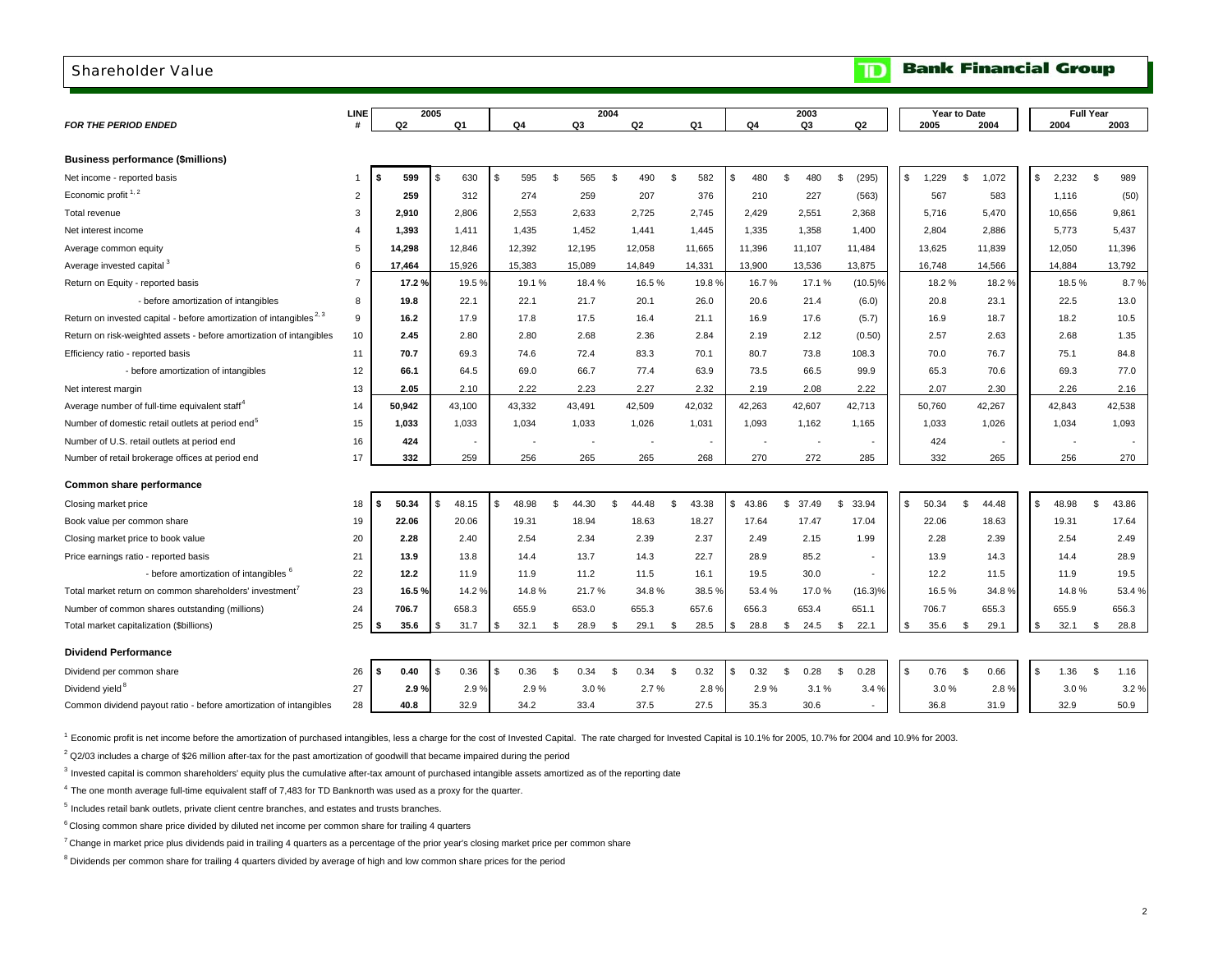## <span id="page-5-0"></span>Segmented Results Summary

**Bank Financial Group**  $\mathbf{D}$ 

**RESULTS OF OPERATIONS - before amortization of intangibles**

**(\$millions)**

|                                                                  | <b>LINE</b>    |             | 2005 |                |           |           | 2004 |                |                |                 | 2003      |           |           | Year to Date |         | <b>Full Year</b> |         |
|------------------------------------------------------------------|----------------|-------------|------|----------------|-----------|-----------|------|----------------|----------------|-----------------|-----------|-----------|-----------|--------------|---------|------------------|---------|
| <b>FOR THE PERIOD ENDED</b>                                      | #              | Q2          |      | Q <sub>1</sub> | Q4        | Q3        |      | Q <sub>2</sub> | Q <sub>1</sub> | Q <sub>4</sub>  | Q3        | Q2        | 2005      |              | 2004    | 2004             | 2003    |
| <b>Net Income</b>                                                |                |             |      |                |           |           |      |                |                |                 |           |           |           |              |         |                  |         |
| Canadian Personal and Commercial Banking                         |                | 401<br>- \$ |      | 424<br>\$      | \$<br>381 | \$<br>372 | \$   | 347            | \$<br>350      | \$<br>318<br>\$ | 326       | \$<br>298 | \$<br>825 | \$           | 697     | \$1,450          | \$1,242 |
| U.S. Personal and Commercial Banking                             | $\overline{2}$ | 19          |      |                |           |           |      |                |                |                 |           |           | 19        |              |         |                  |         |
| Wealth Management                                                | 3              | 99          |      | 98             | 63        | 76        |      | 102            | 111            | 100             | 78        | (300)     | 197       |              | 213     | 352              | (85)    |
| <b>Total Retail</b>                                              | 4              | 519         |      | 522            | 444       | 448       |      | 449            | 461            | 418             | 404       | (2)       | 1,041     |              | 910     | 1.802            | 1.157   |
| <b>Wholesale Banking</b>                                         | 5              | 150         |      | 141            | 122       | 128       |      | 162            | 176            | 121             | 105       | (138)     | 291       |              | 338     | 588              | 240     |
| Corporate                                                        | 6              | 20          |      | 54             | 121       | 88        |      | (14)           | 124            | 53              | 90        | (28)      | 74        |              | 110     | 319              | 83      |
| <b>Total Bank</b>                                                |                | 689<br>. \$ |      | 717<br>\$      | \$<br>687 | \$<br>664 | \$   | 597            | \$<br>761      | \$<br>592       | 599<br>\$ | \$(168)   | \$1,406   |              | \$1,358 | \$2,709          | \$1,480 |
| <b>Return on Invested Capital</b>                                |                |             |      |                |           |           |      |                |                |                 |           |           |           |              |         |                  |         |
| Canadian Personal and Commercial Banking                         | 8              | 22.5%       |      | 23.0%          | 21.1%     | 20.6%     |      | 20.0%          | 19.8%          | 18.8%           | 19.3%     | 18.2%     | 22.8%     |              | 19.9%   | 20.4%            | 18.5%   |
| U.S. Personal and Commercial Banking                             | 9              | 4.5         |      | $\sim$         |           |           |      | $\overline{a}$ | ÷              |                 |           |           | 4.5       |              |         |                  |         |
| Wealth Management                                                | 10             | 15.3        |      | 14.7           | 9.4       | 11.0      |      | 15.3           | 16.2           | 14.2            | 11.1      | (41.5)    | 15.0      |              | 15.8    | 13.0             | (3.6)   |
| <b>Wholesale Banking</b>                                         | 11             | 24.6        |      | 22.9           | 20.9      | 22.1      |      | 27.5           | 27.9           | 19.2            | 16.1      | (19.2)    | 23.8      |              | 27.7    | 24.7             | 8.6     |
| <b>Total Bank</b>                                                | 12             | 16.2%       |      | 17.9%          | 17.8%     | 17.5%     |      | 16.4%          | 21.1%          | 16.9%           | 17.6%     | (5.7)%    | 16.9%     |              | 18.7%   | 18.2%            | 10.5%   |
| Percentage of Net Income Mix <sup>1</sup>                        |                |             |      |                |           |           |      |                |                |                 |           |           |           |              |         |                  |         |
| <b>Total Retail</b>                                              | 13             | 78 %        |      | 79 %           | 78%       | 78 %      |      | 73 %           | 72%            | 78%             | 79 %      | 100 %     | 78%       |              | 73 %    | 75 %             | 83%     |
| <b>Wholesale Banking</b>                                         | 14             | 22          |      | 21             | 22        | 22        |      | 27             | 28             | 22              | 21        | $\sim$    | 22        |              | 27      | 25               | 17      |
| <b>Total Bank</b>                                                | 15             | 100 %       |      | 100 %          | 100 %     | 100 %     |      | 100 %          | 100 %          | 100 %           | 100 %     | 100 %     | 100 %     |              | 100 %   | 100 %            | 100 %   |
| Percentage Geographic Contribution to Total Revenue <sup>2</sup> |                |             |      |                |           |           |      |                |                |                 |           |           |           |              |         |                  |         |
| Canada                                                           | 16             | 69%         |      | 77 %           | 74 %      | 71 %      |      | 74 %           | 72 %           | 76 %            | 71 %      | 75 %      | 73%       |              | 73 %    | 73 %             | 73 %    |
| <b>United States of America</b>                                  | 17             | 18          |      | 14             | 12        | 15        |      | 15             | 16             | 16              | 15        | 14        | 16        |              | 16      | 15               | 16      |
| Other                                                            | 18             | 13          |      | 9              | 14        | 14        |      | 11             | 12             | 8               | 14        | 11        | 11        |              | 11      | 12               | 11      |
| <b>Total Bank</b>                                                | 19             | 100%        |      | 100 %          | 100 %     | 100 %     |      | 100 %          | 100 %          | 100 %           | 100 %     | 100 %     | 100 %     |              | 100 %   | 100 %            | 100 %   |

<sup>1</sup> Percentages exclude Corporate segment results.

 $2$  The taxable equivalent amounts (TEB) are not included.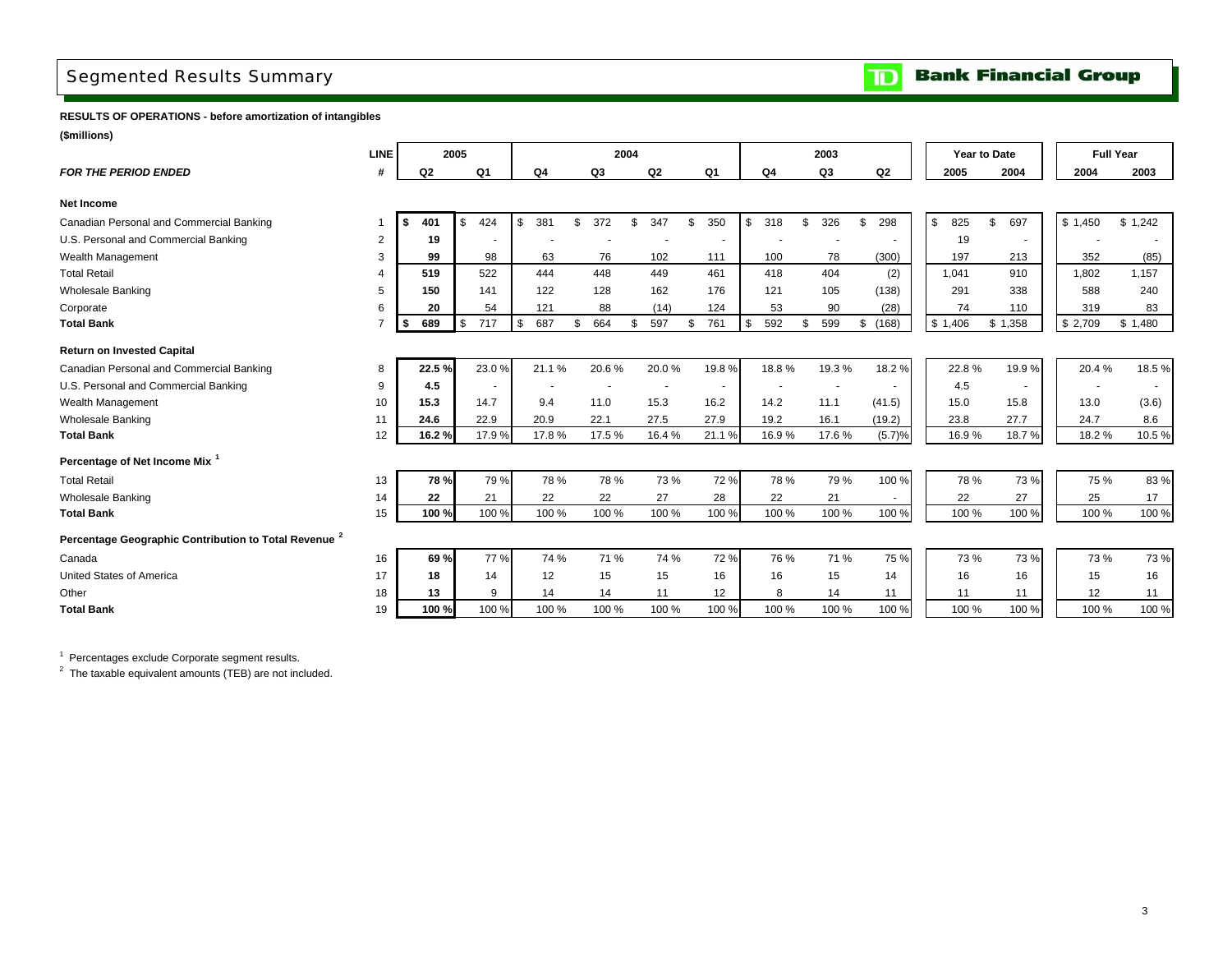### <span id="page-6-0"></span>Canadian Personal and Commercial Banking Segment

### **Bank Financial Group**  $\overline{\mathbf{D}}$

### **RESULTS OF OPERATIONS - before amortization of intangibles (\$millions)**

|                                                        | <b>LINE</b>    |             | 2005 |                |                |           | 2004 |         |         |      |         |                | 2003   |           | Year to Date |           | <b>Full Year</b> |           |
|--------------------------------------------------------|----------------|-------------|------|----------------|----------------|-----------|------|---------|---------|------|---------|----------------|--------|-----------|--------------|-----------|------------------|-----------|
| <b>FOR THE PERIOD ENDED</b>                            |                | Q2          |      | Q <sub>1</sub> | Q <sub>4</sub> | Q3        |      | Q2      | Q1      |      | Q4      |                | Q3     | Q2        | 2005         | 2004      | 2004             | 2003      |
|                                                        |                |             |      |                |                |           |      |         |         |      |         |                |        |           |              |           |                  |           |
| Net interest income                                    |                | 1,030<br>s. | \$   | 1,089          | \$<br>1,091    | \$1,033   |      | \$1,001 | \$1,029 |      | \$1,015 | \$             | 1,022  | \$<br>991 | \$2,119      | \$2,030   | \$4,154          | \$4,051   |
| Other income                                           | 2              | 587         |      | 574            | 523            | 537       |      | 520     | 486     |      | 475     |                | 466    | 429       | 1,161        | 1,006     | 2.066            | 1,803     |
| Total revenue                                          | 3              | 1,617       |      | 1,663          | 1,614          | 1,570     |      | 1,521   | 1,515   |      | 1,490   |                | 1,488  | 1,420     | 3,280        | 3,036     | 6,220            | 5,854     |
| Provision for credit losses                            | $\overline{4}$ | 91          |      | 95             | 88             | 92        |      | 87      | 106     |      | 128     |                | 105    | 104       | 186          | 193       | 373              | 460       |
| Non-interest expenses                                  | 5              | 925         |      | 924            | 944            | 913       |      | 909     | 884     |      | 873     |                | 873    | 852       | 1,849        | 1,793     | 3,650            | 3,463     |
| Net income before taxes                                | 6              | 601         |      | 644            | 582            | 565       |      | 525     | 525     |      | 489     |                | 510    | 464       | 1.245        | 1.050     | 2.197            | 1,931     |
| Income taxes                                           | $\overline{7}$ | 200         |      | 220            | 201            | 193       |      | 178     | 175     |      | 171     |                | 184    | 166       | 420          | 353       | 747              | 689       |
| Net income                                             | 8              | 401         | \$   | 424            | 381            | \$<br>372 | \$   | 347     | 350     |      | 318     | \$             | 326    | \$<br>298 | \$<br>825    | \$<br>697 | \$1,450          | \$1,242   |
|                                                        |                |             |      |                |                |           |      |         |         |      |         |                |        |           |              |           |                  |           |
| Economic profit                                        | 9              | 241         | \$   | 258            | \$<br>219      | \$<br>210 | \$   | 190     | 191     | -\$  | 166     | $\mathfrak{L}$ | 174    | \$<br>151 | \$<br>499    | \$<br>381 | \$<br>810        | 639<br>\$ |
| Average Invested Capital (\$billions)                  | 10             | 7.3         |      | 7.3            | 7.2            | 7.2       |      | 7.1     | 7.0     |      | 6.7     |                | 6.7    | 6.7       | 7.3          | 7.0       | 7.1              | 6.7       |
| Return on Invested Capital                             | 11             | 22.5%       |      | 23.0%          | 21.1%          | 20.6%     |      | 20.0%   | 19.8%   |      | 18.8%   |                | 19.3%  | 18.2%     | 22.8%        | 19.9%     | 20.4%            | 18.5%     |
|                                                        |                |             |      |                |                |           |      |         |         |      |         |                |        |           |              |           |                  |           |
| Key performance indicators (\$billions)                |                |             |      |                |                |           |      |         |         |      |         |                |        |           |              |           |                  |           |
| Risk-weighted assets                                   | 12             | 59          | \$   | 60             | \$<br>58       | \$<br>58  | \$.  | 56      | 56      | - \$ | 56      | . ፍ            | 54     | \$<br>54  | \$<br>59     | \$<br>56  | \$<br>58         | \$<br>56  |
|                                                        | 13             | 98          |      | 99             | 97             | 94        |      |         | 93      |      | 88      |                |        | 87        | 98           | 93        | 94               | 87        |
| Average loans - personal                               |                |             |      |                |                |           |      | 93      |         |      |         |                | 88     |           |              |           |                  |           |
| Average loans and acceptances - business               | 14             | 17          |      | 16             | 16             | 16        |      | 16      | 16      |      | 17      |                | 17     | 17        | 16           | 16        | 16               | 17        |
| Average securitized loans                              | 15             | 32          |      | 30             | 29             | 29        |      | 27      | 26      |      | 26      |                | 23     | 22        | 31           | 27        | 28               | 23        |
| Average deposits - personal                            | 16             | 91          |      | 90             | 90             | 89        |      | 87      | 87      |      | 85      |                | 84     | 83        | 91           | 87        | 88               | 84        |
| Average deposits - business                            | 17             | 31          |      | 31             | 30             | 29        |      | 27      | 27      |      | 27      |                | 26     | 25        | 31           | 27        | 28               | 26        |
| Margin on avg. earning assets incl. securitized assets | 18             | 2.95%       |      | 3.02%          | 3.02%          | 3.00%     |      | 3.05%   | 3.11%   |      | 3.15%   |                | 3.23%  | 3.31%     | 2.98%        | 3.08%     | 3.05%            | 3.25%     |
| Efficiency ratio                                       | 19             | 57.2%       |      | 55.6%          | 58.5%          | 58.2%     |      | 59.8%   | 58.3%   |      | 58.6%   |                | 58.7%  | 60.0%     | 56.4%        | 59.1%     | 58.7%            | 59.2%     |
| Average number of full-time equivalent staff           | 20             | 28,795      |      | 28,566         | 28,680         | 28,871    |      | 27,961  | 27,951  |      | 27,973  |                | 28,115 | 27,932    | 28,689       | 27,956    | 28,368           | 28,053    |

 $1$  The rate charged for Invested Capital is 9%.

Canadian Personal and Commercial Banking comprises our personal and business banking in Canada as well as our global insurance operations (excluding the U.S.). Under the TD Canada Trust brand, the retail operations provide a full range of financial products and services to approximately 10 million personal and small business customers. Products and services are provided - anywhere, anytime - through telephone and internet banking, more than 2,400 automated banking machines and a network of 1,000 branches located across Canada. Under the TD Insurance and TD Meloche Monnex brands, the Bank offers a broad range of insurance products including home and automobile coverage, life and health insurance, as well as credit protection coverage on TD Canada Trust lending products. TD Commercial Banking serves the needs of Canadian businesses, customizing a broad range of products and services to meet their financing, investment, cash management, international trade and day-to-day banking needs.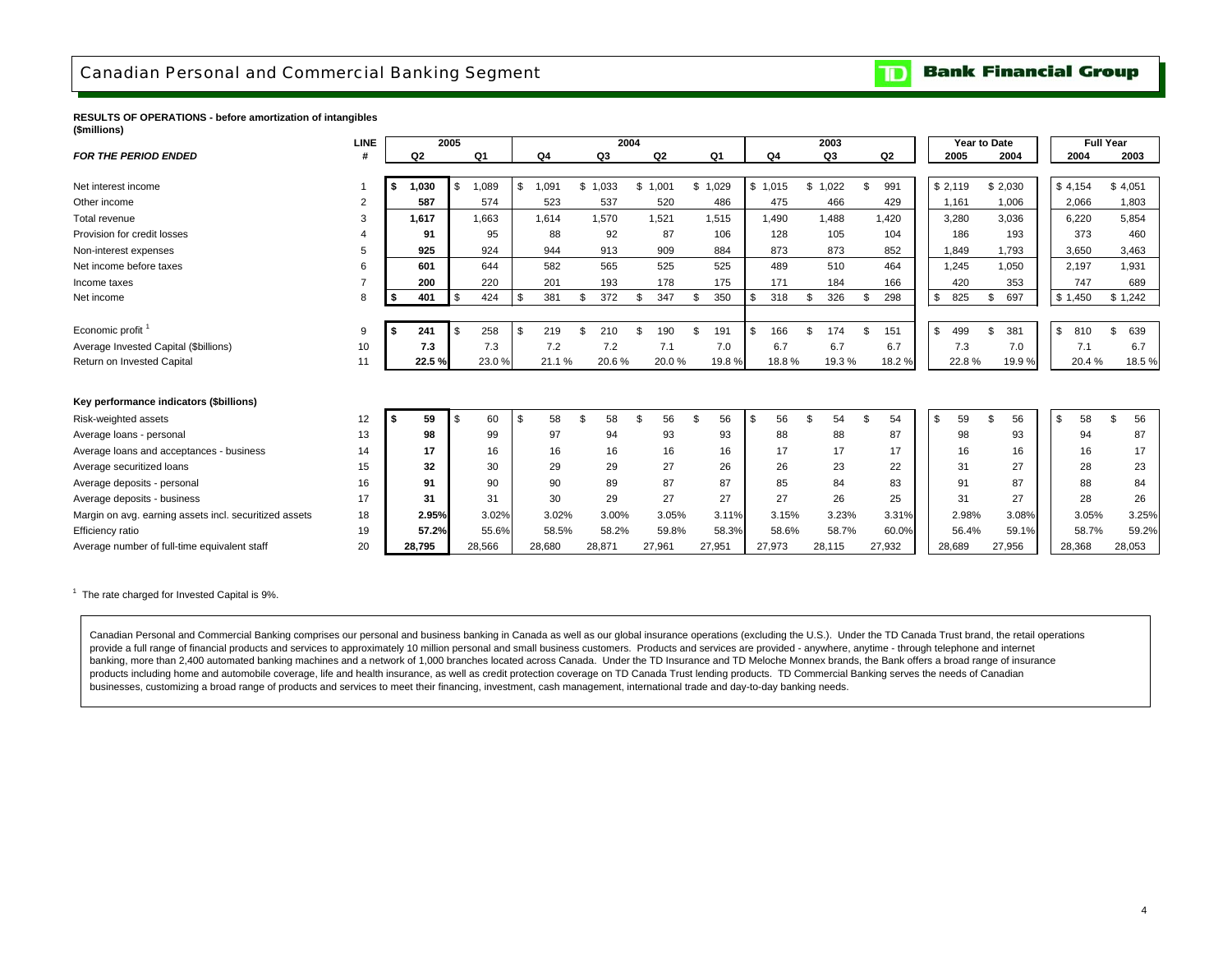## <span id="page-7-0"></span>U.S. Personal and Commercial Banking Segment

### **RESULTS OF OPERATIONS - before amortization of intangibles (\$millions)**

|                                                           | LINE           | 2005       |
|-----------------------------------------------------------|----------------|------------|
| <b>FOR THE PERIOD ENDED</b>                               | #              | Q2         |
| Net interest income                                       | 1              | \$<br>99   |
| Other income                                              | $\overline{2}$ | 39         |
| Total revenue                                             | 3              | 138        |
| Provision for credit losses                               | 4              | (7)        |
| Non-interest expenses                                     | 5              | 83         |
| Net income before taxes                                   | 6              | 62         |
| Income taxes                                              | 7              | 22         |
| Non-controlling interest in subsidiaries                  | 8              | 21         |
| Net income                                                | 9              | \$<br>19   |
|                                                           |                |            |
| Economic profit (loss) <sup>1</sup>                       | 10             | \$<br>(20) |
| Average Invested Capital (\$billions) <sup>2</sup>        | 11             | 5.1        |
| Return on Invested Capital                                | 12             | 4.5%       |
|                                                           |                |            |
| Key performance indicators (\$billions)                   |                |            |
| Risk-weighted assets                                      | 13             | \$<br>26   |
| Average loans <sup>2</sup>                                | 14             | 24         |
| Average deposits <sup>2</sup>                             | 15             | 24         |
| Margin on average earning assets                          | 16             | 4.14%      |
| Efficiency ratio                                          | 17             | 60.1%      |
| Average number of full-time equivalent staff <sup>2</sup> | 18             | 7,483      |

 $1$  The rate charged for Invested Capital is 9%.

<sup>2</sup> The TD Banknorth acquisition closed on March 1, 2005, and the financial results are included on a one month lag basis. For comparability purposes, the above average figures are presented on a one month average basis, rather than their quarterly average.

U.S. Personal and Commercial Banking comprises the Bank's U.S. based retail, commercial banking and insurance operations. Under the TD Banknorth brand, the company has USD \$32.1 billion of total consolidated assets and the retail operations provide a full service range of financial products and services to approximately 1.3 million households. Products and services are provided through multiple delivery channels including, a network of 4 throughout northern New England and upstate New York, telephone and internet banking and 530 automated banking machines, allowing customers to have banking access virtually anywhere and anytime. TD Banknorth also serves the needs of New England businesses, customizing a broad range of products and services to meet their financing, investment, cash management, insurance, international trade and day-to-day banking needs.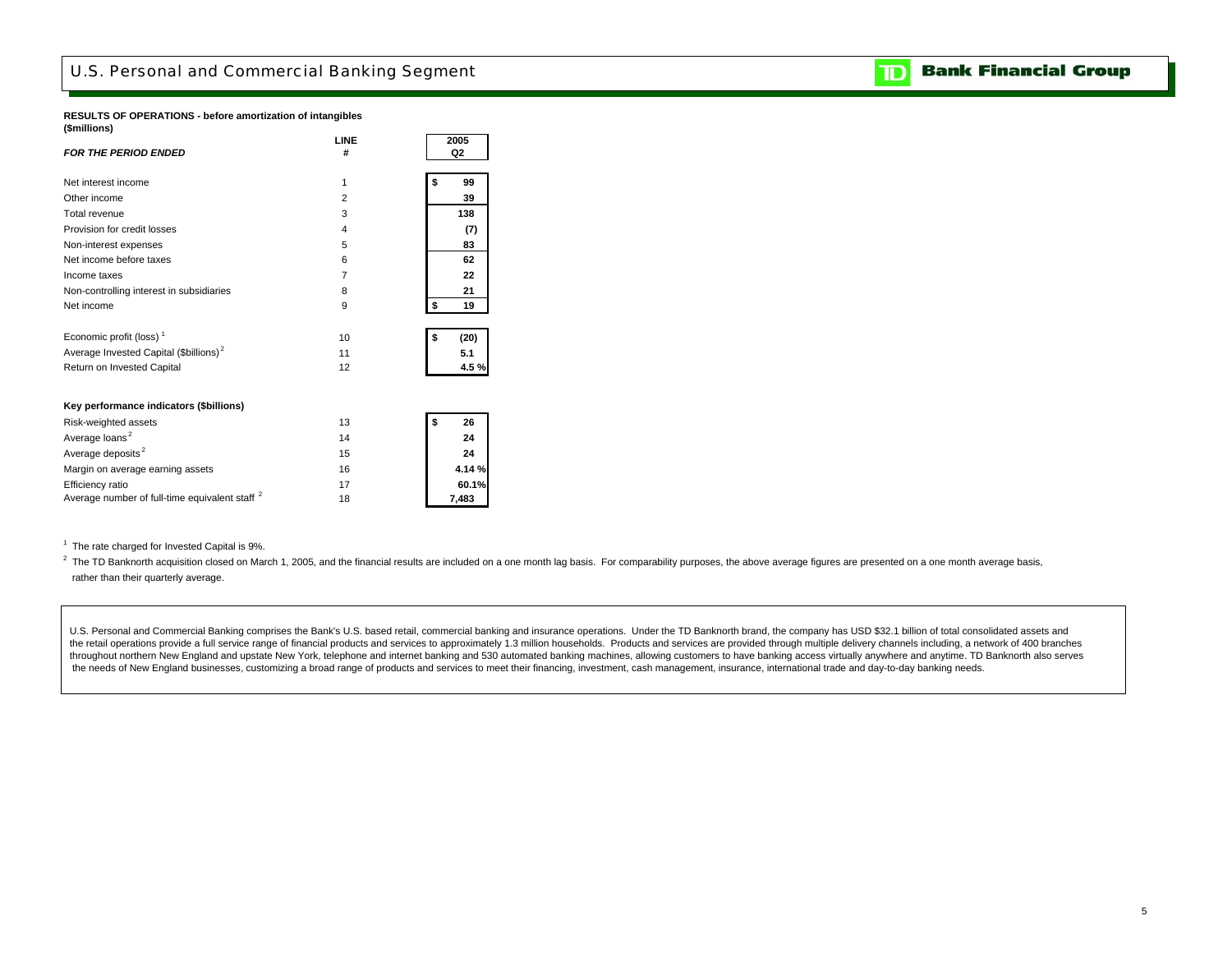## <span id="page-8-0"></span>Wealth Management Segment

### **Bank Financial Group**  $\overline{\mathbf{D}}$

**RESULTS OF OPERATIONS - before amortization of intangibles (\$millions)**

|                                                   | <b>LINE</b>    |                | 2005 |                |            |           | 2004 |                |                |     |                | 2003      |     |            |              | Year to Date |     |                |                    | <b>Full Year</b> |           |
|---------------------------------------------------|----------------|----------------|------|----------------|------------|-----------|------|----------------|----------------|-----|----------------|-----------|-----|------------|--------------|--------------|-----|----------------|--------------------|------------------|-----------|
| <b>FOR THE PERIOD ENDED</b>                       | #              | Q2             |      | Q <sub>1</sub> | Q4         | Q3        |      | Q2             | Q <sub>1</sub> |     | Q <sub>4</sub> | Q3        |     | Q2         |              | 2005         |     | 2004           | 2004               | 2003             |           |
|                                                   |                |                |      |                |            |           |      |                |                |     |                |           |     |            |              |              |     |                |                    |                  |           |
| Net interest income                               |                | \$<br>156      | \$   | 145            | \$<br>130  | \$<br>127 | \$   | 121            | \$<br>114      | \$  | 113            | \$<br>109 | \$  | 94         | $\mathbb{S}$ | 301          | \$  | 235            | \$<br>492          | \$               | 421       |
| Brokerage commissions & other income              | $\overline{2}$ | 530            |      | 518            | 469        | 489       |      | 583            | 557            |     | 516            | 501       |     | 388        |              | 1,048        |     | 1,140          | 2,098              | 1,873            |           |
| Total revenue                                     | 3              | 686            |      | 663            | 599        | 616       |      | 704            | 671            |     | 629            | 610       |     | 482        |              | 1,349        |     | 1,375          | 2,590              | 2,294            |           |
| Restructuring costs                               | $\overline{4}$ | $\blacksquare$ |      | ۰              |            |           |      |                |                |     |                | 5         |     | 21         |              |              |     |                |                    |                  | 26        |
| Goodwill impairment                               | 5              |                |      |                |            |           |      |                |                |     |                |           |     | 274        |              |              |     |                |                    |                  | 274       |
| Other non-interest expenses                       | 6              | 530            |      | 508            | 502        | 502       |      | 544            | 499            |     | 473            | 490       |     | 466        |              | 1,038        |     | 1,043          | 2.047              | 1,934            |           |
| Total non-interest expenses                       | $\overline{7}$ | 530            |      | 508            | 502        | 502       |      | 544            | 499            |     | 473            | 495       |     | 761        |              | 1,038        |     | 1,043          | 2.047              | 2,234            |           |
| Net income before taxes                           | 8              | 156            |      | 155            | 97         | 114       |      | 160            | 172            |     | 156            | 115       |     | (279)      |              | 311          |     | 332            | 543                |                  | 60        |
| Income taxes                                      | 9              | 57             |      | 57             | 34         | 38        |      | 58             | 61             |     | 56             | 37        |     | 21         |              | 114          |     | 119            | 191                |                  | 145       |
| Net income (loss) <sup>2</sup>                    | 10             | \$<br>99       | \$   | 98             | \$<br>63   | \$<br>76  | \$   | 102            | \$<br>111      | \$  | 100            | \$<br>78  | \$  | (300)      | $\mathbb{S}$ | 197          | \$  | 213            | \$<br>352          | \$               | (85)      |
|                                                   |                |                |      |                |            |           |      |                |                |     |                |           |     |            |              |              |     |                |                    |                  |           |
| Economic profit (loss) 3,4                        | 11             | 21             | \$   | 18             | \$<br>(18) | \$<br>(7) |      | 21             | \$<br>29       | \$. | 16             | \$<br>(6) | \$. | (421)      | \$           | 39           | \$. | 50             | \$<br>25           | \$               | (476)     |
| Average Invested Capital (\$billions)             | 12             | 2.7            |      | 2.6            | 2.7        | 2.7       |      | 2.7            | 2.7            |     | 2.8            | 2.8       |     | 3.2        |              | 2.7          |     | 2.7            | 2.7                |                  | 3.0       |
| Return on Invested Capital <sup>4</sup>           | 13             | 15.3%          |      | 14.7%          | 9.4%       | 11.0%     |      | 15.3%          | 16.2%          |     | 14.2%          | 11.1%     |     | $(41.5)\%$ |              | 15.0%        |     | 15.8%          | 13.0%              |                  | $(3.6)\%$ |
|                                                   |                |                |      |                |            |           |      |                |                |     |                |           |     |            |              |              |     |                |                    |                  |           |
| Key performance indicators (\$billions)           |                |                |      |                |            |           |      |                |                |     |                |           |     |            |              |              |     |                |                    |                  |           |
| Risk-weighted assets                              | 14             |                | \$   | 9              | \$<br>q    |           |      |                | 6              | \$. |                | 6         |     | 5          | \$           | 9            | -96 |                | \$<br>$\mathbf{Q}$ |                  | 6         |
| Assets under administration                       | 15             | 302            |      | 298            | 279        | 283       |      | 287            | 284            |     | 259            | 251       |     | 233        |              | 302          |     | 287            | 279                |                  | 259       |
| Assets under management                           | 16             | 133            |      | 131            | 124        | 126       |      | 121            | 119            |     | 113            | 113       |     | 110        |              | 133          |     | 121            | 124                |                  | 113       |
| Personal margin loans                             | 17             | 6              |      | 6              | 6          | 6         |      | $\overline{7}$ | 6              |     | 5              | 5         |     | 5          |              | 6            |     | $\overline{7}$ | 6                  |                  |           |
| Discount brokerage average trades per day (000's) | 18             | 106            |      | 114            | 83         | 87        |      | 126            | 135            |     | 111            | 110       |     | 78         |              | 110          |     | 131            | 108                |                  | 98        |
| Efficiency ratio                                  | 19             | 77.3%          |      | 76.6%          | 83.8%      | 81.5%     |      | 77.3%          | 74.4%          |     | 75.2%          | 81.1%     |     | 157.9%     |              | 76.9%        |     | 75.9%          | 79.0%              |                  | 97.4%     |
| Average number of full-time equivalent staff      | 20             | 8,150          |      | 8,068          | 8,012      | 8,074     |      | 8,158          | 7,843          |     | 7,747          | 7,800     |     | 8,111      |              | 8,108        |     | 7,999          | 8,021              |                  | 7,830     |

 $1$  Includes write downs of \$39 million in Q2/03 as a result of other than temporary impairments in certain international joint ventures.

 $2$  Q2/03 restructuring and goodwill impairment charges and write downs amounted to \$328 million after-tax.

<sup>3</sup> The rates charged for Invested Capital for the domestic Wealth Management, Canada Discount Brokerage, and US and International businesses are 10%, 10% and 14% for 2005, 10%, 10% and 14% for 2004, and 10%, 13% and 13% for 2003, respectively.

4 Q2/03 includes a charge of \$26 million after-tax for the past amortization of goodwill that became impaired during the period.

Wealth Management provides a wide array of investment products and services through different brands to a large and diverse retail and institutional client base around the world. Wealth Management is comprised of a number advisory, distribution and asset management businesses including TD Waterhouse and TD Mutual Funds and is one of Canada's largest asset managers. Through Wealth Management's discount brokerage channels, it serves customers in Canada, the United States and the United Kingdom. In Canada, Discount Brokerage, Financial Planning, Private Investment Advice and Private Client Services service the needs of different retail customer segments through all stages of their investing life cycle.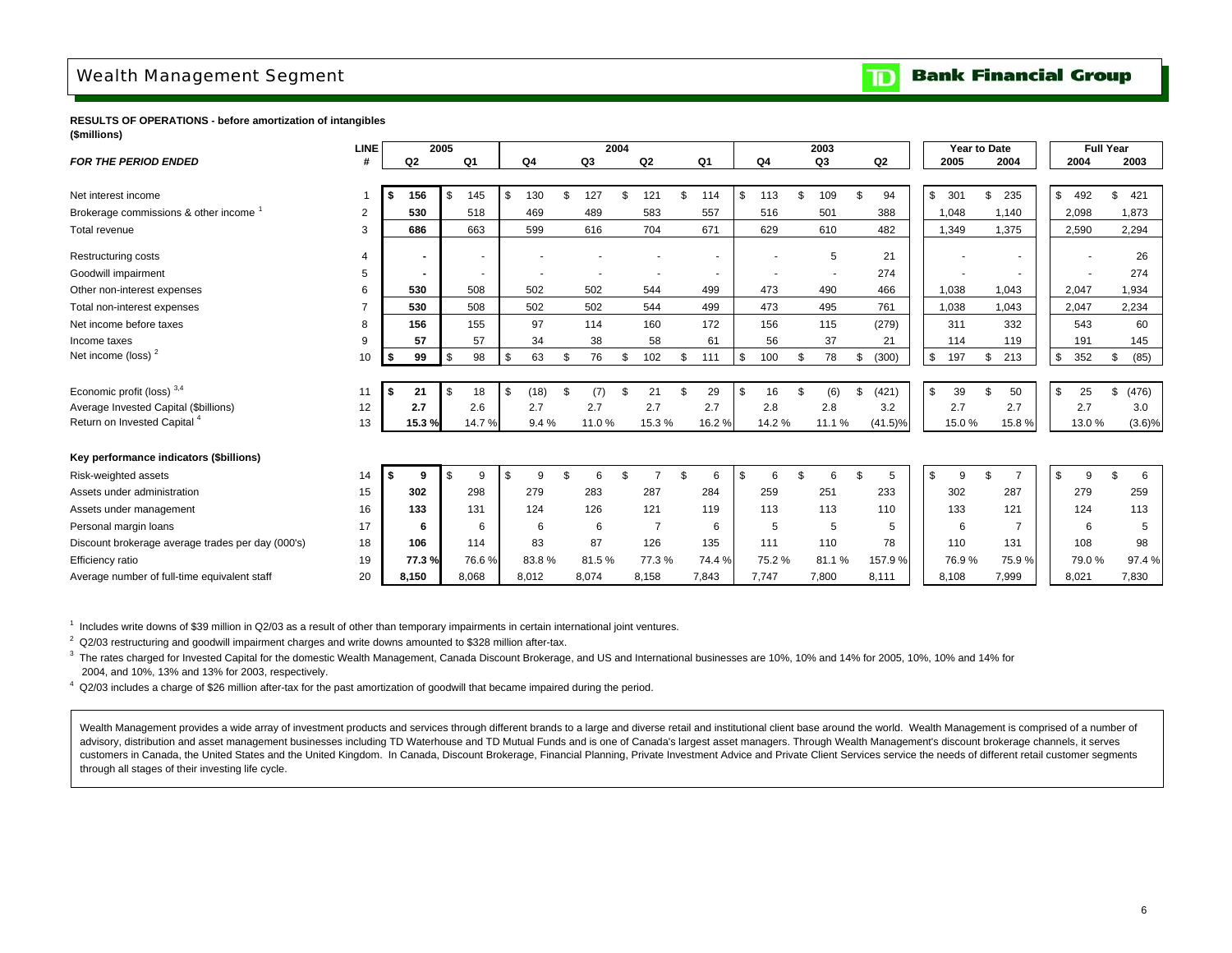## <span id="page-9-0"></span>Wholesale Banking Segment



**RESULTS OF OPERATIONS - before amortization of intangibles (\$millions)**

|                                                            | <b>LINE</b>    |                | 2005          |                |                |                | 2004 |                |                |           | 2003           |                |    | Year to date   |                |                | <b>Full Year</b> |
|------------------------------------------------------------|----------------|----------------|---------------|----------------|----------------|----------------|------|----------------|----------------|-----------|----------------|----------------|----|----------------|----------------|----------------|------------------|
| <b>FOR THE PERIOD ENDED</b>                                | #              | Q <sub>2</sub> |               | Q <sub>1</sub> | Q <sub>4</sub> | Q <sub>3</sub> |      | Q2             | Q <sub>1</sub> | Q4        | Q <sub>3</sub> | Q <sub>2</sub> |    | 2005           | 2004           | 2004           | 2003             |
|                                                            |                |                |               |                |                |                |      |                |                |           |                |                |    |                |                |                |                  |
| Net interest income (TEB)                                  |                | 301<br>£.      | \$            | 278            | \$<br>349      | \$<br>417      | £.   | 426            | \$<br>389      | \$<br>346 | \$<br>338      | 363            | \$ | 579            | \$<br>815      | \$1,581        | \$1,335          |
| Trading and fee income                                     | $\overline{2}$ | 303            |               | 292            | 115            | 118            |      | 156            | 226            | 150       | 139            | 115            |    | 595            | 382            | 615            | 701              |
| Total revenue                                              | 3              | 604            |               | 570            | 464            | 535            |      | 582            | 615            | 496       | 477            | 478            |    | 1,174          | 1,197          | 2,196          | 2,036            |
| Provision for credit losses                                |                | 13             |               | 13             | 12             | 12             |      | 10             | $\overline{7}$ | 8         | 3              | $\overline{2}$ |    | 26             | 17             | 41             | 15               |
| Restructuring costs                                        |                | 22             |               |                |                |                |      | (7)            | $\blacksquare$ |           |                | 66             |    | 22             | (7)            | (7)            | 66               |
| Goodwill impairment                                        | 6              |                |               |                |                |                |      | $\blacksquare$ | $\blacksquare$ |           | ٠              | 350            |    |                |                |                | 350              |
| Other non-interest expenses                                |                | 343            |               | 332            | 261            | 340            |      | 343            | 352            | 323       | 307            | 300            |    | 675            | 695            | 1,296          | 1,273            |
| Total non-interest expenses                                | 8              | 365            |               | 332            | 261            | 340            |      | 336            | 352            | 323       | 307            | 716            |    | 697            | 688            | 1.289          | 1.689            |
| Net income before taxes                                    | 9              | 226            |               | 225            | 191            | 183            |      | 236            | 256            | 165       | 167            | (240)          |    | 451            | 492            | 866            | 332              |
| Income taxes (TEB)                                         | 10             | 76             |               | 84             | 69             | 55             |      | 74             | 80             | 44        | 62             | (102)          |    | 160            | 154            | 278            | 92               |
| Net income (loss) $2$                                      | 11             | 150<br>\$      | \$            | 141            | \$<br>122      | \$<br>128      | \$   | 162            | \$<br>176      | \$<br>121 | \$<br>105      | (138)<br>\$    | \$ | 291            | \$<br>338      | \$<br>588      | \$<br>240        |
|                                                            |                |                |               |                |                |                |      |                |                |           |                |                |    |                |                |                |                  |
| Economic profit (loss) <sup>3</sup>                        | 12             | 71<br>\$       | <sup>\$</sup> | 61             | \$<br>46       | \$<br>53       |      | 85             | 94             | \$<br>39  | \$<br>20       | (231)          | S. | 132            | \$<br>179      | \$<br>278      | \$<br>(125)      |
| Average Invested Capital (\$billions)                      | 13             | 2.5            |               | 2.4            | 2.3            | 2.3            |      | 2.4            | 2.5            | 2.5       | 2.6            | 2.9            |    | 2.5            | 2.5            | 2.4            | 2.8              |
| Return on Invested Capital                                 | 14             | 24.6%          |               | 22.9%          | 20.9%          | 22.1%          |      | 27.5%          | 27.9%          | 19.2%     | 16.1%          | $(19.2)\%$     |    | 23.8%          | 27.7%          | 24.7%          | 8.6%             |
| Key performance indicators (\$billions)                    |                |                |               |                |                |                |      |                |                |           |                |                |    |                |                |                |                  |
| Risk-weighted assets                                       | 15             | 31<br>- \$     | <sup>\$</sup> | 31             | \$<br>30       | \$<br>32       | \$.  | 35             | \$<br>41       | \$<br>40  | \$<br>46       | 48             | \$ | 31             | \$<br>35       | \$<br>30       | \$<br>40         |
| <b>Trading securities</b>                                  | 16             | 72             |               | 76             | 67             | 68             |      | 66             | 72             | 55        | 65             | 64             |    | 72             | 66             | 67             | 55               |
| Average loans and customers' liabilities under acceptances | 17             | 7              |               | 6              | 6              | $\overline{7}$ |      | $\overline{7}$ | $\overline{7}$ | 8         | 9              | 9              |    | $\overline{7}$ | $\overline{7}$ | $\overline{7}$ | 9                |
| Efficiency ratio                                           | 18             | 60.4%          |               | 58.2%          | 56.3%          | 63.6%          |      | 57.7%          | 57.2 %         | 65.1%     | 64.4%          | 149.8%         |    | 59.4%          | 57.5%          | 58.7%          | 83.0%            |
| Average number of full-time equivalent staff               | 19             | 2,970          |               | 3,017          | 3,049          | 2,955          |      | 2,837          | 2,765          | 2,754     | 2,804          | 2,829          |    | 2,994          | 2,801          | 2,902          | 2,819            |
|                                                            |                |                |               |                |                |                |      |                |                |           |                |                |    |                |                |                |                  |
| Trading related income (TEB) <sup>4</sup>                  |                |                |               |                |                |                |      |                |                |           |                |                |    |                |                |                |                  |
| Interest rate and credit portfolios                        | 20             | 127<br>S       | <sup>\$</sup> | 160            | \$<br>76       | \$<br>136      | \$   | 176            | \$<br>171      | \$<br>91  | \$<br>124      | 184<br>£.      | \$ | 287            | \$<br>347      | \$<br>559      | 581<br>\$        |
| Foreign exchange portfolios                                | 21             | 59             |               | 60             | 49             | 55             |      | 61             | 65             | 61        | 57             | 65             |    | 119            | 126            | 230            | 248              |
| Equity and other portfolios                                | 22             | 39             |               | 15             | (5)            | 11             |      | 7              | 82             | 50        | (35)           | 49             |    | 54             | 89             | 95             | 164              |
| <b>TEB</b> adjustment                                      | 23             | 94             |               | 45             | 89             | 62             |      | 61             | 46             | 44        | 58             | 36             |    | 139            | 107            | 258            | 165              |
| Total trading related income                               | 24             | 319<br>\$      | \$            | 280            | \$<br>209      | \$<br>264      | \$   | 305            | \$<br>364      | \$<br>246 | \$<br>204      | 334<br>\$      | S. | 599            | \$<br>669      | \$1.142        | \$1.158          |

<sup>1</sup> Provision for credit losses includes the cost of credit protection incurred in hedging the lending portfolio.

<sup>2</sup> Q2/03 restructuring and goodwill impairment charges amounted to \$289 million after-tax.

<sup>3</sup> The rate charged for Invested Capital is 13%.

4 Includes trading-related income reported in net interest income (line 1) and trading and fee income (line 2).

Wholesale Banking serves a diverse base of corporate, government, and institutional clients in key financial markets around the world. Under the TD Securities brand, Wholesale Banking provides a full range of capital marke and investment banking products and services that include; advice on corporate strategy and mergers and acquisitions; underwriting and distributing loan, debt and equity products; structuring tailored risk management solut and executing financial transactions.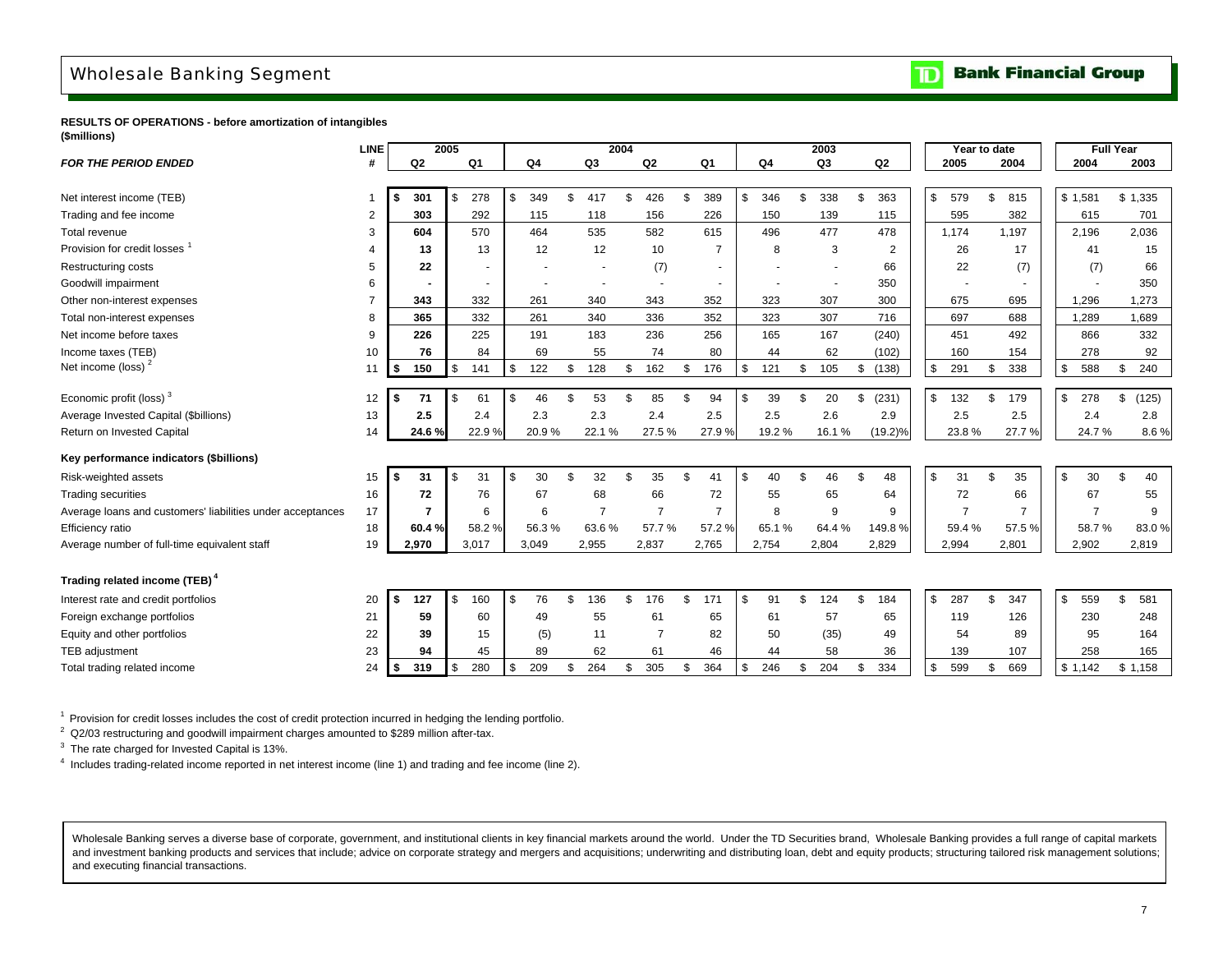## <span id="page-10-0"></span>Corporate Segment

#### **Bank Financial Group** כד

**RESULTS OF OPERATIONS - before amortization of intangibles (\$millions)**

|                                                                     | LINE           |      |                          | 2005 |                          |    |                          |                          | 2004 |                          |      |                          |    |                |     | 2003                     |          |                          | <b>Year to Date</b>  |                |       |    |                          | <b>Full Year</b> |       |
|---------------------------------------------------------------------|----------------|------|--------------------------|------|--------------------------|----|--------------------------|--------------------------|------|--------------------------|------|--------------------------|----|----------------|-----|--------------------------|----------|--------------------------|----------------------|----------------|-------|----|--------------------------|------------------|-------|
| <b>FOR THE PERIOD ENDED</b>                                         | #              |      | Q2                       |      | Q1                       |    | Q4                       | Q3                       |      | Q <sub>2</sub>           |      | Q1                       |    | Q4             |     | Q3                       |          | Q2                       | 2005                 |                | 2004  |    | 2004                     |                  | 2003  |
|                                                                     |                |      |                          |      |                          |    |                          |                          |      |                          |      |                          |    |                |     |                          |          |                          |                      |                |       |    |                          |                  |       |
| Net interest income $1,2$                                           |                | \$   | (193)                    | \$   | (101)                    | \$ | (135)                    | \$<br>(125)              | \$   | (107)                    | - \$ | (87)                     | \$ | (139)          | \$  | (111)                    | \$       | (48)                     | \$<br>(294)          | \$             | (194) | \$ | (454)                    | \$               | (370) |
| Other Income <sup>2</sup>                                           | 2              |      | 58                       |      | 11                       |    | 11                       | 37                       |      | 25                       |      | 31                       |    | (47)           |     | 87                       |          | 36                       | 69                   |                | 56    |    | 104                      |                  | 47    |
| Total revenue                                                       | 3              |      | (135)                    |      | (90)                     |    | (124)                    | (88)                     |      | (82)                     |      | (56)                     |    | (186)          |     | (24)                     |          | (12)                     | (225)                |                | (138) |    | (350)                    |                  | (323) |
| General allowance release                                           |                |      |                          |      | (35)                     |    |                          | $\overline{\phantom{a}}$ |      | (67)                     |      |                          |    | (157)          |     |                          |          |                          | (35)                 |                | (67)  |    | (67)                     |                  | (157) |
| Sectoral allowance release                                          | 5              |      |                          |      |                          |    | (155)                    | (100)                    |      | (200)                    |      | (200)                    |    | (40)           |     | (40)                     |          |                          |                      |                | (400) |    | (655)                    |                  | (80)  |
| Other provision for credit losses <sup>2</sup>                      | 6              |      | (77)                     |      | (63)                     |    | (18)                     | (21)                     |      | (22)                     |      | (17)                     |    | (22)           |     | (9)                      |          | (8)                      | (140)                |                | (39)  |    | (78)                     |                  | (52)  |
| Total provision for credit losses                                   | $\overline{7}$ |      | (77)                     |      | (98)                     |    | (173)                    | (121)                    |      | (289)                    |      | (217)                    |    | (219)          |     | (49)                     |          | (8)                      | (175)                |                | (506) |    | (800)                    |                  | (289) |
| Non-interest expenses                                               | 8              |      | 20                       |      | 47                       |    | 55                       | $\overline{\phantom{a}}$ |      | 320                      |      | 20                       |    | 116            |     | 22                       |          | 36                       | 67                   |                | 340   |    | 395                      |                  | 206   |
| Net income before taxes                                             | 9              |      | (78)                     |      | (39)                     |    | (6)                      | 33                       |      | (113)                    |      | 141                      |    | (83)           |     | 3                        |          | (40)                     | (117)                |                | 28    |    | 55                       |                  | (240) |
| Income taxes <sup>1</sup>                                           | 10             |      | (98)                     |      | (93)                     |    | (127)                    | (55)                     |      | (99)                     |      | 17                       |    | (136)          |     | (87)                     |          | (12)                     | (191)                |                | (82)  |    | (264)                    |                  | (323) |
| Net income (loss)                                                   | 11             | Ŝ.   | 20                       | \$   | 54                       | S. | 121                      | 88                       | \$.  | (14)                     | -S   | 124                      | \$ | 53             | Ŝ.  | 90                       | <b>S</b> | (28)                     | \$<br>74             | $\mathfrak{L}$ | 110   | S. | 319                      | \$               | 83    |
|                                                                     |                |      |                          |      |                          |    |                          |                          |      |                          |      |                          |    |                |     |                          |          |                          |                      |                |       |    |                          |                  |       |
| Non-Core Lending Portfolio Total Exposure (\$billions) <sup>3</sup> |                |      |                          |      |                          |    |                          |                          |      |                          |      |                          |    |                |     |                          |          |                          |                      |                |       |    |                          |                  |       |
| Investment grade                                                    | 12             | l \$ | .4                       | \$   | $.5\,$                   | \$ | .6                       | \$<br>1.0                | \$   | 1.9                      | \$   | 2.4                      | \$ | 3.0            | \$  | 4.0                      | \$       | 5.4                      | \$<br>$\overline{4}$ | \$             | 1.9   | \$ | .6                       | \$               | 3.0   |
| Non-investment grade                                                | 13             |      | .6                       |      | 8.                       |    | 1.4                      | 2.0                      |      | 3.1                      |      | 4.1                      |    | 5.0            |     | 6.9                      |          | 8.4                      | .6                   |                | 3.1   |    | 1.4                      |                  | 5.0   |
| <b>Total Exposure</b>                                               | 14             | \$   | 1.0                      | \$   | 1.3                      | \$ | 2.0                      | \$<br>3.0                | \$   | 5.0                      | \$   | 6.5                      | \$ | 8.0            | \$  | 10.9                     | \$       | 13.8                     | \$<br>1.0            | \$             | 5.0   | \$ | 2.0                      | \$               | 8.0   |
|                                                                     |                |      |                          |      |                          |    |                          |                          |      |                          |      |                          |    |                |     |                          |          |                          |                      |                |       |    |                          |                  |       |
| Decomposition of material items in net income (\$millions)          |                |      |                          |      |                          |    |                          |                          |      |                          |      |                          |    |                |     |                          |          |                          |                      |                |       |    |                          |                  |       |
| Interest on income tax refunds                                      | 15             | \$   |                          | \$   | $\overline{7}$           | \$ | 18                       | 12                       | \$   | 20                       | \$   |                          | \$ |                | £.  | 35                       | \$       | $\overline{\phantom{0}}$ | \$                   | $\mathfrak{L}$ | 20    | \$ | 50                       | \$               | 35    |
| Visa foreign exchange loss                                          | 16             |      | $\blacksquare$           |      |                          |    |                          |                          |      |                          |      |                          |    | (39)           |     |                          |          |                          |                      |                |       |    |                          |                  | (39)  |
| Impact of Hedging Relationships Guideline (AcG-13) <sup>4</sup>     | 17             |      | 33                       |      | (10)                     |    | (11)                     | (2)                      |      | (16)                     |      | (21)                     |    |                |     |                          |          |                          | 23                   |                | (37)  |    | (50)                     |                  |       |
| Securitization gain/(loss)                                          | 18             |      | 5                        |      | 6                        |    | (1)                      | (4)                      |      | 10                       |      | 3                        |    | $\overline{1}$ |     | 11                       |          |                          | 11                   |                | 13    |    | 8                        |                  | 12    |
| General allowance release                                           | 19             |      | $\overline{\phantom{a}}$ |      | 23                       |    | $\overline{\phantom{a}}$ | $\tilde{\phantom{a}}$    |      | 43                       |      | $\overline{\phantom{a}}$ |    | 100            |     | $\overline{\phantom{a}}$ |          |                          | 23                   |                | 43    |    | 43                       |                  | 100   |
| Unallocated Corporate expenses                                      | 20             |      | (37)                     |      | (55)                     |    | (9)                      | (7)                      |      | (25)                     |      | (11)                     |    | (51)           |     | (17)                     |          | (26)                     | (92)                 |                | (36)  |    | (52)                     |                  | (111) |
| Deferred tax charge - commercial lease                              | 21             |      | $\overline{\phantom{a}}$ |      | $\sim$                   |    |                          | $\overline{\phantom{a}}$ |      | $\overline{\phantom{a}}$ |      |                          |    |                |     |                          |          | (30)                     |                      |                |       |    | $\overline{\phantom{a}}$ |                  | (30)  |
| Tax recovery (re: future tax adjustment)                            | 22             |      | $\sim$                   |      | $\overline{\phantom{a}}$ |    |                          | $\blacksquare$           |      | $\overline{\phantom{a}}$ |      | 17                       |    |                |     | $\overline{\phantom{a}}$ |          |                          |                      |                | 17    |    | 17                       |                  |       |
| Non-Core Lending Portfolio                                          | 23             |      | 35                       |      | 36                       |    | 124                      | 94                       |      | (40)                     |      | 139                      |    | 19             |     | 59                       |          | 10                       | 71                   |                | 99    |    | 317                      |                  | 92    |
| One-time Corporate Reorganization Tax Charge                        | 24             |      | (25)                     |      | $\overline{\phantom{a}}$ |    |                          | $\blacksquare$           |      | $\overline{\phantom{a}}$ |      |                          |    |                |     | $\blacksquare$           |          |                          | (25)                 |                |       |    | $\overline{\phantom{a}}$ |                  |       |
| Other                                                               | 25             |      | 9                        |      | 47                       |    |                          | (5)                      |      | (6)                      |      | (3)                      |    | 23             |     | $\overline{2}$           |          | 18                       | 56                   |                | (9)   |    | (14)                     |                  | 24    |
| Net Income (loss)                                                   | 26             | \$   | 20                       | \$   | 54                       | \$ | 121                      | 88                       | -S   | (14)                     | \$   | 124                      | -S | 53             | \$. | 90                       | \$       | (28)                     | \$<br>74             | \$             | 110   | \$ | 319                      | \$               | 83    |

<sup>1</sup> Includes the elimination of the taxable equivalent basis (TEB) adjustments reported in the Operating Segments and Non-Core Lending Portfolio results.

<sup>2</sup> The Operating Segments results are presented before the impact of asset securitization programs, which is reclassified in the Corporate segment.

<sup>3</sup> Exposure is committed authorized plus uncommitted utilized loan facilities and letters of credit and guarantees; net of specific allowances for credit losses, cash collateral and credit protection.

<sup>4</sup> The impact of the Hedging Relationships accounting guideline (AcG-13) results from the accounting asymmetry that occurs when hedges of interest rate risk, foreign exchange rates or credit exposures are effective for economic purposes but are marked-to-market for accounting purposes.

The Corporate Segment includes the Non-Core Lending Portfolio, the effects of asset securitization programs in the Personal & Commercial Banking Segment, treasury management, general provisions for credit losses, the elimi equivalent revenue and income tax, corporate level tax benefits, and residual unallocated revenues, expenses and taxes.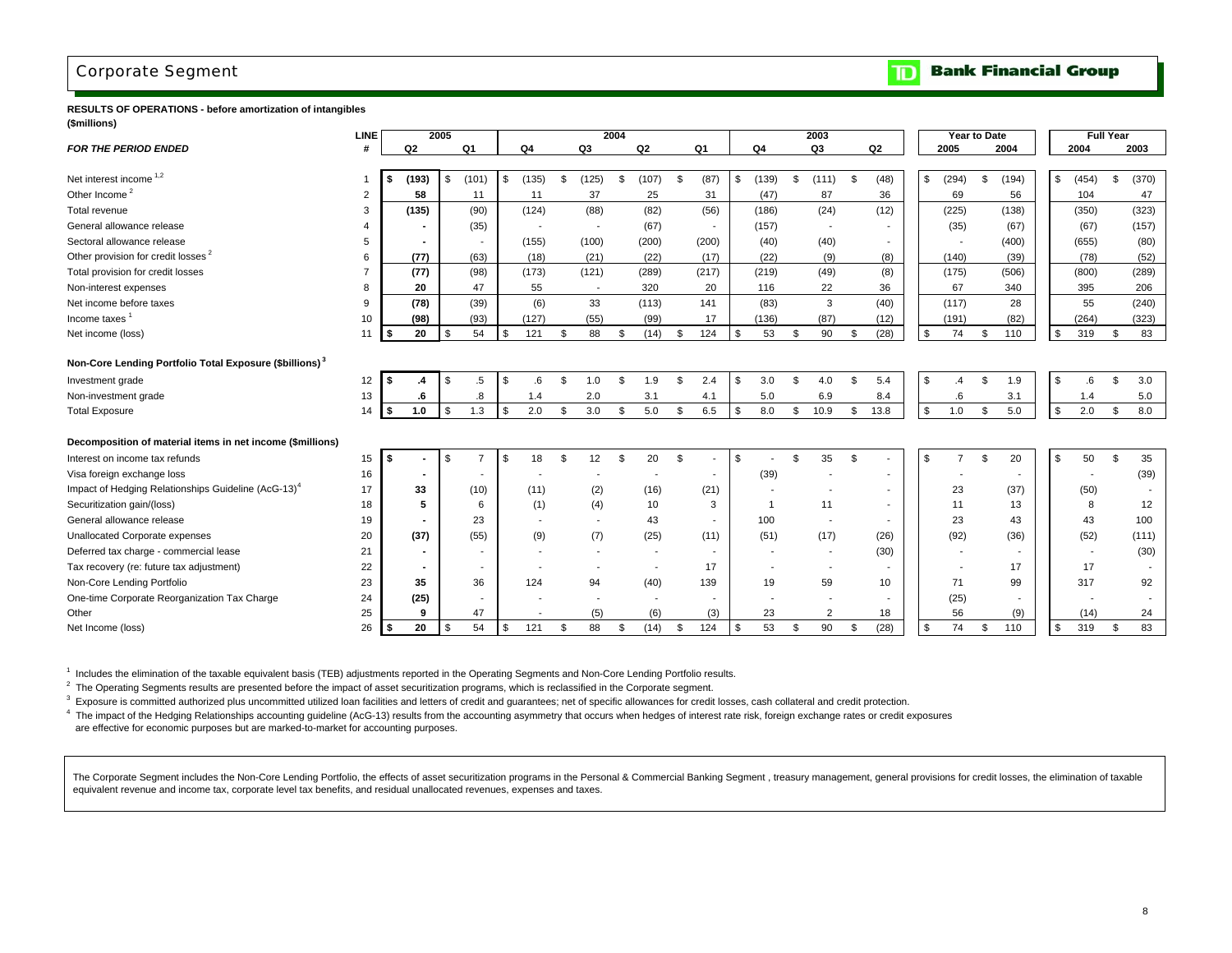## <span id="page-11-0"></span>Net Interest Income and Margin

# **TD** Bank Financial Group

| (\$MILLIONS)                                               | <b>LINE</b>    |              | 2005        |                        | 2004        |           |           |                | 2003      |           |           | Year to Date |                 | <b>Full Year</b> |
|------------------------------------------------------------|----------------|--------------|-------------|------------------------|-------------|-----------|-----------|----------------|-----------|-----------|-----------|--------------|-----------------|------------------|
| <b>FOR THE PERIOD ENDED</b>                                | #              | Q2           | Q1          | Q4                     | Q3          | Q2        | Q1        | Q <sub>4</sub> | Q3        | Q2        | 2005      | 2004         | 2004            | 2003             |
|                                                            |                |              |             |                        |             |           |           |                |           |           |           |              |                 |                  |
| Interest income                                            |                |              |             |                        |             |           |           |                |           |           |           |              |                 |                  |
| Loans                                                      | -1             | 1,893<br>s   | 1,832<br>\$ | $\mathsf{\$}$<br>1,767 | 1,734<br>\$ | \$1,693   | \$1,764   | \$1,749        | \$1,962   | \$1,897   | \$3,725   | \$3,457      | \$6,958         | \$7,542          |
| <b>Securities</b>                                          | 2              | 1,015        | 1,085       | 879                    | 910         | 906       | 962       | 839            | 819       | 941       | 2,100     | 1,868        | 3,657           | 3,448            |
|                                                            |                |              |             |                        |             |           |           |                |           |           |           |              |                 |                  |
| Deposits with banks                                        | 3              | 105          | 95          | 156                    | 107         | 122       | 132       | 71             | 59        | 36        | 200       | 254          | 517             | 212              |
|                                                            |                |              |             |                        |             |           |           |                |           |           |           |              |                 |                  |
| Total interest income                                      | 4              | 3,013        | 3,012       | 2,802                  | 2,751       | 2,721     | 2,858     | 2,659          | 2,840     | 2,874     | 6,025     | 5,579        | 11,132          | 11,202           |
| <b>Interest expense</b>                                    |                |              |             |                        |             |           |           |                |           |           |           |              |                 |                  |
| Deposits                                                   | 5              | 1,223        | 1,108       | 1,009                  | 934         | 920       | 990       | 962            | 1,052     | 1,055     | 2,331     | 1,910        | 3,853           | 4,202            |
|                                                            |                |              |             |                        |             |           |           |                |           |           |           |              |                 |                  |
| Subordinated notes and debentures                          | 6              | 83           | 79          | 78                     | 76          | 78        | 80        | 94             | 59        | 51        | 162       | 158          | 312             | 259              |
|                                                            |                |              |             |                        |             |           |           |                |           |           |           |              |                 |                  |
| Preferred shares and Capital Trust Securities              | $\overline{7}$ | 34           | 29          | 40                     | 42          | 44        | 44        | 44             | 44        | 45        | 63        | 88           | 170             | 179              |
| Other                                                      | 8              | 280          | 385         | 240                    | 247         | 238       | 299       | 224            | 327       | 323       | 665       | 537          | 1,024           | 1,125            |
|                                                            |                |              |             |                        |             |           |           |                |           |           |           |              |                 |                  |
| Total interest expense                                     | 9              | 1,620        | 1,601       | 1,367                  | 1,299       | 1,280     | 1,413     | 1,324          | 1,482     | 1,474     | 3,221     | 2,693        | 5,359           | 5,765            |
|                                                            |                |              |             |                        |             |           |           |                |           |           |           |              |                 |                  |
| Net interest income                                        | 10             | 1,393        | 1,411       | 1,435                  | 1,452       | 1,441     | 1,445     | 1,335          | 1,358     | 1,400     | 2,804     | 2,886        | 5,773           | 5,437            |
| <b>TEB Adjustment</b>                                      | 11             | 98           | 70          | 93                     | 63          | 62        | 64        | 62             | 58        | 56        | 168       | 126          | 282             | 230              |
|                                                            |                |              |             |                        |             |           |           |                |           |           |           |              |                 |                  |
| Net interest income (TEB)                                  | 12             | 1,491        | 1,481<br>\$ | \$<br>1,528            | 1,515<br>\$ | \$1,503   | \$1,509   | \$1,397        | \$1,416   | \$1,456   | \$2,972   | \$3,012      | \$6,055         | \$5,667          |
|                                                            |                |              |             |                        |             |           |           |                |           |           |           |              |                 |                  |
| Average total assets (\$billions)                          | 13             | 343<br>\$    | 327<br>-\$  | 312<br>\$              | \$<br>310   | 316<br>\$ | \$<br>304 | 295<br>\$      | 317<br>\$ | 316<br>\$ | \$<br>335 | \$<br>310    | \$<br>310       | \$<br>308        |
|                                                            | 14             | 279          | 267         |                        | 258         | 258       | 248       | 242            | 259       | 259       | 273       | 253          | 255             | 252              |
| Average earning assets (\$billions)                        |                |              |             | 257                    |             |           |           |                |           |           |           |              |                 |                  |
| Net interest margin as a % of average earning assets       | 15             | 2.05 %       | 2.10%       | 2.22 %                 | 2.23 %      | 2.27 %    | 2.32 %    | 2.19%          | 2.08%     | 2.22 %    | 2.07%     | 2.30 %       | 2.26 %          | 2.16%            |
|                                                            |                |              |             |                        |             |           |           |                |           |           |           |              |                 |                  |
| Net interest margin (TEB) as a % of average earning assets | 16             | 2.19         | 2.20        | 2.36                   | 2.33        | 2.37      | 2.42      | 2.29           | 2.17      | 2.31      | 2.20      | 2.40         | 2.37            | 2.25             |
|                                                            |                |              |             |                        |             |           |           |                |           |           |           |              |                 |                  |
| Impact on NII from impaired loans                          |                |              |             |                        |             |           |           |                |           |           |           |              |                 |                  |
| Reduction/(increase) in NII from impaired loans            | 17             | \$           | 12          | \$                     | \$<br>9     | \$<br>15  | \$<br>17  | \$<br>18       | 30        | \$<br>30  | \$        | \$<br>32     |                 | \$<br>111        |
| Gross<br>Recoveries                                        | 18             | 6<br>(4)     | - \$<br>(2) | 8<br>(2)               | (1)         | (3)       | (2)       | (3)            | \$<br>(2) | (3)       | 18<br>(6) | (5)          | \$<br>49<br>(8) | (11)             |
| Net reduction/(increase)                                   | 19             | $\mathbf{2}$ | 10          | 6<br>\$                | \$<br>8     | \$<br>12  | 15<br>\$  | 15<br>\$       | 28<br>\$  | \$<br>27  | \$<br>12  | 27<br>\$     | 41<br>\$        | \$<br>100        |
|                                                            |                |              |             |                        |             |           |           |                |           |           |           |              |                 |                  |
| Effective tax rate - reported basis                        | 20             | 25.6%        | 26.0%       | 17.6%                  | 24.0%       | 24.1%     | 37.0 %    | 13.0 %         | 21.2%     | $-$ %     | 25.8%     | 31.7%        | 26.5%           | 24.6%            |
|                                                            |                |              |             |                        |             |           |           |                |           |           |           |              |                 |                  |
| Effective tax rate - before amortization of intangibles    | 21             | 26.6         | 27.2        | 20.5                   | 25.8        | 26.1      | 30.4      | 18.6           | 24.7      |           | 26.9      | 28.6         | 26.0            | 28.9             |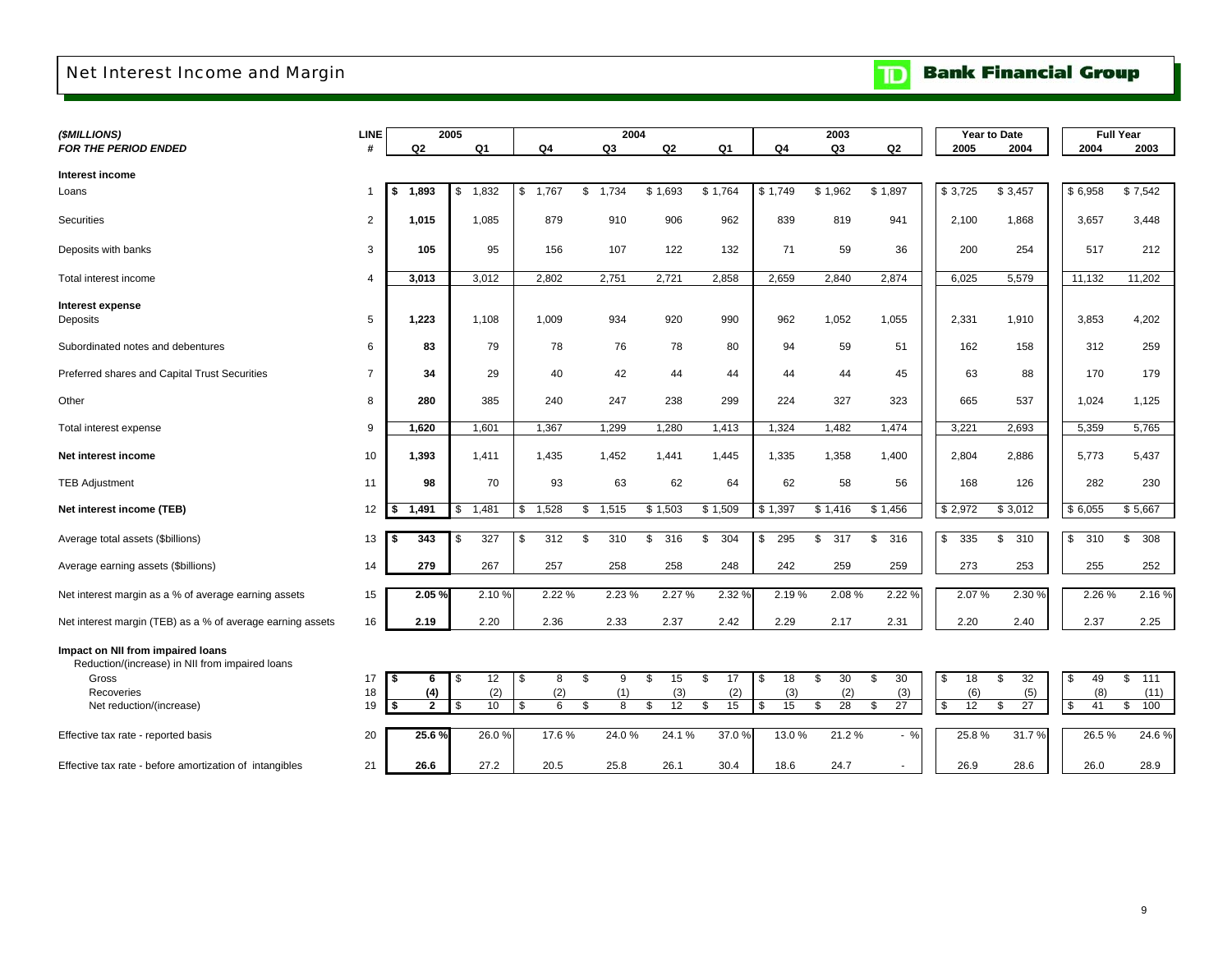### <span id="page-12-0"></span>Other Income

**Bank Financial Group**  $\mathbf{D}$ 

| (\$MILLIONS)                                          | <b>LINE</b>    | 2005           |                          |                    | 2004               |                |                |                   | 2003                     |      |      | Year to Date             | <b>Full Year</b>  |       |
|-------------------------------------------------------|----------------|----------------|--------------------------|--------------------|--------------------|----------------|----------------|-------------------|--------------------------|------|------|--------------------------|-------------------|-------|
| FOR THE PERIOD ENDED                                  | #              | Q <sub>2</sub> | Q <sub>1</sub>           | Q <sub>4</sub>     | Q3                 | Q <sub>2</sub> | Q <sub>1</sub> | Q4                | Q3                       | Q2   | 2005 | 2004                     | 2004              | 2003  |
|                                                       |                |                |                          |                    |                    |                |                |                   |                          |      |      |                          |                   |       |
| TD Waterhouse fees and commissions                    |                | 223<br>\$      | \$<br>230                | \$<br>195          | 209<br>\$<br>- \$  | $293$ \$       | 288            | 270<br>\$<br>- \$ | $253$ \$                 | 202  | \$   | 581<br>453 \$            | \$<br>985 \$      | 957   |
| Full service brokerage and other securities services  | $\overline{2}$ | 230            | 222                      | 174                | 164                | 215            | 185            | 164               | 199                      | 160  |      | 452<br>400               | 738               | 667   |
| Mutual fund management                                | 3              | 154            | 148                      | 142                | 147                | 146            | 138            | 133               | 127                      | 120  |      | 284<br>302               | 573               | 508   |
| Credit fees                                           | 4              | 85             | 98                       | 80                 | 96                 | 76             | 91             | 84                | 113                      | 100  |      | 167<br>183               | 343               | 415   |
| Net investment securities gains/(losses)              | 5              | 47             | 52                       | 44                 | 44                 | 59             | 45             | 23                | 18                       | (23) |      | 104<br>99                | 192               | 23    |
| Trading income                                        | 6              | 79             | 76                       | (75)               | (75)               | (55)           | 52             | (22)              | (19)                     | 15   |      | 155<br>(3)               | (153)             | 104   |
| Service charges                                       | $\overline{7}$ | 171            | 170                      | 170                | 170                | 168            | 165            | 165               | 168                      | 153  |      | 341<br>333               | 673               | 641   |
| Loan securitizations                                  | 8              | 100            | 93                       | 82                 | 90                 | 107            | 111            | 89                | 60                       | 54   |      | 193<br>218               | 390               | 250   |
| Card services                                         | 9              | 61             | 52                       | 20                 | 51                 | 52             | 49             | 47                | 74                       | 65   |      | 101<br>113               | 172               | 252   |
| Insurance revenue (net of claims)                     | 10             | 215            | 184                      | 175                | 164                | 143            | 111            | 119               | 112                      | 97   |      | 399<br>254               | 593               | 420   |
| Trust fees                                            | 11             | 28             | 17                       | 18                 | 20                 | 23             | 17             | 15                | 19                       | 19   |      | 45<br>40                 | 78                | 70    |
| Writedown of investment in JVs                        | 12             | $\blacksquare$ | $\overline{\phantom{a}}$ |                    |                    |                |                |                   | $\overline{\phantom{a}}$ | (39) |      | $\overline{\phantom{a}}$ |                   | (39)  |
| Foreign exchange - non-trading                        | 13             | 27             | 24                       | 45                 | 29                 | 28             | 27             | (31)              | 26                       | 28   |      | 51<br>55                 | 129               | 48    |
| Gains/(Losses) on derivatives & loan sales (non-core) |                |                |                          |                    |                    |                |                |                   |                          |      |      |                          |                   |       |
| not booked to sectoral                                | 14             |                | (1)                      | 19                 | 40                 | 15             | (3)            | (19)              | (13)                     | (31) |      | (1)<br>12                | 71                | (113) |
| Other                                                 | 15             | 97             | 30                       | 29                 | 32                 | 14             | 24             | 57                | 56                       | 48   |      | 127<br>38                | 99                | 221   |
| <b>Total other income</b>                             | 16             | l \$           | 1,395                    | <b>\$</b><br>1,118 | 1,181<br>S.<br>- 5 | 1,284<br>\$    | $1,300$ \$     | 1,094<br>-\$      | $1,193$ \$               | 968  | \$   | $2,912$ \$<br>2,584      | 4,883<br>\$<br>\$ | 4,424 |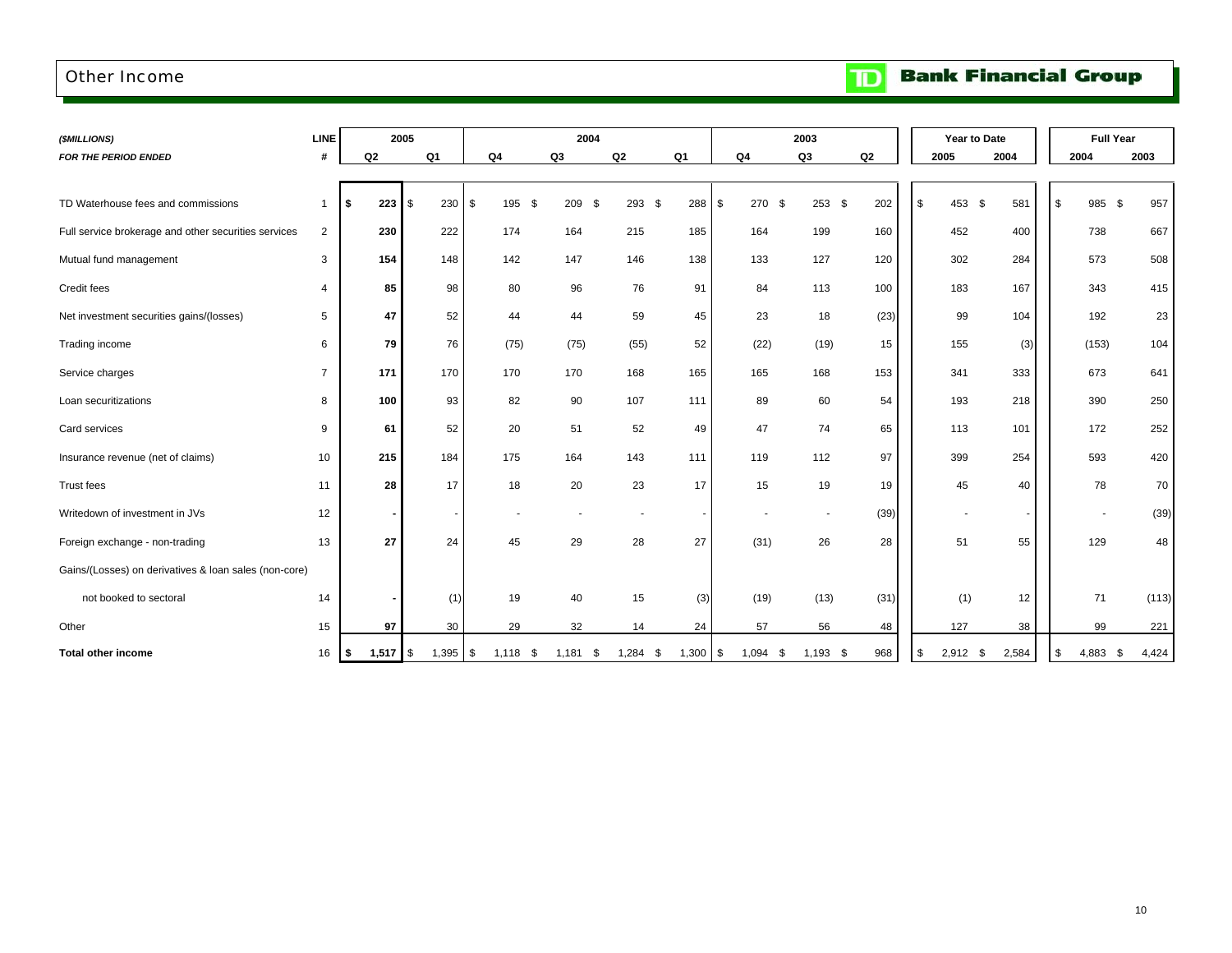## <span id="page-13-0"></span>Non-Interest Expenses

|  |  | <b>TD</b> Bank Financial Group |  |
|--|--|--------------------------------|--|
|--|--|--------------------------------|--|

| (\$MILLIONS)                                         | <b>LINE</b>    |     | 2005           |            |       |            |            | 2004           |    |            |            |               |                          |      | 2003        |                | Year to Date     |            |       |            | <b>Full Year</b> |             |
|------------------------------------------------------|----------------|-----|----------------|------------|-------|------------|------------|----------------|----|------------|------------|---------------|--------------------------|------|-------------|----------------|------------------|------------|-------|------------|------------------|-------------|
| <b>FOR THE PERIOD ENDED</b>                          | #              |     | Q <sub>2</sub> |            | Q1    |            | Q4         | Q <sub>3</sub> | Q2 |            | Q1         |               | Q4                       |      | Q3          | Q <sub>2</sub> | 2005             |            | 2004  |            | 2004             | 2003        |
| Salaries and employee benefits                       |                |     |                |            |       |            |            |                |    |            |            |               |                          |      |             |                |                  |            |       |            |                  |             |
| Salaries                                             | 1              | \$  | 616            | $\sqrt{3}$ | 580   | \$         | 572 \$     | 584 \$         |    | 558 \$     | 540        | \$            | 593 \$                   |      | 580 \$      | 536            | \$<br>1,196      | $\sqrt{3}$ | 1,098 | \$         | $2,254$ \$       | 2,304       |
| Incentive compensation                               | $\overline{c}$ |     | 288            |            | 274   |            | 238        | 265            |    | 301        | 280        |               | 240                      |      | 254         | 241            | 562              |            | 581   |            | 1,084            | 986         |
| Pension and other employee benefits                  | 3              |     | 125            |            | 127   |            | 99         | 108            |    | 112        | 123        |               | 108                      |      | 125         | 116            | 252              |            | 235   |            | 442              | 468         |
| Total                                                | 4              |     | 1,029          |            | 981   |            | 909        | 957            |    | 971        | 943        |               | 941                      |      | 959         | 893            | 2,010            |            | 1,914 |            | 3,780            | 3,758       |
| Occupancy                                            |                |     |                |            |       |            |            |                |    |            |            |               |                          |      |             |                |                  |            |       |            |                  |             |
| Rent                                                 | 5              |     | 92             |            | 89    |            | 88         | 92             |    | 88         | 85         |               | 98                       |      | 90          | 86             | 181              |            | 173   |            | 353              | 361         |
| Depreciation                                         | 6              |     | 34             |            | 30    |            | 36         | 33             |    | 33         | 32         |               | 37                       |      | 35          | 36             | 64               |            | 65    |            | 134              | 143         |
| Other                                                | $\overline{7}$ |     | 38             |            | 29    |            | 33         | 33             |    | 29         | 30         |               | 38                       |      | 53          | 31             | 67               |            | 59    |            | 125              | 152         |
| Total                                                | 8              |     | 164            |            | 148   |            | 157        | 158            |    | 150        | 147        |               | 173                      |      | 178         | 153            | 312              |            | 297   |            | 612              | 656         |
| Equipment                                            |                |     |                |            |       |            |            |                |    |            |            |               |                          |      |             |                |                  |            |       |            |                  |             |
| Rent                                                 | 9              |     | 45             |            | 41    |            | 44         | 46             |    | 40         | 35         |               | 49                       |      | 39          | 51             | 86               |            | 75    |            | 165              | 185         |
| Depreciation                                         | 10             |     | 39             |            | 32    |            | 47         | 37             |    | 40         | 36         |               | 54                       |      | 44          | 38             | 71               |            | 76    |            | 160              | 175         |
| Other                                                | 11             |     | 63             |            | 59    |            | 70         | 61             |    | 57         | 49         |               | 74                       |      | 67          | 67             | 122              |            | 106   |            | 237              | 290         |
| Total                                                | 12             |     | 147            |            | 132   |            | 161        | 144            |    | 137        | 120        |               | 177                      |      | 150         | 156            | 279              |            | 257   |            | 562              | 650         |
| General                                              |                |     |                |            |       |            |            |                |    |            |            |               |                          |      |             |                |                  |            |       |            |                  |             |
| Marketing and business development                   | 13             |     | 126            |            | 104   |            | 88         | 86             |    | 114        | 96         |               | 78                       |      | 77          | 96             | 230              |            | 210   |            | 384              | 348         |
| Brokerage related fees                               | 14             |     | 57             |            | 58    |            | 49         | 56             |    | 61         | 62         |               | 57                       |      | 59          | 55             | 115              |            | 123   |            | 228              | 229         |
| Professional and advisory services                   | 15             |     | 114            |            | 108   |            | 144        | 114            |    | 97         | 91         |               | 123                      |      | 87          | 87             | 222              |            | 188   |            | 446              | 372         |
| Communications                                       | 16             |     | 49             |            | 46    |            | 53         | 50             |    | 53         | 51         |               | 52                       |      | 51          | 51             | 95               |            | 104   |            | 207              | 208         |
| Capital and business taxes                           | 17             |     | 45             |            | 36    |            | 31         | 36             |    | 43         | 31         |               | 34                       |      | 38          | 32             | 81               |            | 74    |            | 141              | 133         |
| Postage                                              | 18             |     | 30             |            | 23    |            | 23         | 25             |    | 28         | 24         |               | 23                       |      | 21          | 25             | 53               |            | 52    |            | 100              | 91          |
| Travel and relocation                                | 19             |     | 18             |            | 15    |            | 17         | 16             |    | 16         | 13         |               | 16                       |      | 13          | 15             | 33               |            | 29    |            | 62               | 58          |
| Restructuring costs                                  | 20             |     | 22             |            |       |            |            |                |    | (7)        |            |               | $\overline{\phantom{a}}$ |      | $\mathbf 5$ | 87             | 22               |            | (7)   |            | (7)              | 92          |
| Goodwill impairment                                  | 21             |     |                |            |       |            |            |                |    |            |            |               |                          |      |             | 624            |                  |            |       |            | $\blacksquare$   | 624         |
| Other                                                | 22             |     | 122            |            | 160   |            | 130        | 113            |    | 446        | 177        |               | 111                      |      | 59          | 91             | 282              |            | 623   |            | 866              | 373         |
| Total                                                | 23             |     | 583            |            | 550   |            | 535        | 496            |    | 851        | 545        |               | 494                      |      | 410         | 1,163          | 1,133            |            | 1,396 |            | 2,427            | 2,528       |
| Total expenses excluding amortization of intangibles | 24             | \$  | 1,923          | \$         | 1,811 | \$         | $1,762$ \$ | 1,755 \$       |    | $2,109$ \$ | $1,755$ \$ |               | 1,785 \$                 |      | 1,697 \$    | 2,365          | \$<br>$3,734$ \$ |            | 3,864 | \$         | 7,381            | \$<br>7,592 |
| <b>Memo Items</b>                                    |                |     |                |            |       |            |            |                |    |            |            |               |                          |      |             |                |                  |            |       |            |                  |             |
| Amortization of intangibles                          | 25             | \$  | 134            | \$         | 134   | \$         | 142 \$     | 152 \$         |    | 162 \$     | 170        | $\sqrt{3}$    | 175                      | - \$ | 186 \$      | 199            | \$<br>268 \$     |            | 332   | \$         | 626 \$           | 772         |
| Less tax effect - at normal rates                    | 26             |     | 44             |            | 47    |            | 50         | 53             |    | 55         | 60         |               | 63                       |      | 67          | 72             | 91               |            | 115   |            | 218              | 281         |
| - resulting from tax rate changes                    | 27             |     |                |            |       |            |            |                |    |            | (69)       |               |                          |      |             |                |                  |            | (69)  |            | (69)             |             |
| Amortization of intangibles, net of tax              | 28             | ∣\$ | $90$   \$      |            | 87    | $\sqrt{3}$ | 92         | \$<br>99<br>\$ |    | 107 \$     | 179        | $\mathcal{S}$ | 112 \$                   |      | 119 \$      | 127            | \$<br>177 \$     |            | 286   | $\sqrt{3}$ | 477              | \$<br>491   |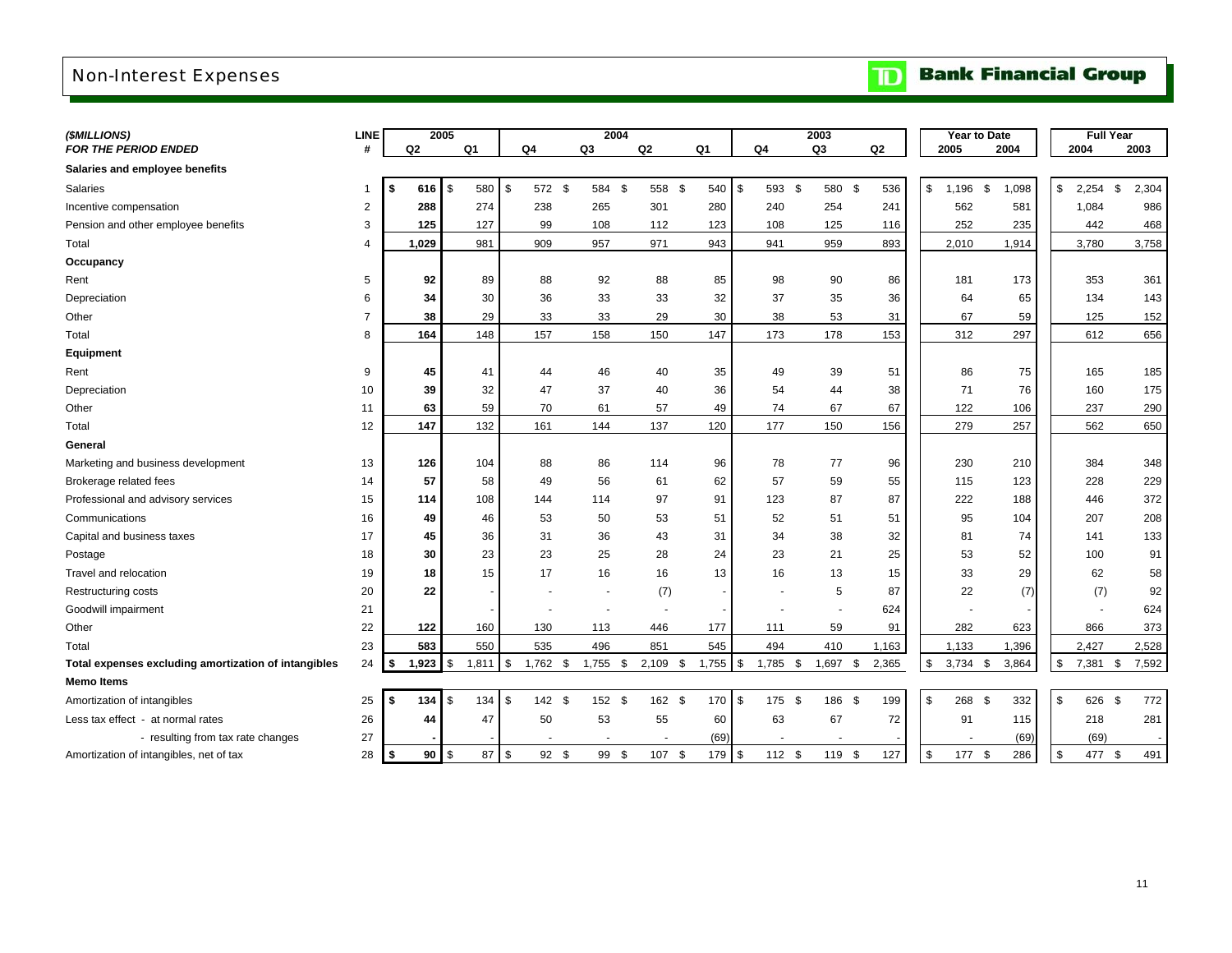### <span id="page-14-0"></span>Balance Sheet

### **Bank Financial Group**  $\mathbf{D}$

| (\$MILLIONS)                                                       | <b>LINE</b>         |                         | 2005 |                 |                 |                 | 2004            |     |                  |                |       | 2003            |                 |
|--------------------------------------------------------------------|---------------------|-------------------------|------|-----------------|-----------------|-----------------|-----------------|-----|------------------|----------------|-------|-----------------|-----------------|
| AS AT                                                              | #                   | Q2                      |      | Q1              | Q4              | Q3              | Q <sub>2</sub>  |     | Q1               | Q4             |       | Q3              | Q <sub>2</sub>  |
|                                                                    |                     |                         |      |                 |                 |                 |                 |     |                  |                |       |                 |                 |
| Cash resources                                                     | $\mathbf{1}$        | 10,854                  | \$   | 10,588          | 9,038           | \$<br>10,236    | 9,434<br>\$     | \$  | 8,065            | 7,719          |       | \$<br>7,813     | \$<br>6,946     |
| Securities purchased under resale agreements                       | $\overline{2}$      | 23,727                  |      | 26,220          | 21,888          | 25,401          | 28,982          |     | 27,842           | 17,475         |       | 26,643          | 42,397          |
|                                                                    |                     |                         |      |                 |                 |                 |                 |     |                  |                |       |                 |                 |
| Investment securities                                              |                     |                         |      |                 |                 |                 |                 |     |                  |                |       |                 |                 |
| Issued or guaranteed by Canada or provinces                        | 3<br>$\overline{4}$ | 19,379                  |      | 18,905          | 16,725          | 17,906          | 16,579          |     | 17,294           | 14,023         |       | 13,570          | 14,503          |
| Issued by US federal government<br>Other securities                | 5                   | 4,073<br>16,432         |      | 5,448<br>10,509 | 4,464<br>10,198 | 3,781<br>11,966 | 3,896<br>11,973 |     | 3,173            | 1,951<br>8,801 |       | 3,585<br>11,204 | 3,557<br>12,728 |
| Total                                                              | 6                   | 39,884                  |      | 34,862          | 31,387          | 33,653          | 32,448          |     | 10,983<br>31,450 | 24,775         |       | 28,359          | 30,788          |
| <b>Trading securities</b>                                          | $\overline{7}$      | 71.748                  |      | 75,977          | 66,893          | 67,702          | 66,197          |     | 71,713           | 54,890         |       | 65,000          | 63,516          |
| Total                                                              | 8                   | 111,632                 |      | 110,839         | 98,280          | 101,355         | 98,645          |     | 103,163          | 79,665         |       | 93,359          | 94,304          |
|                                                                    |                     |                         |      |                 |                 |                 |                 |     |                  |                |       |                 |                 |
| Loans and customers' liability under acceptances                   |                     |                         |      |                 |                 |                 |                 |     |                  |                |       |                 |                 |
| Residential mortgages                                              | 9                   | 55,591                  |      | 52,341          | 51,374          | 51,480          | 51,956          |     | 52,844           | 52,525         |       | 53,667          | 53,311          |
| Personal                                                           | 10                  | 60,831                  |      | 52,793          | 51,119          | 49,507          | 47,955          |     | 45,414           | 42,908         |       | 39,869          | 39,152          |
| Business and government                                            | 11                  | 38,251                  |      | 25,974          | 26,938          | 27,936          | 27,259          |     | 27,613           | 29,270         |       | 33,572          | 36,826          |
| Total                                                              | 12                  | 154,673                 |      | 131,108         | 129,431         | 128,923         | 127,170         |     | 125,871          | 124,703        |       | 127,108         | 129,289         |
|                                                                    |                     |                         |      |                 |                 |                 |                 |     |                  |                |       |                 |                 |
| Other assets                                                       |                     |                         |      |                 |                 |                 |                 |     |                  |                |       |                 |                 |
| Intangible assets                                                  | 13                  | 2,421                   |      | 2,010           | 2,144           | 2,286           | 2,438           |     | 2,570            | 2,737          |       | 2,786           | 2.972           |
| Goodwill                                                           | 14                  | 6,766                   |      | 2,245           | 2,225           | 2,308           | 2,336           |     | 2,272            | 2,263          |       | 2,323           | 2,360           |
| Other                                                              | 15                  | 49,471                  |      | 50,307          | 48,021          | 38,684          | 43,300          |     | 46,453           | 38,970         |       | 42,183          | 43,384          |
| Total                                                              | 16                  | 58,658                  |      | 54,562          | 52,390          | 43,278          | 48,074          |     | 51,295           | 43,970         |       | 47,292          | 48,716          |
| <b>Total assets</b>                                                | 17                  | 359,544<br>\$           | \$   | 333,317         | \$311,027       | \$<br>309,193   | \$312,305       |     | \$ 316,236       | \$ 273,532     |       | \$302,215       | \$321,652       |
|                                                                    |                     |                         |      |                 |                 |                 |                 |     |                  |                |       |                 |                 |
| Deposits                                                           |                     |                         |      |                 |                 |                 |                 |     |                  |                |       |                 |                 |
| Personal non-term                                                  | 18                  | <sup>\$</sup><br>74,165 | \$   | 61,492          | \$<br>59,441    | \$<br>59,917    | \$<br>59,045    | \$  | 55,172           | \$<br>53,364   |       | \$<br>52,983    | \$<br>51,355    |
| Personal term                                                      | 19                  | 58,954                  |      | 52,735          | 51,919          | 51,647          | 51,268          |     | 51,602           | 52,632         |       | 51,472          | 51,825          |
| Banks and deposit taking institutions                              | 20                  | 17,431                  |      | 14,588          | 11,459          | 16,501          | 17,664          |     | 18,185           | 11,958         |       | 19,303          | 25,892          |
| Business and government                                            | 21                  | 97,964                  |      | 93,147          | 84,074          | 83,439          | 83,563          |     | 80,656           | 64,926         |       | 74,870          | 82,761          |
| Total                                                              | 22                  | 248,514                 |      | 221,962         | 206,893         | 211,504         | 211,540         |     | 205,615          | 182,880        |       | 198,628         | 211,833         |
| Customers' liability under acceptances                             | 23                  | 5,871                   |      | 5,275           | 5,507           | 5,701           | 5,438           |     | 5,886            | 6,645          |       | 7,030           | 6,918           |
| Obligations related to securities sold short                       | 24                  | 20.453                  |      | 21,391          | 17.671          | 19,413          | 16,568          |     | 20,070           | 15,346         |       | 19.683          | 19,325          |
| Obligations related to securities sold under repurchase agreements | 25                  | 10,249                  |      | 10,688          | 9,846           | 10,934          | 12,916          |     | 16,825           | 7,845          |       | 13,820          | 22,113          |
| Other liabilities                                                  | 26                  | 49,410                  |      | 52,928          | 50,238          | 41,046          | 45,128          |     | 47,358           | 40,568         |       | 43,714          | 43,072          |
| Liability for preferred shares and Capital Trust Securities        | 27                  | 2,210                   |      | 2,210           | 2,560           | 2,559           | 2,776           |     | 2,772            | 2,785          |       | 2,785           | 3,036           |
| Subordinated notes and debentures                                  | 28                  | 5,569                   |      | 5,660           | 5,644           | 5,671           | 5,730           |     | 5,696            | 5,887          |       | 5,143           | 4,261           |
| Non-controlling interest in subsidiaries                           | 29                  | 1,676                   |      |                 |                 |                 |                 |     |                  |                |       |                 |                 |
| Shareholders' equity                                               |                     |                         |      |                 |                 |                 |                 |     |                  |                |       |                 |                 |
| Common shares                                                      | 30                  | 5,632                   |      | 3,475           | 3,373           | 3,245           | 3,281           |     | 3,192            |                | 3,179 | 3,078           | 3,000           |
| <b>Contribution Surplus</b>                                        | 31                  | 28                      |      | 24              | 20              | 17              | 14              |     | 12               |                | 9     | 7               | 5               |
| Retained earnings                                                  | 32                  | 9,932                   |      | 9,704           | 9,275           | 9,103           | 8,914           |     | 8,810            | 8,388          |       | 8,327           | 8,089           |
| Total                                                              | 33                  | 15,592                  |      | 13,203          | 12,668          | 12,365          | 12,209          |     | 12,014           | 11,576         |       | 11,412          | 11,094          |
| Total liabilities and shareholders' equity                         | 34                  | 359,544                 | \$   | 333,317         | 311,027<br>\$   | \$<br>309,193   | 312,305<br>\$   | \$. | 316,236          | 273,532<br>\$  |       | 302,215<br>\$   | \$<br>321,652   |
|                                                                    |                     |                         |      |                 |                 |                 |                 |     |                  |                |       |                 |                 |
| Assets under administration                                        |                     |                         |      |                 |                 |                 |                 |     |                  |                |       |                 |                 |
| Canadian Personal and Commercial Banking                           | 35                  | 37,125<br>\$            | \$   | 35,895          | 35,838<br>\$    | \$<br>33,213    | 33,613<br>\$    | \$  | 36,057           | 36,247<br>\$   |       | 33,688<br>\$    | \$<br>29,841    |
| U.S. Personal and Commercial Banking                               | 36                  | 14,543                  |      |                 |                 |                 |                 |     |                  |                |       |                 |                 |
| Wealth Management                                                  | 37                  | 302,112                 |      | 297,852         | 279,190         | 282,998         | 286,612         |     | 283,816          | 259,182        |       | 251,349         | 233,076         |
| Total                                                              | 38                  | 353,780                 | \$   | 333.747         | \$<br>315,028   | \$<br>316.211   | 320,225<br>\$   | \$  | 319,873          | \$<br>295.429  |       | 285.037<br>\$   | \$<br>262.917   |
| Assets under management                                            |                     |                         |      |                 |                 |                 |                 |     |                  |                |       |                 |                 |
| Wealth Management                                                  | 39                  | 133,240                 | \$   | 130,573         | \$<br>124,147   | \$<br>126,368   | 120,855<br>\$   | \$  | 118,860          | \$<br>113,406  |       | \$<br>113,208   | \$<br>110,455   |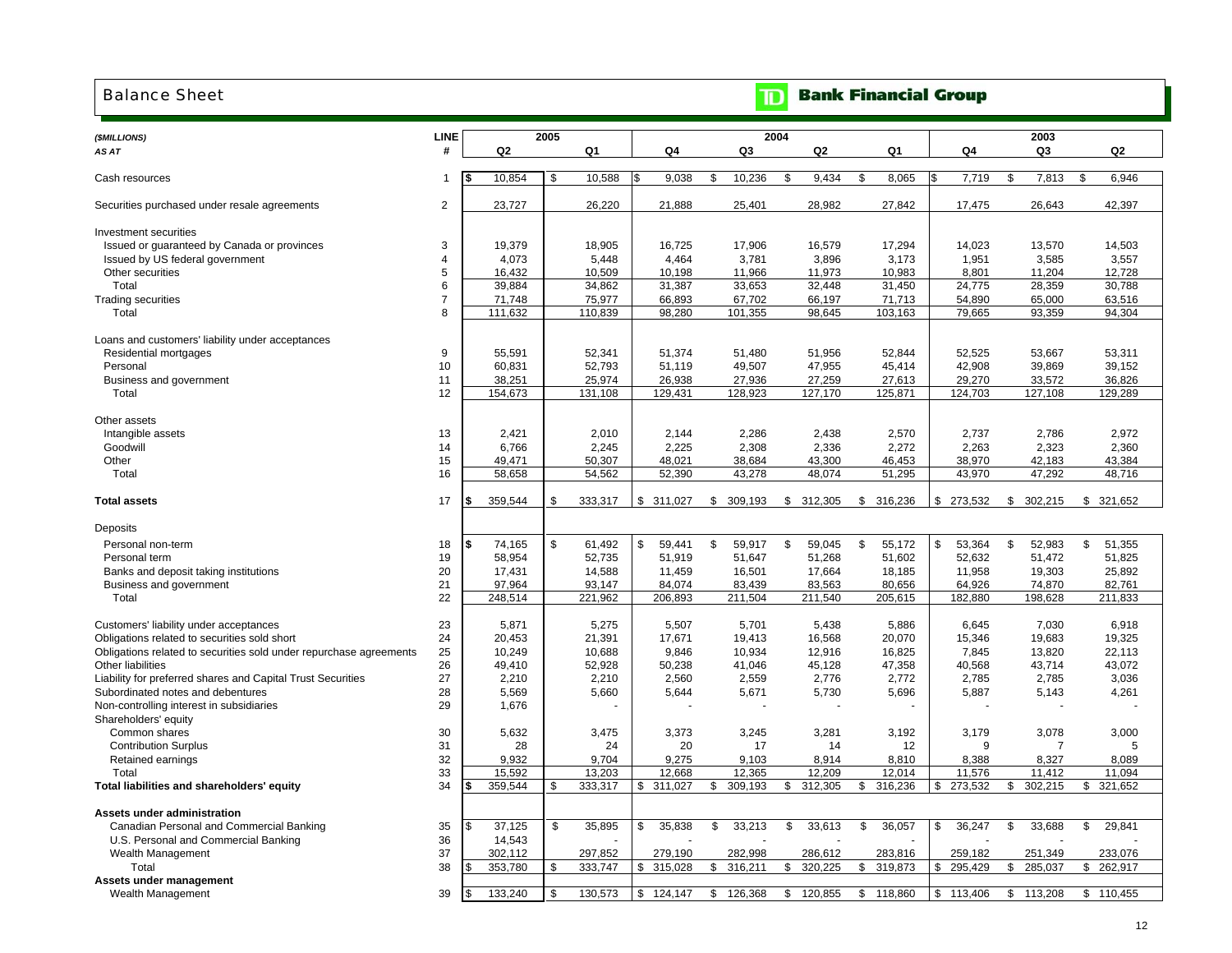## <span id="page-15-0"></span>Investment Securities, Intangibles and Goodwill, and Restructuring Costs

| (\$MILLIONS)                                                      | <b>LINE</b>         |      |                | 2005       |                |                      |       | 2004          |                |      |            |            |                      | 2003  |             |                | <b>Year to Date</b>  |             |             |                       | <b>Full Year</b> |              |
|-------------------------------------------------------------------|---------------------|------|----------------|------------|----------------|----------------------|-------|---------------|----------------|------|------------|------------|----------------------|-------|-------------|----------------|----------------------|-------------|-------------|-----------------------|------------------|--------------|
| AS AT                                                             | #                   |      | Q2             |            | Q <sub>1</sub> | Q4                   | Q3    |               | Q <sub>2</sub> |      | Q1         |            | Q4                   | Q3    |             | Q2             | 2005                 | 2004        |             | 2004                  |                  | 2003         |
|                                                                   |                     |      |                |            |                |                      |       |               |                |      |            |            |                      |       |             |                |                      |             |             |                       |                  |              |
| Investment securities - surplus (deficit) over book               |                     |      |                |            |                |                      |       |               |                |      |            |            |                      |       |             |                |                      |             |             |                       |                  |              |
| Debt                                                              |                     | -\$  | 1.             | -\$        |                | \$<br>6<br>- \$      |       | \$<br>$\sim$  | $\blacksquare$ | \$   |            | \$         | \$<br>$\blacksquare$ |       | 12S         | $\overline{1}$ | \$<br>$\overline{1}$ | \$          | \$          | 6                     | \$               |              |
| Common & equivalents                                              | $\overline{2}$      |      | 513            |            | 506            | 387                  |       | 308           | 364            |      | 374        |            | 329                  | 274   |             | 194            | 513                  | 364         |             | 387                   |                  | 329          |
| Preferred shares                                                  | 3                   |      | 36             |            | 31             | 25                   |       | 13            | 41             |      | 38         |            | 40                   |       | 12          | $\overline{1}$ | 36                   | 41          |             | 25                    |                  | 40           |
| Total                                                             | 4                   | -\$  | 550            | -\$        | 537            | \$<br>418<br>- \$    |       | 321<br>-S     | 405            | - \$ | 412        | \$         | 369<br>- \$          |       | 298 \$      | 196            | \$<br>550            | \$<br>405   | \$          | 418                   | - \$             | 369          |
| Identifiable intangible assets                                    |                     |      |                |            |                |                      |       |               |                |      |            |            |                      |       |             |                |                      |             |             |                       |                  |              |
| Opening balance                                                   | 5                   | £.   | 2,010          | -S         | 2,144          | \$<br>2.286<br>-\$   |       | 2,438<br>-S   | 2,570          | -S   | 2,737      | \$         | 2,786<br>- \$        | 2,972 | \$          | 3.171          | \$<br>2.144          | \$<br>2,737 | \$          | 2,737                 | -S               | 3,383        |
| Arising during the period                                         | 6                   |      | 557            |            |                |                      |       |               | 30             |      | 3          |            | 126                  |       |             |                | 557                  | 33          |             | 33                    |                  | 126          |
| Amortized in the period<br>Foreign exchange and other adjustments | $\overline{7}$<br>8 |      | (134)<br>(12)  |            | (134)          | (142)                |       | (152)         | (162)          |      | (170)      |            | (175)                | (186) |             | (199)          | (268)<br>(12)        | (332)       |             | (626)                 |                  | (772)        |
| <b>Closing balance</b>                                            | 9                   |      | 2.421          | -96        | 2.010          | \$<br>2.144<br>\$    |       | 2,286<br>-S   | 2,438          | -\$  | 2,570      | $\sqrt{3}$ | 2,737<br>-\$         | 2,786 | - \$        | 2,972          | \$<br>2.421          | \$<br>2,438 | \$          | 2,144                 | \$               | 2,737        |
|                                                                   |                     |      |                |            |                |                      |       |               |                |      |            |            |                      |       |             |                |                      |             |             |                       |                  |              |
| Future tax liability on intangible assets                         |                     |      |                |            |                |                      |       |               |                |      |            |            |                      |       |             |                |                      |             |             |                       |                  |              |
| Opening balance<br>Arising during the period                      | 10<br>11            | -\$  | (657)<br>(189) | \$         | (701)          | \$<br>$(748)$ \$     |       | (798)<br>-\$  | (850)          | -\$  | (841)      | \$         | (904)<br>- \$        | (971) | \$          | (1,043)        | \$<br>(701)<br>(189) | \$<br>(841) | \$          | (841)                 | \$               | (1, 122)     |
| Arising during the period - changes in tax rates                  | 12                  |      |                |            |                |                      |       |               |                |      | (69)       |            |                      |       |             |                |                      | (69)        |             | (69)                  |                  |              |
| Recognized in the period                                          | 13                  |      | 42             |            | 44             | 47                   |       | 50            | 52             |      | 60         |            | 63                   | 67    |             | 72             | 86                   | 112         |             | 209                   |                  | 281          |
| Foreign exchange and other adjustments                            | 14                  |      | $\overline{2}$ |            |                |                      |       |               |                |      |            |            |                      |       |             |                | $\overline{2}$       |             |             |                       |                  |              |
| <b>Closing balance</b>                                            | 15                  | - \$ | (802)          | l \$       | (657)          | \$<br>(701)<br>-\$   |       | (748)<br>-S   | (798)          | \$   | $(850)$ \$ |            | $(841)$ \$           |       | $(904)$ \$  | (971)          | \$<br>$(802)$ \$     | (798)       | \$          | $(701)$ \$            |                  | (841)        |
|                                                                   |                     |      |                |            |                |                      |       |               |                |      |            |            |                      |       |             |                |                      |             |             |                       |                  |              |
| Net intangibles closing balance                                   | 16                  | -5   | 1,619          | $\sqrt{3}$ | 1,353          | \$<br>1,443<br>\$    | 1,538 | \$            | 1,640          | \$   | 1,720      | $\sqrt{3}$ | 1,896<br>\$          | 1,882 | \$          | 2,001          | \$<br>1,619          | \$<br>1,640 | $\mathbb S$ | 1,443                 | \$               | 1,896        |
| Goodwill                                                          |                     |      |                |            |                |                      |       |               |                |      |            |            |                      |       |             |                |                      |             |             |                       |                  |              |
| Opening balance                                                   | 17                  | - 56 | 2,245          | S.         | 2.225          | \$<br>2.308<br>\$    |       | 2.336<br>\$   | 2,272          | S.   | 2.263      | \$         | 2,323<br>\$          | 2,360 | \$          | 3,102          | \$<br>2,225          | \$<br>2,263 | \$          | 2,263                 | <b>S</b>         | 3,134        |
| Arising during the period                                         | 18                  |      | 4,642          |            |                | 10                   |       | 6             | 27             |      |            |            |                      |       |             |                | 4,642                | 27          |             | 43                    |                  |              |
| Impairment during the period                                      | 19                  |      |                |            |                |                      |       |               |                |      |            |            |                      |       |             | (624)          |                      |             |             | $\blacksquare$        |                  | (624)        |
| Foreign exchange and other adjustments                            | 20                  |      | (121           |            | 20             | (93)                 |       | (34)          | 37             |      | 9          |            | (60)                 |       | (37)        | (118)          | (101)                | 46          |             | (81)                  |                  | (247)        |
| <b>Closing balance</b>                                            | 21                  |      | 6,766          | -96        | 2,245          | \$<br>2,225<br>- \$  |       | 2,308<br>- \$ | 2,336          | -\$  | 2,272      | \$         | 2,263<br>- \$        | 2,323 | - \$        | 2,360          | \$<br>6.766          | \$<br>2,336 | \$          | 2,225                 | - \$             | 2,263        |
| Total net intangibles and goodwill closing balance                | 22                  | -\$  | 8,385          | S.         | 3,598          | \$<br>3,668<br>\$    |       | 3,846<br>\$   | 3,976          | \$   | 3,992      | $\sqrt{3}$ | 4,159<br>- \$        | 4,205 | - \$        | 4,361          | \$<br>8,385          | \$<br>3,976 | \$          | 3,668                 | \$               | 4,159        |
| <b>Restructuring costs accrual</b>                                |                     |      |                |            |                |                      |       |               |                |      |            |            |                      |       |             |                |                      |             |             |                       |                  |              |
| Opening balance                                                   | 23                  | -\$  | 7              | \$         | $\overline{7}$ | \$<br>\$<br>8        |       | - \$<br>8     | 16 \$          |      | 19         | \$         | 53<br>\$             |       | \$<br>74    | 27             | \$<br>$\overline{7}$ | \$<br>19    | \$          | 19                    | \$               | 36           |
| Expensed during the period                                        | 24                  |      | 22             |            |                |                      |       |               | (7)            |      |            |            |                      |       | 5           | 93             | 22                   | (7)         |             | (7)                   |                  | 98           |
| Amount utilized during the period                                 |                     |      |                |            |                |                      |       |               |                |      |            |            |                      |       |             |                |                      |             |             |                       |                  |              |
| Personal and Commercial Banking                                   | 25                  |      |                |            |                |                      |       |               |                |      |            |            | (13)                 |       | (4)         | (5)            |                      |             |             |                       |                  | (28)<br>(25) |
| TD Waterhouse International<br><b>Wholesale Banking</b>           | 26<br>27            |      |                |            |                |                      |       |               |                |      | (1)        |            | (2)                  |       | (10)<br>(3) | (13)<br>(2)    |                      | (1)         |             | (1)<br>$\blacksquare$ |                  | (8)          |
| Wholesale Banking - Equity Options                                | 28                  |      | (1)            |            |                | (1)                  |       | $\sim$        | (1)            |      | (2)        |            | (19)                 |       | (9)         | (26)           | (1)                  | (3)         |             | (4)                   |                  | (54)         |
| <b>Closing balance</b>                                            | 29                  | -\$  | 28             | \$         | $\overline{7}$ | \$<br>7 <sup>°</sup> |       | 8 \$          | 8              | - \$ | 16         | $\sqrt{3}$ | 19 \$                |       | 53 \$       | 74             | \$<br>28 \$          | 8           | \$          |                       | 7S               | 19           |
|                                                                   |                     |      |                |            |                |                      |       |               |                |      |            |            |                      |       |             |                |                      |             |             |                       |                  |              |

<sup>1</sup> Excludes debt security positions which are used as part of the Bank's Asset and Liability Management hedging activities and preferred shares that are hedged

**Bank Financial Group** 

 $\mathbf{D}$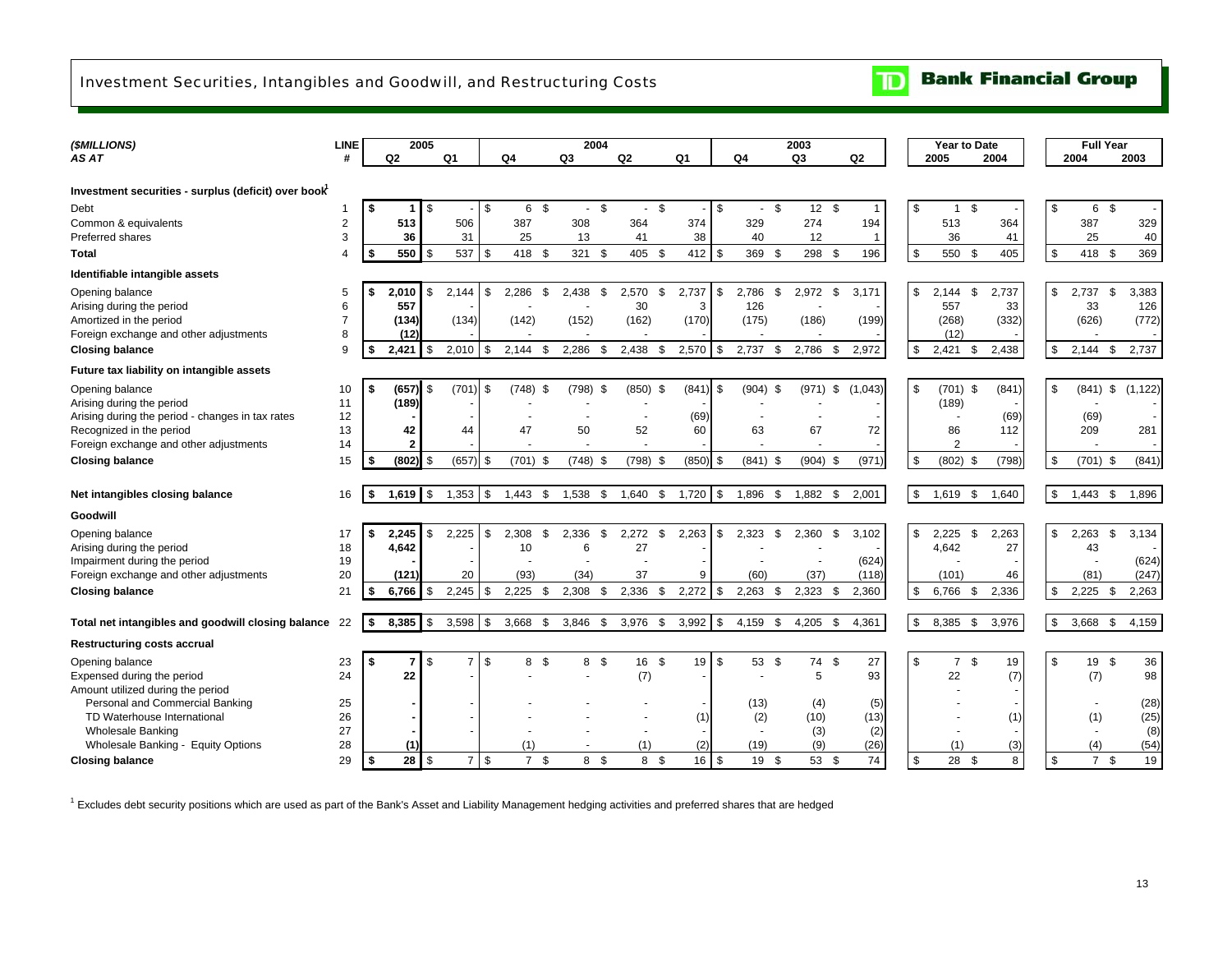### <span id="page-16-0"></span>Loan Securitization

**Bank Financial Group**  $\mathbf{D}$ 

 $\blacksquare$ 

1 г

### *(\$MILLIONS)*

*FOR THE PERIOD ENDED*

| <b>LINE</b> | 2005    |    | 2004     |    |    |    | 2003 |                | Year | ∵to date | <b>Full Year</b> |      |
|-------------|---------|----|----------|----|----|----|------|----------------|------|----------|------------------|------|
|             | Q<br>റാ | O4 | ~~<br>wJ | Q2 | Ω1 | Q4 | Q3   | Q <sub>2</sub> | 2005 | 2004     | 2004             | 2003 |

### **Loans securitized and sold to third parties**

Securitized/(repurchased) during the period $1$ 

| Mortgage        | <b>MBS Pool</b> |   | 1,449<br>IS. | .650<br>ಾ                | 1,817                    | ,686                     | ,066                     | ,056<br>_Տ 1 | \$2,138      | \$2,338                  | 1,435<br>\$.             | 3,099       | \$2,122 | 5,625 | \$7,511 |
|-----------------|-----------------|---|--------------|--------------------------|--------------------------|--------------------------|--------------------------|--------------|--------------|--------------------------|--------------------------|-------------|---------|-------|---------|
|                 | Commercial      |   | 283          |                          | 300                      |                          | 81                       | 318          |              | 302                      |                          | 283         | 399     | 699   | 879     |
| Personal        | <b>HELOC</b>    |   | 786          | $\sim$                   | $\sim$                   | $\overline{\phantom{0}}$ | $\overline{\phantom{a}}$ | (370)        |              | $\overline{\phantom{a}}$ | $\overline{\phantom{a}}$ | 786         | (370)   | (370) | (300)   |
|                 | Credit Card     |   |              | $\overline{\phantom{a}}$ | $\overline{\phantom{a}}$ | $\overline{\phantom{a}}$ | $\overline{\phantom{a}}$ | (39)         | (613)        | .146                     | (20)                     |             | (39)    | (39)  | 13      |
| Corporate Loans |                 |   |              |                          |                          |                          |                          |              |              |                          |                          |             |         |       |         |
| Total           |                 | 6 | 2,518<br>IS- | .650<br>l \$             | 2,117                    | 686.                     | 1,147                    | 965          | 1,525<br>l S | 3,786                    | 1,415<br>S.              | 4,168<br>৾ঌ | \$2,112 | 5,915 | \$8,103 |

### Outstanding at period end

With Retained Interest

| Mortgage                                         | Commercial         | $\overline{7}$ | 186<br>\$  | \$<br>205              | \$<br>243   | £.<br>283            | 314          | 262<br>£.   | \$<br>257            | 296            | 300<br>\$   | \$       | 186   | \$.<br>314   | \$<br>243   | 257<br>\$.            |
|--------------------------------------------------|--------------------|----------------|------------|------------------------|-------------|----------------------|--------------|-------------|----------------------|----------------|-------------|----------|-------|--------------|-------------|-----------------------|
| Personal                                         | <b>HELOC</b>       | 8              | 4,800      | 4,015                  | 4,024       | 4,039                | 4,077        | 4,120       | 4,541                | 4,590          | 4,648       |          | 4,800 | 4,077        | 4,024       | 4,541                 |
|                                                  | <b>Credit Card</b> | 9              | 1,300      | 1,300                  | 1,300       | 1,300                | 1,500        | 1,500       | 1,539                | 2,147          | 1,002       |          | 1,300 | 1,500        | 1,300       | 1,539                 |
| Corporate Loans                                  |                    | 10             |            |                        |             |                      | 28           | 42          | 79                   | 108            | 187         |          |       | 28           |             | 79                    |
| Sub-total                                        |                    | 11             | 6,286<br>s | \$<br>5,520            | \$<br>5,567 | \$<br>5,622          | \$<br>5,919  | 5,924<br>\$ | \$<br>6,416          | \$7,141        | \$6,137     | \$       | 6,286 | \$5,919      | \$5,567     | \$6,416               |
| <b>Without Retained Interest</b>                 |                    |                |            |                        |             |                      |              |             |                      |                |             |          |       |              |             |                       |
| Mortgage                                         | Conventional       | 12             | \$         | \$<br>4                | \$<br>11    | $\mathfrak{s}$<br>36 | 382<br>\$    | \$<br>515   | $\mathsf{\$}$<br>626 | 788<br>\$      | 1,052<br>\$ | \$       |       | 382<br>\$    | \$<br>11    | $\mathfrak{L}$<br>626 |
|                                                  | <b>MBS Pool</b>    | 13             | 14,811     | 14,074                 | 13,060      | 12,004               | 11,200       | 11,031      | 10,683               | 9,532          | 8,302       | 14,811   |       | 11,200       | 13,060      | 10,683                |
|                                                  | Commercial         | 14             | 1,841      | 1,567                  | 1,575       | 1,312                | 1,292        | 1,298       | 1,027                | 1,032          | 765         |          | 1,841 | 1,292        | 1,575       | 1,027                 |
| Sub-total                                        |                    | 15             | \$16,652   | \$15,645               | \$14,646    | \$13,352             | \$12,874     | \$12,844    | \$12,336             | \$11,352       | \$10,119    | \$16,652 |       | \$12,874     | \$14,646    | \$12,336              |
|                                                  |                    |                |            |                        |             |                      |              |             |                      |                |             |          |       |              |             |                       |
| Total outstanding at period end                  |                    | 16             | \$22,938   | \$21,165               | \$20,213    | \$18,974             | \$18,793     | \$18,768    | \$18,752             | \$18,493       | \$16,256    | \$22,938 |       | \$18,793     | \$20,213    | \$18,752              |
| Economic Impact - Pre-tax                        |                    |                |            |                        |             |                      |              |             |                      |                |             |          |       |              |             |                       |
| Net interest income                              |                    | 17             | \$<br>(94) | $\mathfrak{L}$<br>(92) | \$<br>(89)  | \$.<br>(105)         | -\$<br>(109) | \$<br>(112) | \$<br>(100)          | -S<br>(49)     | (60)<br>-\$ | \$       | (186) | \$.<br>(221) | \$<br>(415) | \$<br>(267)           |
| Other income                                     |                    | 18             | 100        | 93                     | 82          | 90                   | 107          | 111         | 89                   | 60             | 54          |          | 193   | 218          | 390         | 250                   |
|                                                  |                    |                |            |                        | 9           | 9                    | 13           | 10          | 13                   | $\overline{ }$ | 6           |          | 17    | 23           | 41          | 37                    |
| Provision for credit losses                      |                    | 19             | 9          | 8                      |             |                      |              |             |                      |                |             |          |       |              |             |                       |
| <b>Total impact</b>                              |                    | 20             | 15<br>\$   | \$<br>9                | \$<br>2     | \$<br>(6)            | \$<br>11     | \$<br>9     | \$<br>$\overline{2}$ | 18<br>\$       | \$          | \$       | 24    | 20<br>\$     | \$<br>16    | 20<br>\$              |
|                                                  |                    |                |            |                        |             |                      |              |             |                      |                |             |          |       |              |             |                       |
| Mortgage Backed Securities Retained <sup>2</sup> |                    |                |            |                        |             |                      |              |             |                      |                |             |          |       |              |             |                       |

 $1$  Excludes principal repayments during the period

<sup>2</sup> Reported as investment securities issued or guaranteed by Canada on the consolidated balance sheet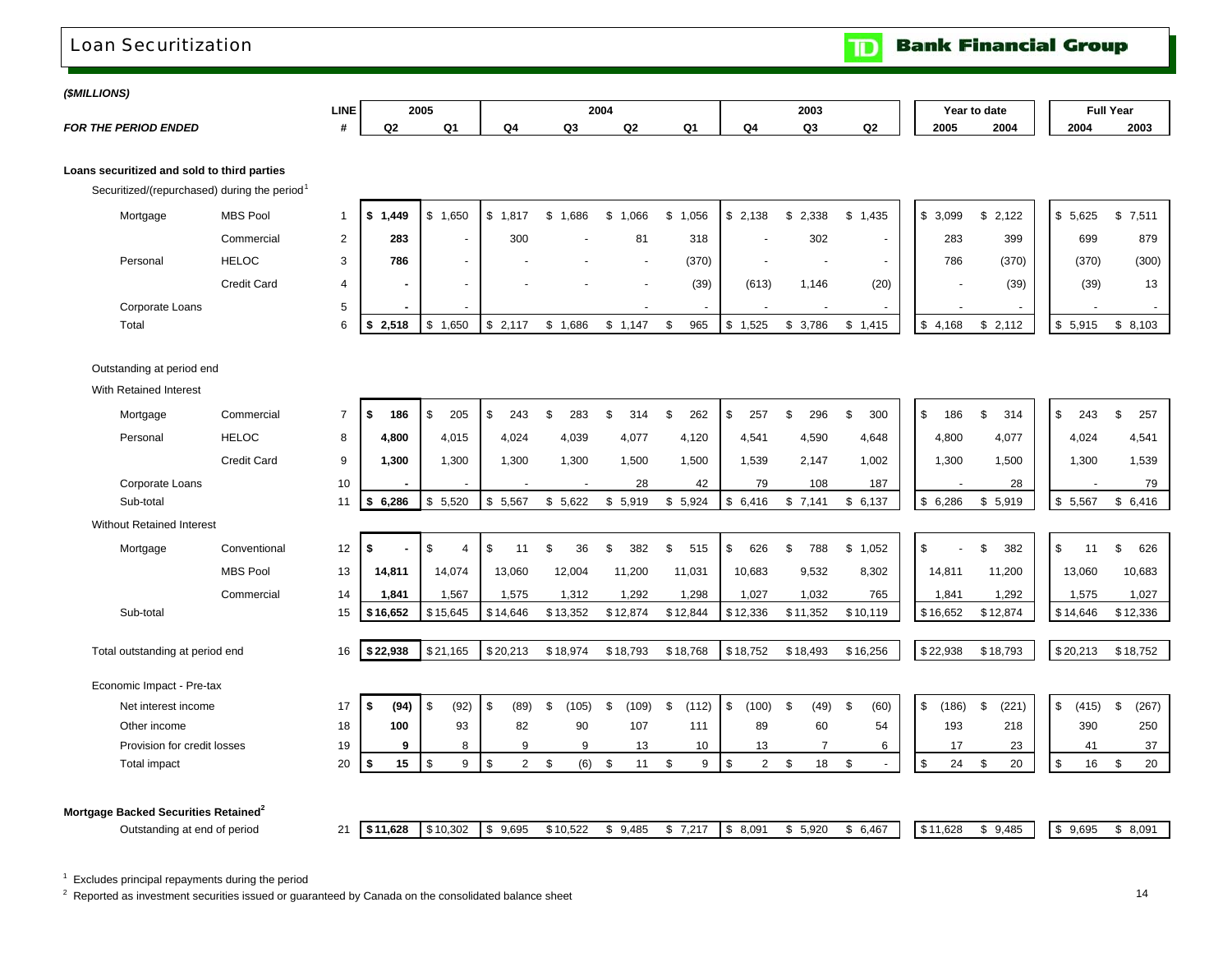## <span id="page-17-0"></span>Impaired Loans and General Allowances

| (\$MILLIONS)                                               | <b>LINE</b>    |                | 2005                    |                          |                |                          |               |                          | 2004          |                          |               |                          |               |                          |               | 2003           |                           |         |
|------------------------------------------------------------|----------------|----------------|-------------------------|--------------------------|----------------|--------------------------|---------------|--------------------------|---------------|--------------------------|---------------|--------------------------|---------------|--------------------------|---------------|----------------|---------------------------|---------|
| AS AT                                                      | #              | Q2             |                         | Q <sub>1</sub>           |                | Q <sub>4</sub>           |               | Q <sub>3</sub>           |               | Q2                       |               | Q <sub>1</sub>           |               | Q <sub>4</sub>           |               | Q <sub>3</sub> |                           | Q2      |
| <b>GROSS IMPAIRED LOANS</b>                                |                |                |                         |                          |                |                          |               |                          |               |                          |               |                          |               |                          |               |                |                           |         |
| Retail                                                     |                |                |                         |                          |                |                          |               |                          |               |                          |               |                          |               |                          |               |                |                           |         |
| Personal - Canada                                          | $\mathbf{1}$   | \$<br>135      | $\sqrt[6]{\frac{1}{2}}$ | 138                      | $\mathfrak s$  | 138                      | $\mathfrak s$ | 156                      | $\mathfrak s$ | 165                      | $\mathfrak s$ | 204                      | $\frac{1}{2}$ | 215                      | $\mathfrak s$ | 206            | $\mathfrak s$             | 216     |
| Commercial - Canada                                        | $\overline{2}$ | 149            |                         | 182                      |                | 138                      |               | 166                      |               | 173                      |               | 223                      |               | 210                      |               | 209            |                           | 189     |
| $- U.S.$                                                   | 3              | 86             |                         |                          |                | $\overline{\phantom{a}}$ |               | $\overline{\phantom{a}}$ |               | $\overline{a}$           |               | $\overline{\phantom{a}}$ |               | $\overline{\phantom{a}}$ |               |                |                           |         |
| <b>Total Retail</b>                                        | 4              | 370            |                         | 320                      |                | 276                      |               | 322                      |               | 338                      |               | 427                      |               | 425                      |               | 415            |                           | 405     |
| <b>Wholesale Banking</b>                                   |                |                |                         |                          |                |                          |               |                          |               |                          |               |                          |               |                          |               |                |                           |         |
| Corporate loans - core                                     | 5              | $\blacksquare$ |                         |                          |                |                          |               |                          |               |                          |               |                          |               |                          |               |                |                           |         |
| <b>Investment Banking</b>                                  | 6              | $\blacksquare$ |                         | $\overline{\phantom{a}}$ |                | $\overline{\phantom{a}}$ |               | $\overline{\phantom{0}}$ |               | $\overline{\phantom{a}}$ |               | $\overline{\phantom{0}}$ |               | $\overline{\phantom{a}}$ |               | 27             |                           | 28      |
| <b>Total Wholesale Banking</b>                             | $\overline{7}$ | $\sim$         |                         | $\blacksquare$           |                | $\blacksquare$           |               | $\overline{\phantom{a}}$ |               | $\blacksquare$           |               | $\overline{\phantom{a}}$ |               | $\blacksquare$           |               | 27             |                           | 28      |
| <b>Corporate Segment</b>                                   |                |                |                         |                          |                |                          |               |                          |               |                          |               |                          |               |                          |               |                |                           |         |
| Corporate loans - non-core                                 | 8              | 112            |                         | 193                      |                | 261                      |               | 430                      |               | 586                      |               | 739                      |               | 946                      |               | 1,463          |                           | 2,089   |
| <b>TOTAL GROSS IMPAIRED LOANS</b>                          | 9              | 482<br>\$      | \$                      | 513                      | $\mathfrak{S}$ | 537                      | \$            | 752                      | \$            | 924                      | \$            | 1,166                    | $\mathfrak s$ | 1,371                    | \$            | 1,905          | \$                        | 2,522   |
| <b>NET IMPAIRED LOANS</b>                                  |                |                |                         |                          |                |                          |               |                          |               |                          |               |                          |               |                          |               |                |                           |         |
| Retail                                                     |                |                |                         |                          |                |                          |               |                          |               |                          |               |                          |               |                          |               |                |                           |         |
| Personal - Canada                                          | 10             | \$<br>62       | \$                      | 68                       | \$             | 63                       | $\mathfrak s$ | 81                       | $\mathsf{\$}$ | 87                       | $\mathfrak s$ | 111                      | \$            | 121                      | $\mathfrak s$ | 118            | $\boldsymbol{\mathsf{S}}$ | 126     |
| Commercial - Canada                                        | 11             | 80             |                         | 110                      |                | 75                       |               | 86                       |               | 91                       |               | 136                      |               | 123                      |               | 113            |                           | 102     |
| $- U.S.$                                                   | 12             | 60             |                         |                          |                | . .                      |               | $\overline{\phantom{a}}$ |               | $\overline{\phantom{a}}$ |               | $\overline{\phantom{0}}$ |               | $\overline{\phantom{a}}$ |               |                |                           |         |
| <b>Total Retail</b>                                        | 13             | 202            |                         | 178                      |                | 138                      |               | 167                      |               | 178                      |               | 247                      |               | 244                      |               | 231            |                           | 228     |
| <b>Wholesale Banking</b>                                   |                |                |                         |                          |                |                          |               |                          |               |                          |               |                          |               |                          |               |                |                           |         |
| Corporate loans - core                                     | 14             | $\sim$         |                         |                          |                |                          |               |                          |               |                          |               |                          |               |                          |               |                |                           |         |
| Investment banking                                         | 15             | $\blacksquare$ |                         | $\overline{\phantom{a}}$ |                | $\overline{\phantom{a}}$ |               | $\overline{\phantom{a}}$ |               | $\overline{a}$           |               | $\overline{\phantom{a}}$ |               | $\blacksquare$           |               | 27             |                           | 28      |
| <b>Total Wholesale Banking</b>                             | 16             | $\sim$         |                         | $\blacksquare$           |                | $\blacksquare$           |               | $\overline{a}$           |               | $\blacksquare$           |               | $\blacksquare$           |               | $\blacksquare$           |               | 27             |                           | 28      |
| <b>Corporate Segment</b>                                   |                |                |                         |                          |                |                          |               |                          |               |                          |               |                          |               |                          |               |                |                           |         |
| Corporate loans - non-core                                 | 17             | 30             |                         | 79                       |                | 133                      |               | 293                      |               | 400                      |               | 469                      |               | 640                      |               | 938            |                           | 956     |
| Total impaired loans net of specific provisions            | 18             | 232            |                         | 257                      |                | 271                      |               | 460                      |               | 578                      |               | 716                      |               | 884                      |               | 1,196          |                           | 1,212   |
| General allowance for credit losses                        | 19             | 1,160          |                         | 882                      |                | 917                      |               | 917                      |               | 917                      |               | 984                      |               | 984                      |               | 1,141          |                           | 1,141   |
| Sectoral allowance for credit losses                       | 20             |                |                         |                          |                |                          |               | 160                      |               | 228                      |               | 316                      |               | 541                      |               | 698            |                           | 813     |
| TOTAL NET IMPAIRED LOANS                                   | 21             | (928)<br>\$    | \$                      | (625)                    | \$             | (646)                    | \$            | (617)                    | \$            | (567)                    | \$            | (584)                    | $\mathfrak s$ | (641)                    | \$            | (643)          | \$                        | (742)   |
|                                                            |                |                |                         |                          |                |                          |               |                          |               |                          |               |                          |               |                          |               |                |                           |         |
| Allowance for credit losses as a % of gross impaired loans | 22             | 292.5%         |                         | 221.8%                   |                | 220.3%                   |               | 182.0%                   |               | 161.4%                   |               | 150.1%                   |               | 146.8%                   |               | 133.8%         |                           | 129.4 % |
| Total Loans (page 12, line 12)                             | 23             | \$<br>154,673  | \$                      | 131,108                  | \$             | 129,431                  | \$            | 128,923                  | \$            | 127,170                  | \$            | 125,871                  | \$            | 124,703                  | \$            | 127,108        | \$                        | 129,289 |
| Net impaired loans as a % of net loans                     | 24             | (0.6)%         |                         | (0.5)%                   |                | (0.5)%                   |               | (0.5)%                   |               | (0.4)%                   |               | (0.5)%                   |               | (0.5)%                   |               | (0.5)%         |                           | (0.6)%  |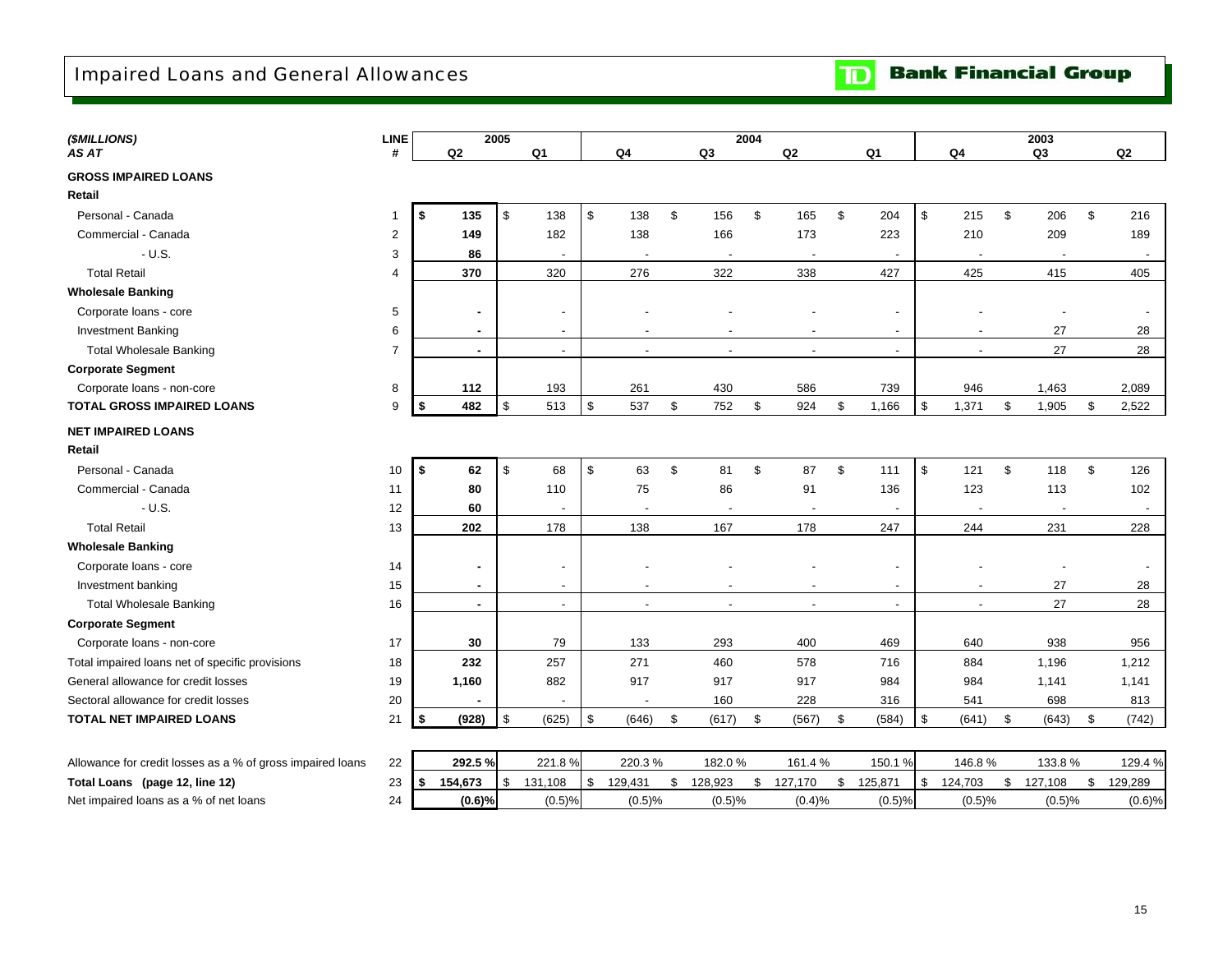## <span id="page-18-0"></span>Analysis of Change in Gross Impaired Loans & Allowance for Credit Losses

| (\$MILLIONS)                                                   | <b>LINE</b>    |                                | 2005           |                |               |                |                | 2004           |                |              |                          |                          | 2003        |                |              |        | Year to Date   |       |                |                | <b>Full Year</b>     |
|----------------------------------------------------------------|----------------|--------------------------------|----------------|----------------|---------------|----------------|----------------|----------------|----------------|--------------|--------------------------|--------------------------|-------------|----------------|--------------|--------|----------------|-------|----------------|----------------|----------------------|
| AS AT                                                          |                | Q <sub>2</sub>                 |                | Q1             |               | Q4             | Q3             |                | Q <sub>2</sub> |              | Q <sub>1</sub>           | Q4                       | Q3          | Q <sub>2</sub> |              | 2005   |                | 2004  |                | 2004           | 2003                 |
| <b>GROSS IMPAIRED LOANS</b>                                    |                |                                |                |                |               |                |                |                |                |              |                          |                          |             |                |              |        |                |       |                |                |                      |
| Balance at beginning of period                                 | -1             | 513                            | \$             | 537            | \$            | 752            | \$<br>924      | \$             | 1,166          | \$           | 1,371                    | \$<br>1,905              | \$<br>2,522 | \$<br>2,783    | \$           | 537    | \$             | 1,371 | \$             | 1,371          | $\mathbb S$<br>2,525 |
| Additions to impaired loans and acceptances                    |                |                                |                |                |               |                |                |                |                |              |                          |                          |             |                |              |        |                |       |                |                |                      |
| Canadian Personal and Commercial Banking - retail <sup>1</sup> | $\overline{2}$ | 138                            |                | 140            |               | 139            | 152            |                | 152            |              | 206                      | 182                      | 174         | 181            |              | 278    |                | 358   |                | 649            | 730                  |
| - commercial mid-market                                        | 3              | 21                             |                | 71             |               | $\overline{4}$ | 28             |                | 5              |              | 22                       | 84                       | 52          | 40             |              | 92     |                | 27    |                | 59             | 185                  |
| U.S. Personal and Commercial Banking                           | $\overline{4}$ |                                |                |                |               |                |                |                |                |              | $\overline{\phantom{a}}$ |                          |             |                |              |        |                |       |                |                |                      |
| Corporate - non-core                                           | 5              |                                |                |                |               | 23             | 85             |                |                |              | 156                      | 262                      | 292         | 122            |              |        |                | 156   |                | 264            | 1,134                |
| Total additions to impaired loans and acceptances              | 6              | 159                            | \$             | 211            | \$            | 166            | \$<br>265      | \$             | 157            | \$           | 384                      | 528<br>\$                | \$<br>518   | 343<br>\$      | \$           | 370    | \$             | 541   | \$             | 972            | 2,049<br>\$          |
| Return to performing status, repaid or sold                    | $\overline{7}$ | (164)                          |                | (129)          |               | (214)          | (256)          |                | (263)          |              | (384)                    | (555)                    | (291)       | (313)          |              | (293)  |                | (647) |                | (1, 117)       | (1, 358)             |
| Net new additions (reductions)                                 | 8              | (5)<br>\$                      | \$             | 82             | $\mathfrak s$ | (48)           | \$<br>9        | \$             | (106)          | \$           | $\overline{\phantom{a}}$ | \$<br>(27)               | \$<br>227   | 30<br>\$       | $\mathbb{S}$ | 77     | \$             | (106) | $\mathfrak{s}$ | (145)          | \$<br>691            |
| Arising on acquisition of TD Banknorth                         | 9              | 86                             |                |                |               |                |                |                |                |              | $\overline{\phantom{a}}$ | $\overline{\phantom{a}}$ | ÷,          |                |              | 86     |                |       |                |                |                      |
| Write-offs                                                     | 10             | (113)                          |                | (111)          |               | (132)          | (164)          |                | (159)          |              | (232)                    | (426)                    | (808)       | (202)          |              | (224)  |                | (391) |                | (687)          | (1,601)              |
| Foreign exchange and other adjustments                         | 11             | $\mathbf{1}$                   |                | 5              |               | (35)           | (17)           |                | 23             |              | 27                       | (81)                     | (36)        | (89)           |              | 6      |                | 50    |                | (2)            | (244)                |
| Change during the period                                       | 12             | (31)                           |                | (24)           |               | (215)          | (172)          |                | (242)          |              | (205)                    | (534)                    | (617)       | (261)          |              | (55)   |                | (447) |                | (834)          | (1, 154)             |
| Balance at end of period                                       | 13             | 482                            | \$             | 513            | \$            | 537            | \$<br>752      | \$             | 924            | \$           | 1,166                    | 1,371<br>\$              | \$1,905     | 2,522<br>\$    | \$           | 482    | \$             | 924   | \$             | 537            | 1,371<br>\$          |
| <b>GROSS IMPAIRED LOANS BY LOCATION</b>                        |                |                                |                |                |               |                |                |                |                |              |                          |                          |             |                |              |        |                |       |                |                |                      |
| Domestic                                                       | 14             | 286<br>\$                      | \$.            | 320            | \$            | 277            | \$<br>324      | \$             | 344            | $\mathbf{s}$ | 467                      | 506<br>\$                | \$<br>562   | \$<br>683      | \$           | 286    | \$             | 344   | $\mathfrak{L}$ | 277            | \$<br>506            |
| International - USA                                            | 15             | 196                            |                | 193            |               | 233            | 313            |                | 431            |              | 507                      | 678                      | 1,042       | 1,340          |              | 196    |                | 431   |                | 233            | 678                  |
| - Offshore                                                     | 16             |                                |                |                |               | 27             | 115            |                | 149            |              | 192                      | 187                      | 301         | 499            |              |        |                | 149   |                | 27             | 187                  |
| Balance at end of period                                       | 17             | 482<br>\$                      | \$             | 513            | \$            | 537            | \$<br>752      | \$             | 924            |              | \$1,166                  | \$<br>1,371              | \$1,905     | \$2,522        | \$           | 482    | \$             | 924   | $\mathfrak{s}$ | 537            | \$<br>1,371          |
|                                                                |                |                                |                |                |               |                |                |                |                |              |                          |                          |             |                |              |        |                |       |                |                |                      |
| <b>ALLOWANCE FOR CREDIT LOSSES</b>                             |                |                                |                |                |               |                |                |                |                |              |                          |                          |             |                |              |        |                |       |                |                |                      |
| <b>Specific allowance</b>                                      |                |                                |                |                |               |                |                |                |                |              |                          |                          |             |                |              |        |                |       |                |                |                      |
| Balance at beginning of period                                 | 18             | 256                            | \$             | 266            | \$            | 292            | \$<br>346      | \$             | 450            | $\mathbf{s}$ | 487                      | \$<br>709                | \$1,310     | \$<br>1,271    | \$           | 266    | \$             | 487   | $\mathfrak{s}$ | 487            | \$<br>1,074          |
| Write-offs                                                     | 19             | (113)                          |                | (111)          |               | (132)          | (164)          |                | (159)          |              | (232)                    | (426)                    | (808)       | (202)          |              | (224)  |                | (391) |                | (687)          | (1,601)              |
| Recoveries                                                     | 20             | 55                             |                | 54             |               | 30             | 32             |                | 35             |              | 26                       | 29                       | 33          | 31             |              | 109    |                | 61    |                | 123            | 120                  |
| Transfer (to)/from sectoral                                    | 21             |                                |                |                |               | $\overline{1}$ | $\overline{2}$ |                | (61)           |              | 64                       | 76                       | 95          | 170            |              |        |                | 3     |                | 6              | 577                  |
| Provision for credit losses                                    | 22             | 24                             |                | 45             |               | 82             | 83             |                | 75             |              | 96                       | 114                      | 99          | 98             |              | 69     |                | 171   |                | 336            | 423                  |
| Arising on acquisition of TD Banknorth                         | 23             | 27                             |                |                |               |                |                |                |                |              |                          |                          |             |                |              | 27     |                |       |                |                |                      |
| Foreign exchange and other adjustments                         | 24             | $\overline{\mathbf{1}}$        |                | $\overline{2}$ |               | (7)            | (7)            |                | 6              |              | 9                        | (15)                     | (20)        | (58)           |              | 3      |                | 15    |                | $\overline{1}$ | (106)                |
| Balance at end of period                                       | 25             | 250<br>\$                      | \$             | 256            | \$            | 266            | \$<br>292      | \$             | 346            | \$           | 450                      | \$<br>487                | \$<br>709   | \$1,310        | \$.          | 250    | \$             | 346   | $\mathfrak{L}$ | 266            | 487<br>\$            |
| Sectoral allowance                                             |                |                                |                |                |               |                |                |                |                |              |                          |                          |             |                |              |        |                |       |                |                |                      |
| Balance at beginning of period                                 | 26             | \$<br>$\overline{\phantom{a}}$ | \$             | ٠              | \$            | 160            | \$<br>228      | \$             | 316            | . ድ          | 541                      | \$<br>698                | \$<br>813   | \$1,032        | \$           |        | \$             | 541   | \$             | 541            | \$<br>1,285          |
| Transfer (to)/from specific                                    | 27             |                                |                |                |               | (1)            | (2)            |                | 61             |              | (64)                     | (76)                     | (95)        | (170)          |              |        |                | (3)   |                | (6)            | (577)                |
| Recoveries                                                     | 28             | $\overline{a}$                 |                | $\overline{a}$ |               | 12             | 39             |                | 67             |              | 32                       | 20                       | 37          |                |              |        |                | 99    |                | 150            | 57                   |
| Provision for credit losses                                    | 29             |                                |                |                |               | (155)          | (100)          |                | (200)          |              | (200)                    | (40)                     | (40)        |                |              |        |                | (400) |                | (655)          | (80)                 |
| Foreign exchange and loss on loan sales booked to sectoral     | 30             |                                |                |                |               | (16)           | (5)            |                | (16)           |              | $\overline{7}$           | (61)                     | (17)        | (49)           |              |        |                | (9)   |                | (30)           | (144)                |
| Balance at end of period                                       | 31             | $\overline{\phantom{a}}$       | \$             | $\mathbb{Z}^2$ | \$            | $\sim$         | \$<br>160      | \$             | 228            | \$           | 316                      | 541<br>\$                | \$<br>698   | 813<br>\$      | \$           | $\sim$ | \$             | 228   | \$             | $\sim$         | 541<br>\$            |
| General allowance                                              |                |                                |                |                |               |                |                |                |                |              |                          |                          |             |                |              |        |                |       |                |                |                      |
| Balance at beginning of period                                 | 32             | 882<br>s                       | \$             | 917            | S             | 917            | \$<br>917      | £.             | 984            | \$.          | 984                      | \$<br>1,141              | \$<br>1,141 | \$<br>1,141    | \$           | 917    | \$             | 984   | $\mathfrak{L}$ | 984            | \$<br>1,141          |
| Provision for credit losses                                    | 33             | (4)                            |                | (35)           |               |                |                |                | (67)           |              |                          | (157)                    |             |                |              | (39)   |                | (67)  |                | (67)           | (157)                |
| Arising on acquisition of TD Banknorth                         | 34             | 289                            |                |                |               |                |                |                |                |              | ÷,                       |                          |             |                |              | 289    |                |       |                |                |                      |
| Foreign exchange and other adjustments                         | 35             | (7)                            |                |                |               |                |                |                |                |              |                          |                          |             |                |              | (7)    |                |       |                |                |                      |
| Balance at end of period                                       | 36             | \$1,160                        |                | 882            | \$            | 917            | \$<br>917      | \$             | 917            | \$           | 984                      | 984<br>\$                | \$1,141     | 1,141<br>\$    | \$           | 1,160  | \$             | 917   | \$             | 917            | \$<br>984            |
| Total allowance for credit losses at end of period             | 37             | \$1,410                        | $$\mathbb{S}$$ | 1,138          | \$            | 1,183          | \$<br>1,369    | $$\mathbb{S}$$ | 1,491          | \$           | 1,750                    | \$<br>2,012              | \$<br>2,548 | \$<br>3,264    | \$           | 1,410  | $$\mathbb{S}$$ | 1,491 | \$             | 1,183          | \$<br>2,012          |

<sup>1</sup> Including Small Business Banking

 $2$  Based on geographic location of unit responsible for recording revenue

**Bank Financial Group** 

 $\mathbf{D}$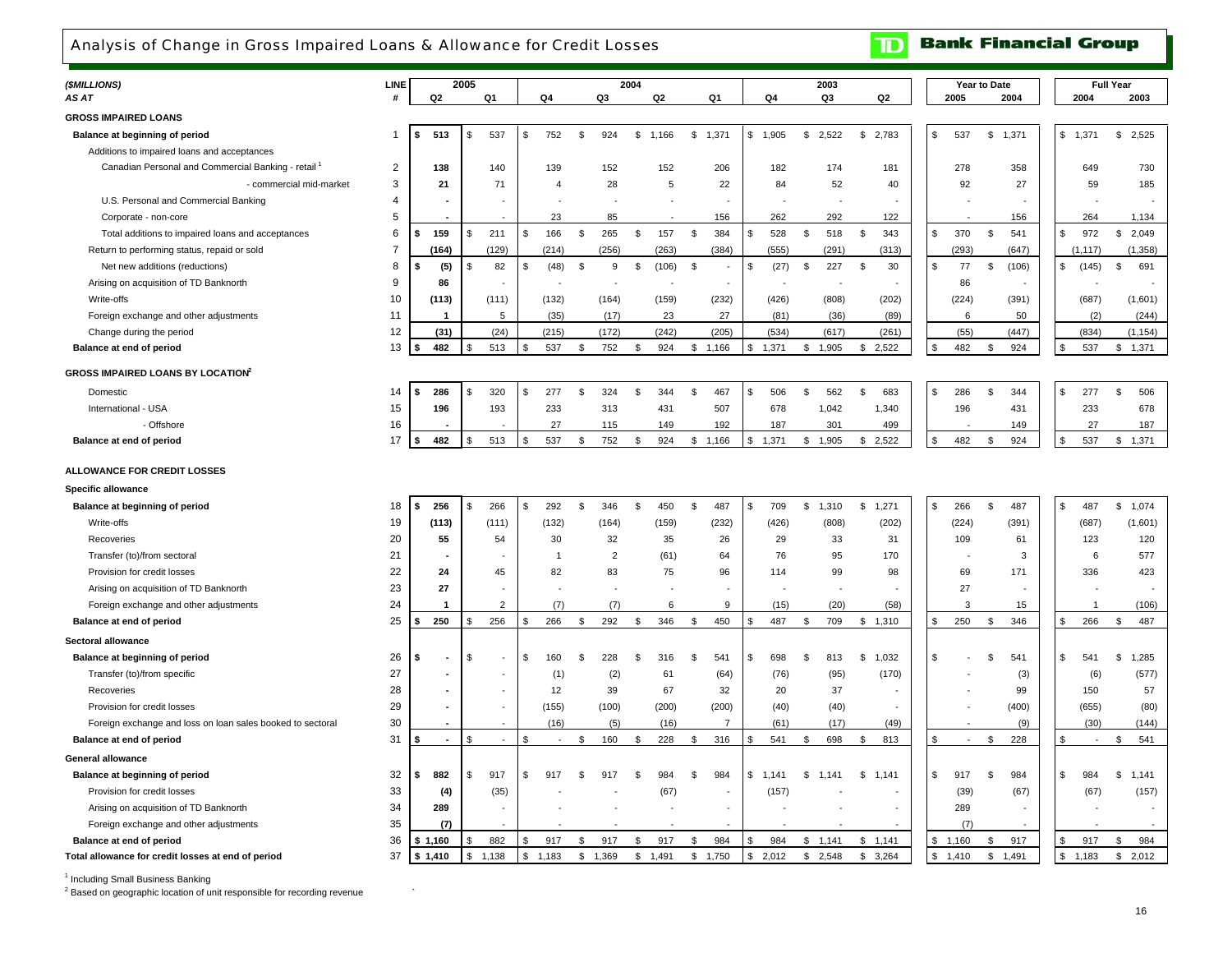## <span id="page-19-0"></span>Analysis of Change in Shareholders' Equity & Non-Controlling interest

### **Bank Financial Group**  $\mathbf{D}$

| (\$MILLIONS)                                                       | LINE           | 2005           |                |                | 2004               |                |              |                          | 2003                     |                | Year to Date                   |               | <b>Full Year</b>   |          |
|--------------------------------------------------------------------|----------------|----------------|----------------|----------------|--------------------|----------------|--------------|--------------------------|--------------------------|----------------|--------------------------------|---------------|--------------------|----------|
| <b>FOR THE PERIOD ENDED</b>                                        | #              | Q <sub>2</sub> | Q1             | Q4             | Q3                 | Q <sub>2</sub> | Q1           | Q4                       | Q3                       | Q2             | 2005                           | 2004          | 2004               | 2003     |
| <b>Common shares</b>                                               |                |                |                |                |                    |                |              |                          |                          |                |                                |               |                    |          |
| Opening balance                                                    | $\overline{1}$ | 3,475          | 3,373          | \$<br>3,245    | 3,281<br>\$        | 3,192<br>\$    | 3,179<br>\$  | 3,078<br>\$              | \$<br>3,000              | \$<br>2,917    | \$<br>3,373                    | \$<br>3,179   | \$<br>3,179<br>\$  | 2,846    |
| Issued - options                                                   | $\overline{2}$ | 45             | 27             | 17             | 11                 | 36             | 35           | 19                       | $\overline{7}$           | 13             | 72                             | 71            | 99                 | 47       |
| - dividend reinvestment plan                                       | 3              | 101            | 73             | 78             | 9                  | 11             | 76           | 82                       | 71                       | 70             | 174                            | 87            | 174                | 286      |
| - acquisition of TD Banknorth                                      | $\overline{4}$ | 1,988          |                |                |                    |                |              |                          |                          |                | 1,988                          |               |                    |          |
| Impact of shares (acquired) sold for trading purposes <sup>1</sup> | 5              | 23             | $\overline{2}$ | 33             | (46)               | 70             | (98)         | n/a                      | n/a                      | n/a            | 25                             | (28)          | (41)               | n/a      |
| Repurchase of common shares                                        | 6              |                |                |                | (10)               | (28)           |              |                          |                          |                |                                | (28)          | (38)               |          |
| Closing balance                                                    | $\overline{7}$ | 5,632          | 3,475          | 3,373          | 3,245              | 3,281          | 3,192        | 3,179                    | 3,078                    | 3,000          | 5,632                          | 3,281         | 3,373              | 3,179    |
| <b>Contributed surplus</b>                                         |                |                |                |                |                    |                |              |                          |                          |                |                                |               |                    |          |
| Opening balance                                                    | 8              | 24             | 20             | 17             | 14                 | 12             | 9            | $\overline{7}$           | 5                        | $\overline{2}$ | 20                             | 9             | 9                  |          |
| Stock option expense                                               | 9              | 5              | $\overline{4}$ | 3              | 3                  | 3              | 3            | $\overline{2}$           | $\overline{2}$           | 3              | 9                              | 6             | 12                 | 9        |
| Stock option exercised                                             | 10             | (1)            |                |                |                    | (1)            |              | ۰.                       | $\overline{\phantom{a}}$ |                | (1)                            | (1)           | (1)                |          |
| Closing balance                                                    | 11             | 28             | 24             | 20             | 17                 | 14             | 12           | 9                        | $\overline{7}$           | 5              | 28                             | 14            | 20                 | 9        |
| <b>Retained earnings</b>                                           |                |                |                |                |                    |                |              |                          |                          |                |                                |               |                    |          |
| Opening balance                                                    | 12             | 9,916          | 9,540          | 9,176          | 8,898              | 8,867          | 8,518        | 8,247                    | 7,953                    | 8,435          | 9,540                          | 8,518         | 8,518              | 8,292    |
| Net income                                                         | 13             | 599            | 630            | 595            | 565                | 490            | 582          | 480                      | 480                      | (295)          | 1,229                          | 1,072         | 2,232              | 989      |
| Dividends - common                                                 | 14             | (281)          | (236)          | (235)          | (222)              | (224)          | (209)        | (209)                    | (183)                    | (181)          | (517)                          | (433)         | (890)              | (754)    |
| Premium paid on common shares repurchased                          | 15             |                |                |                | (77)               | (235)          |              |                          |                          |                |                                | (235)         | (312)              |          |
| Other                                                              | 16             | (4)            | (18)           | $\overline{4}$ | 12                 | $\blacksquare$ | (24)         | $\overline{\phantom{a}}$ | (3)                      | (6)            | (22)                           | (24)          | (8)                | (9)      |
| Closing balance                                                    | 17             | 10,230         | 9,916          | 9,540          | 9,176              | 8,898          | 8,867        | 8,518                    | 8,247                    | 7,953          | 10,230                         | 8,898         | 9,540              | 8,518    |
| Foreign currency translation adjustments                           |                |                |                |                |                    |                |              |                          |                          |                |                                |               |                    |          |
| Opening balance                                                    | 18             | (212)          | (265)          | (73)           | 16                 | (57)           | (130)        | 80                       | 136                      | 370            | (265)                          | (130)         | (130)              | 418      |
| Investments in subsidiaries                                        | 19             | 36             | 243            | (910)          | (320)              | 322            | 169          | (551)                    | (205)                    | (655)          | 279                            | 491           | (739)              | (1, 595) |
| Hedging activities                                                 | 20             | (198)          | (279)          | 1,092          | 392                | (329)          | (151)        | 516                      | 212                      | 620            | (477)                          | (480)         | 1,004              | 1,528    |
| Provision for/ benefit of income taxes                             | 21             | 76             | 89             | (374)          | (161)              | 80             | 55           | (175)                    | (63)                     | (199)          | 165                            | 135           | (400)              | (481)    |
| Closing balance                                                    | 22             | (298)          | (212)          | (265)          | (73)               | 16             | (57)         | (130)                    | 80                       | 136            | (298)                          | 16            | (265)              | (130)    |
| Total shareholders' equity                                         | 23             | 15,592<br>s    | 13,203<br>\$   | \$<br>12,668   | \$<br>12,365       | \$<br>12,209   | \$<br>12,014 | $\sqrt{3}$<br>11,576     | \$<br>$11,412$ \$        | 11,094         | \$<br>15,592                   | \$<br>12,209  | \$<br>12,668<br>\$ | 11,576   |
| Non-controlling interest in subsidiaries                           |                |                |                |                |                    |                |              |                          |                          |                |                                |               |                    |          |
| Opening balance                                                    | 24             | -S             | \$.            | $\sqrt[6]{3}$  | $-$ \$<br>$-$ \$   | $-$ \$         |              | \$<br>$\blacksquare$     | \$<br>$\blacksquare$     | \$             | \$<br>$\overline{\phantom{a}}$ | \$            | \$<br>\$           |          |
| Arising during the period                                          | 25             | 1,716          |                |                |                    |                |              |                          |                          |                | 1,716                          |               |                    |          |
| Foreign exchange adjustments                                       | 26             | (40)           |                |                |                    |                |              |                          |                          |                | (40)                           |               |                    |          |
| Closing balance                                                    | 27             | 1,676<br>S     |                | \$<br>$\sim$   | \$<br>\$<br>$\sim$ | $\sim$         | \$           | \$<br>$\sim$             | \$<br>$\sim$             | \$             | \$<br>1.676                    | $\mathcal{F}$ | \$<br>$-$ \$       |          |
|                                                                    |                |                |                |                |                    |                |              |                          |                          |                |                                |               |                    |          |
| <b>NUMBER OF COMMON SHARES (thousands)</b>                         |                |                |                |                |                    |                |              |                          |                          |                |                                |               |                    |          |
| Opening balance                                                    | 28             | 658,349        | 655,902        | 652,960        | 655,309            | 657,601        | 656,261      | 653,365                  | 651,075                  | 647,921        | 655,902                        | 656,261       | 656,261            | 645,399  |
| Issued - options                                                   | 29             | 1,517          | 941            | 618            | 377                | 1,625          | 1,829        | 946                      | 359                      | 1,052          | 2,458                          | 3,454         | 4,449              | 2,900    |
| - dividend reinvestment plan                                       | 30             | 2,046          | 1,497          | 1,641          | 219                | 236            | 1,748        | 1,950                    | 1,931                    | 2,102          | 3,543                          | 1,984         | 3,844              | 7,962    |
| - acquisition of TD Banknorth                                      | 31             | 44,287         |                |                |                    |                |              |                          |                          |                | 44,287                         |               |                    |          |
| Impact of shares (acquired) sold for trading purposes              | 32             | 500            | 9              | 683            | (1,005)            | 1,507          | (2, 237)     | n/a                      | n/a                      | n/a            | 509                            | (730)         | (1,052)            | n/a      |
| Repurchase of common shares                                        | 33             |                |                |                | (1,940)            | (5,660)        |              |                          |                          |                |                                | (5,660)       | (7,600)            |          |
| Closing balance                                                    | 34             | 706,699        | 658,349        | 655,902        | 652,960            | 655,309        | 657,601      | 656,261                  | 653,365                  | 651,075        | 706,699                        | 655,309       | 655,902            | 656,261  |

<sup>1</sup> Purchased by subsidiaries of the Bank which are regulated securities entities in accordance with Regulation 92-313 of the Bank Act. Prospectively reflected change to CICA Handbook s. 1100 effective Q1/04